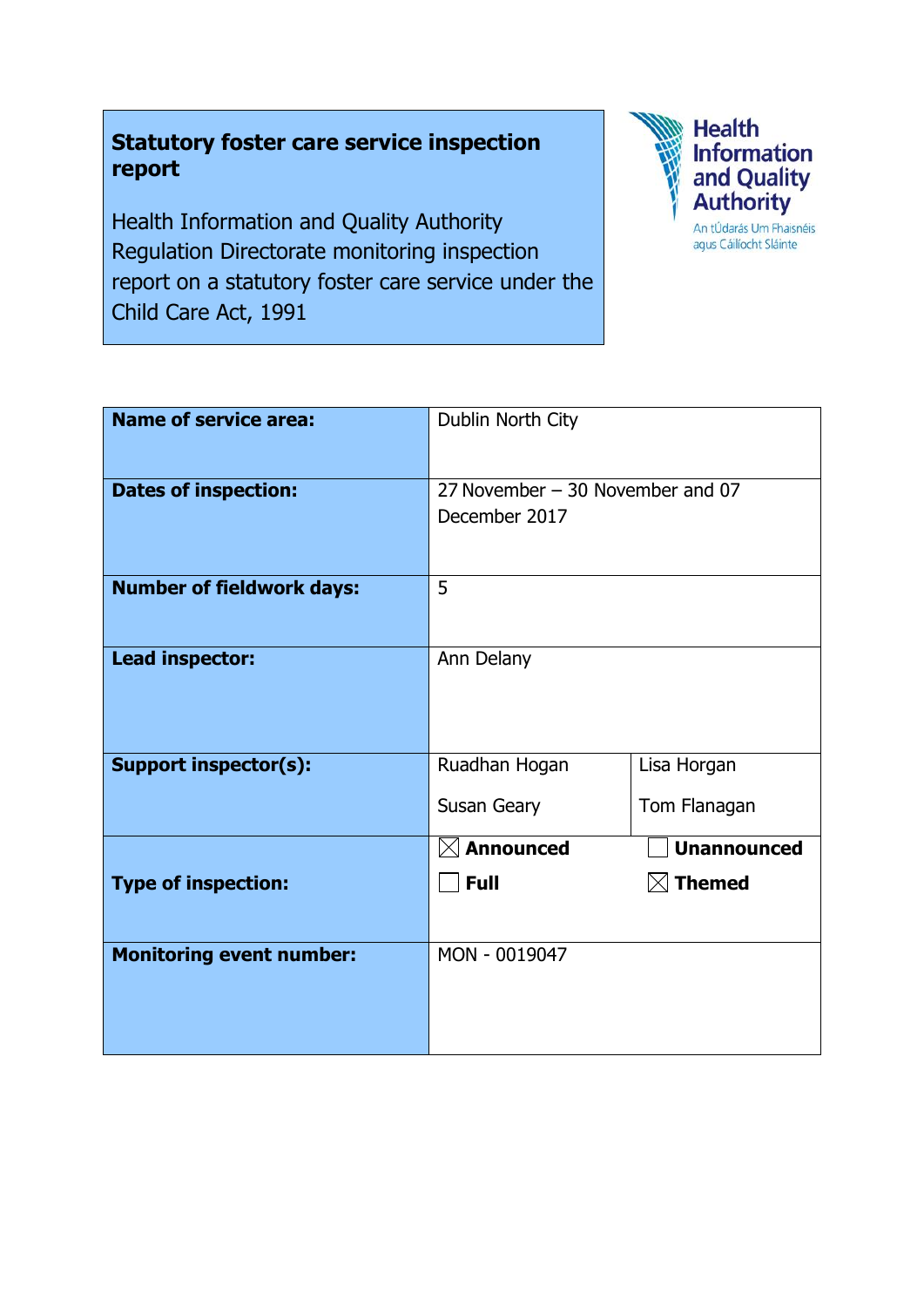Health Information and Quality Authority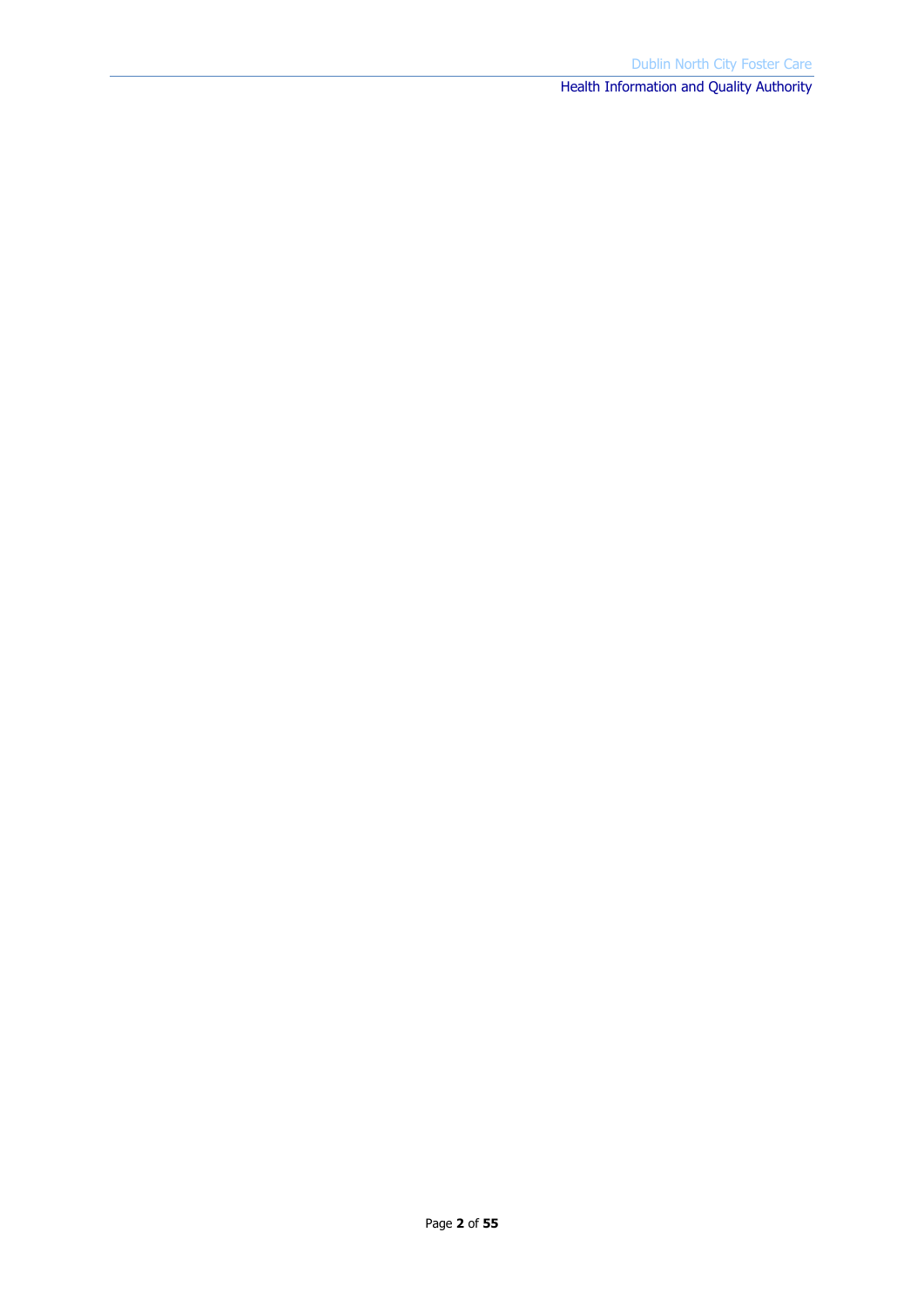# **About monitoring of statutory foster care services**

The Health Information and Quality Authority (HIQA) monitors services used by some of the most vulnerable children in the State. Monitoring provides assurance to the public that children are receiving a service that meets the requirements of quality standards. This process also seeks to ensure that the wellbeing, welfare and safety of children is promoted and protected. Monitoring also has an important role in driving continual improvement so that children have better, safer services.

HIQA is authorised by the Minister for Children and Youth Affairs under Section 69 of the Child Care Act, 1991 as amended by Section 26 of the Child Care (Amendment) Act 2011 to inspect foster care services provided by the Child and Family Agency (Tusla) and to report on its findings to the Minister for Children and Youth Affairs. HIQA monitors foster care services against the National Standards for Foster Care, published by the Department of Health and Children in 2003.

In order to promote quality and improve safety in the provision of foster care services, HIQA carries out inspections to:

- **assess** if the Child and Family Agency (Tusla) the service provider has all the elements in place to safeguard children
- **seek assurances** from service providers that they are **safeguarding children**  by reducing serious risks
- **provide** service providers with the **findings** of inspections so that service providers develop action plans to implement safety and quality improvements
- **inform** the public and **promote confidence** through the publication of HIQA's findings.

HIQA inspects services to see if the National Standards are met. Inspections can be announced or unannounced.

As part of the HIQA 2017 monitoring programme, HIQA is conducting thematic inspections across 17 Tusla services areas focusing on the **recruitment, assessment, approval, supervision and review of foster carers**. These thematic inspections will be announced, and will cover eight national standards relating to this theme.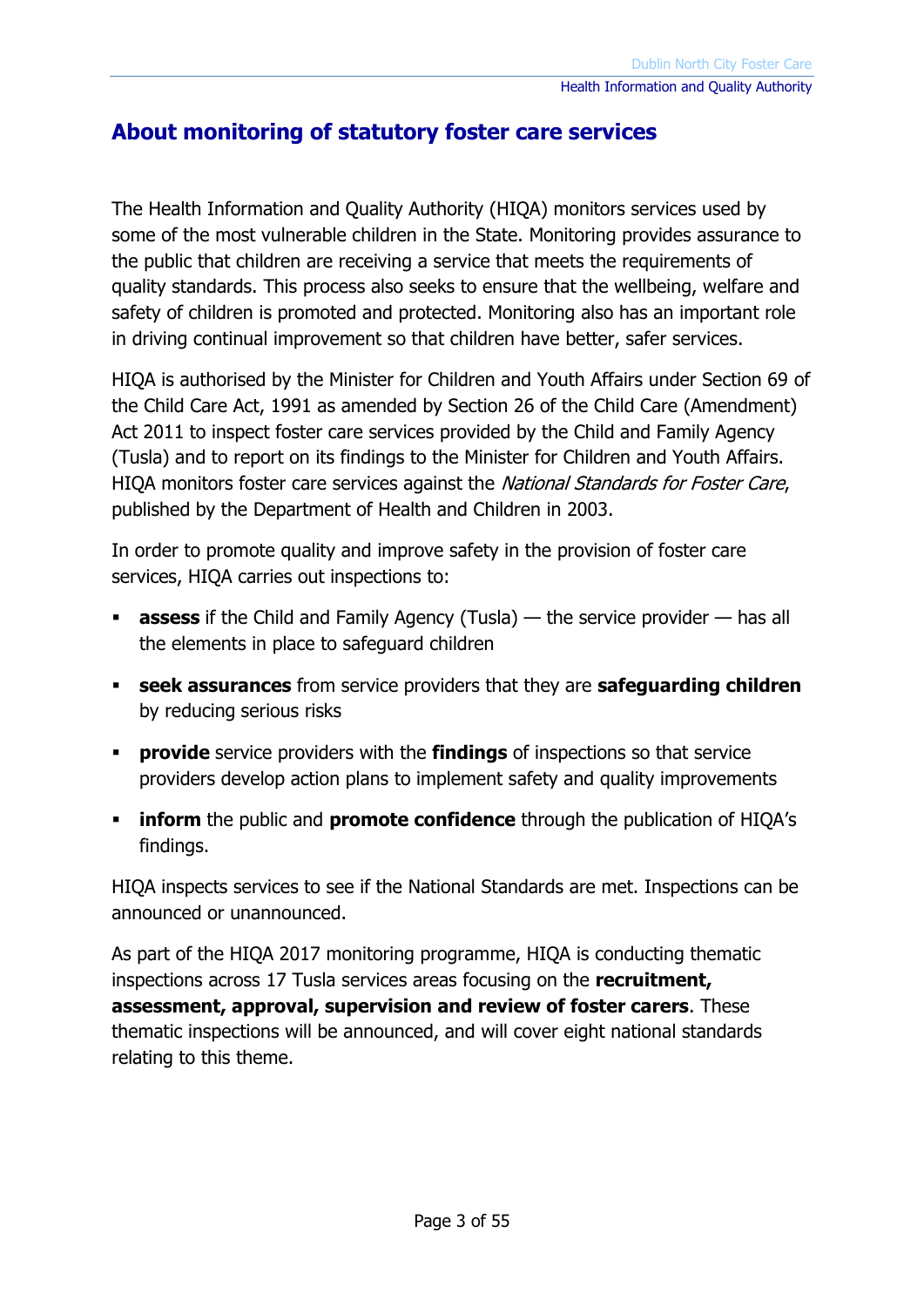This inspection report sets out the findings of a monitoring inspection against the following themes:

| Theme 1: Child-centred Services                |  |
|------------------------------------------------|--|
| Theme 2: Safe and Effective Services           |  |
| Theme 3: Health and Development                |  |
| Theme 4: Leadership, Governance and Management |  |
| Theme 5: Use of Resources                      |  |
| Theme 6: Workforce                             |  |

# **1. Inspection methodology**

As part of this inspection, inspectors met with the relevant professionals involved in foster care services and with foster carers. Inspectors observed practices and reviewed documentation such as case files, foster carers' assessment files, and relevant documentation relating to the areas covered by the theme. During this inspection, the inspectors evaluated the:

- **assessment of foster carers**
- safeguarding processes
- **effectiveness of the foster care committee**  $*$
- supervision, support and training of foster carers
- **•** reviews of foster carers.

The key activities of this inspection involved:

• the analysis of data

<u>.</u>

- **EXECT** interview with the two principal social workers
- **EXEC** interview with the area manager
- **EXECT** interview with the chairperson of the foster care committee and review of minutes of the foster care committee
- **EXECTE:** telephone interview with the monitoring officer
- separate focus groups with fostering team leaders, fostering social workers, children in care social workers and with foster carers
- review of the relevant sections of 90 foster carers' files as they relate to the theme
- observation of a foster care committee meeting

<sup>\*</sup> Always spell out foster care committee in full – delete footnote before finalising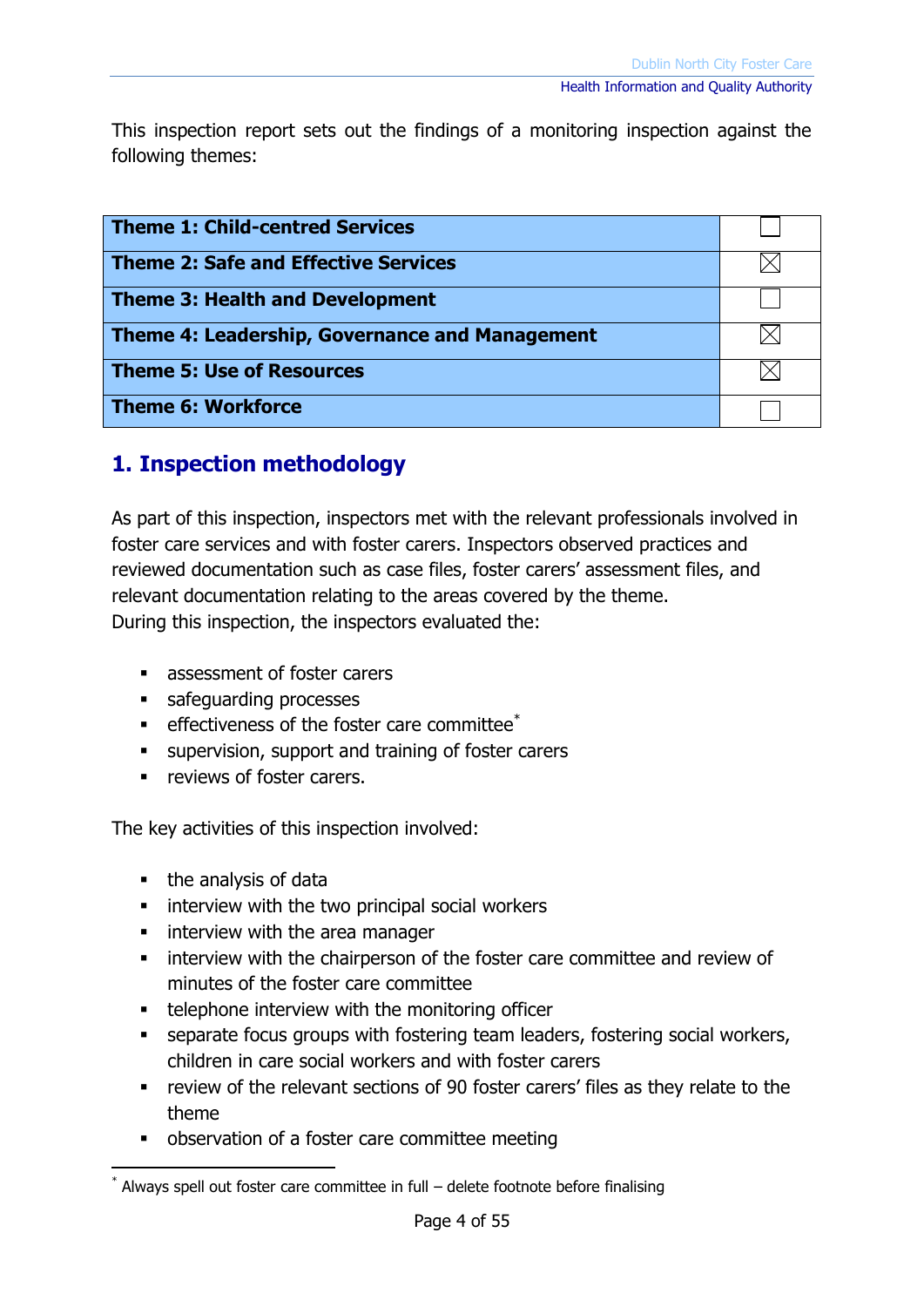observation of a foster carer review.

## **Acknowledgements**

HIQA wishes to thank the staff and managers of the service for their cooperation with this inspection, and foster carers who participated in focus groups with inspectors.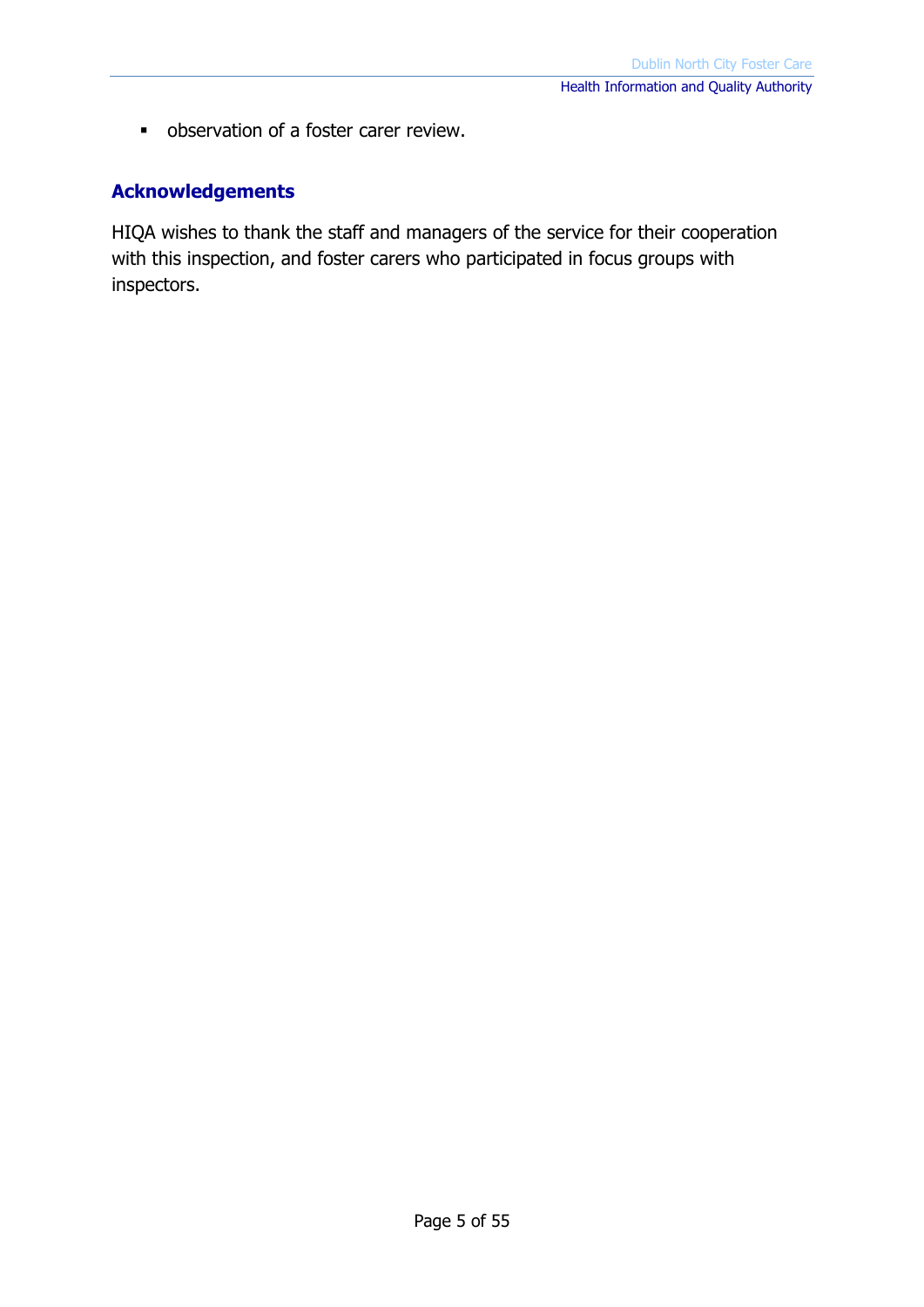# **2. Profile of the foster care service**

## **2.1 The Child and Family Agency**

Child and family services in Ireland are delivered by a single dedicated State agency called the Child and Family Agency (Tusla), which is overseen by the Department of Children and Youth Affairs. The Child and Family Agency Act 2013 (Number 40 of 2013) established the Child and Family Agency with effect from 1 January 2014.

The Child and Family Agency (Tusla) has responsibility for a range of services, including:

- child welfare and protection services, including family support services
- existing Family Support Agency responsibilities
- existing National Educational Welfare Board responsibilities
- **Paragele 1** pre-school inspection services
- domestic, sexual and gender-based violence services.

Child and family services are organised into 17 service areas and are managed by area managers. The areas are grouped into four regions each with a regional manager known as a service director. The service directors report to the chief operations officer, who is a member of the national management team.

Foster care services provided by Tusla are inspected by HIQA in each of the 17 Tusla service areas. Tusla also places children in privately run foster care agencies and has specific responsibility for the quality of care these children in privately provided services receive.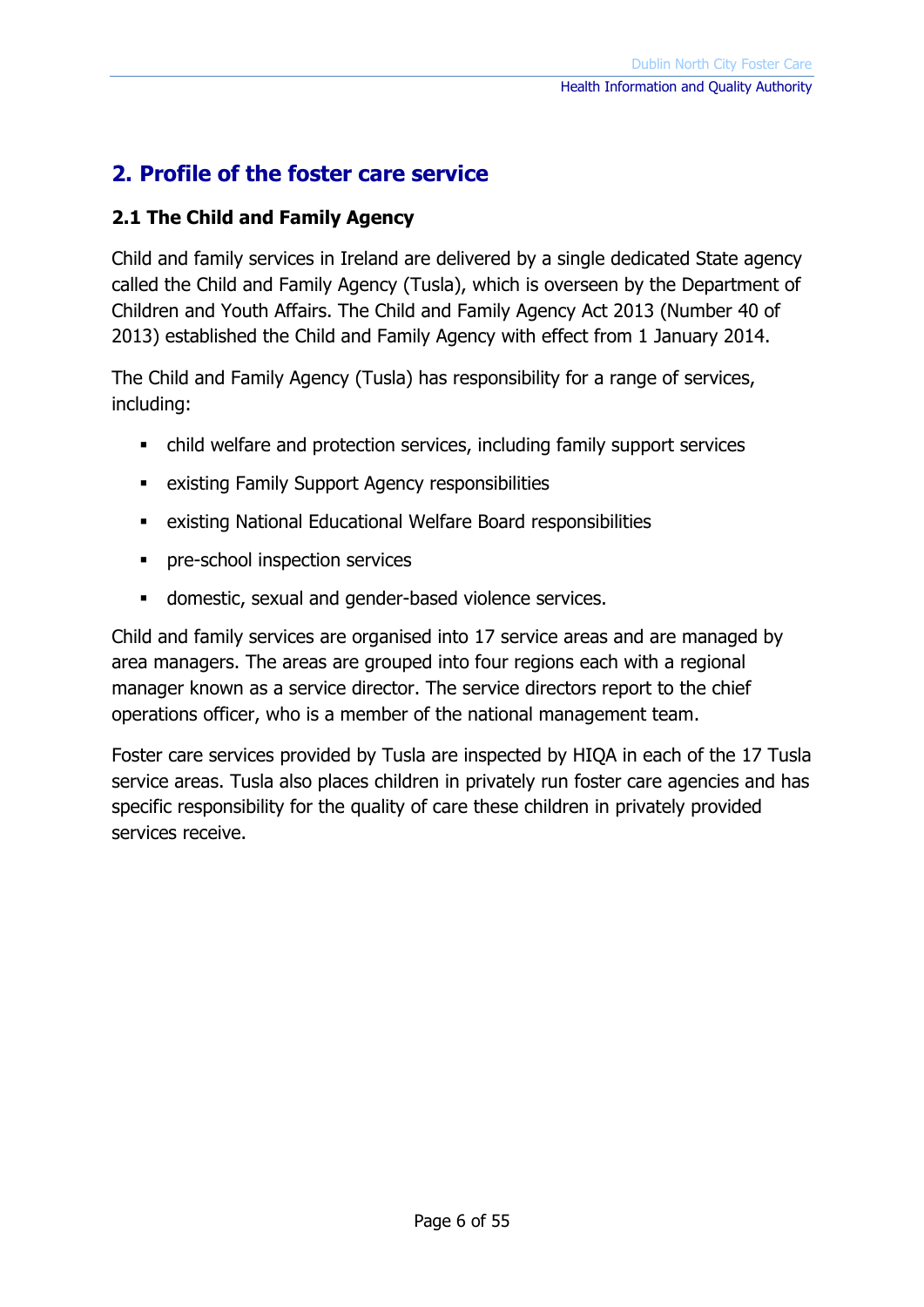## **2.2 Service Area**

Dublin North City Area is one of 17 service areas created when Tusla, The Child and Family Agency was established on 1st January in 2014.

The Area is mainly situated within the north-west part of the Dublin City Council Area, is comprised of 71 Electoral Divisions (2 are in Fingal County Council Area) and is part of Tusla Dublin North East Service Region.

The Area was formed from two Community Care Areas under the HSE Children and Families Directorate, i.e. Dublin North Central (comprising Dublin Postal Codes 1, 3 and 9) and Dublin North West (comprising Dublin Postal Codes 7, 11 and 15). Dublin 15 and surrounding Area (comprising of 12 Electoral Districts in Blanchardstown Castleknock, The Ward and Lucan North) transferred to Tusla, Dublin North Area in October 2014.

The 2016 census showed that the total population was 252,358 with 44,927 0-17 years. 30% of the population live in Electoral Districts classified as MOST DEPRIVED (i.e. with SAHRU Index score of 10). 80% of schools in the Area are designated as DEIS BAND Schools. 75% of all homeless families in Dublin are in temporary accommodation within the Area

The area was under the direction of the Service Director for the Child and Family Agency Dublin North East region and was managed by the Area Manager. Dublin North City's Foster Care Service is comprised of two Fostering Teams, each managed by a team leader and with a Principal Social Worker for both sub-areas, i.e.-The Dublin North West teams are based in PARK HOUSE, 191 -193 North Circular, Dublin 7. The Dublin North Central teams are based in BALLYMUN CIVIC OFFICE, Dublin 9. There are separate Foster Care Committees in each Sub-area, both chaired by the same Principal Social Worker, but with distinct committee members. Fostering Social Workers (referred to a Link Workers) provide on-going support and training to active carers and carry out assessments of relative and general carers.

However a Regional Fostering Team has been established to conduct recruitment campaigns for the four Areas in the Region and this team has progressively taken over responsibility for the bulk of new carer assessments.

There were 329 foster care households in the service area, 162 general foster carers and 167 relative foster carers

The organisational chart in Figure 1 on the following page describes the management and team structure as provided by the Tusla service area.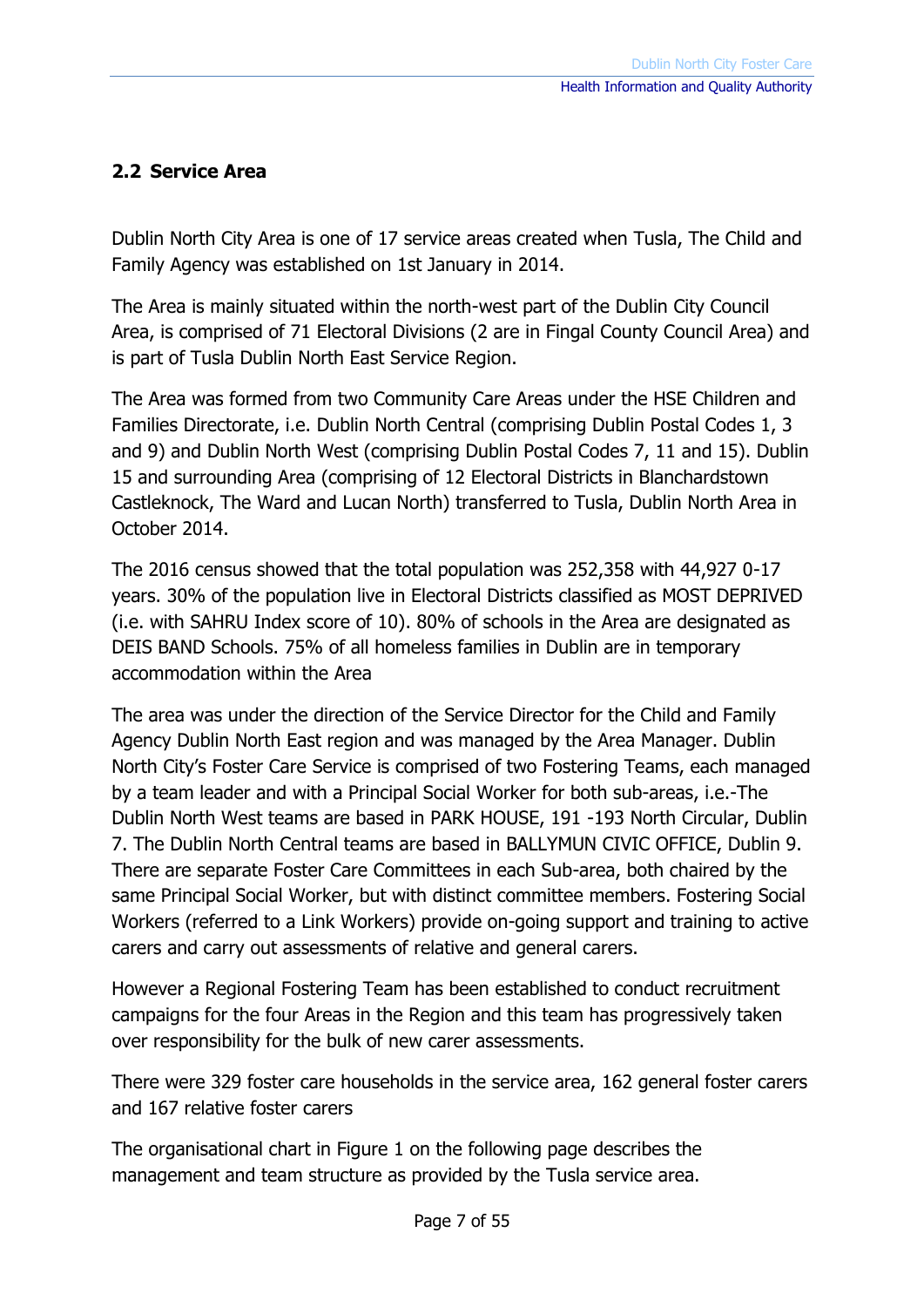

## **Figure 1: Organisational structure of Statutory Foster Care Services, in Dublin North City Service Area\***

<u>.</u>

<sup>\*</sup> Source: The Child and Family Agency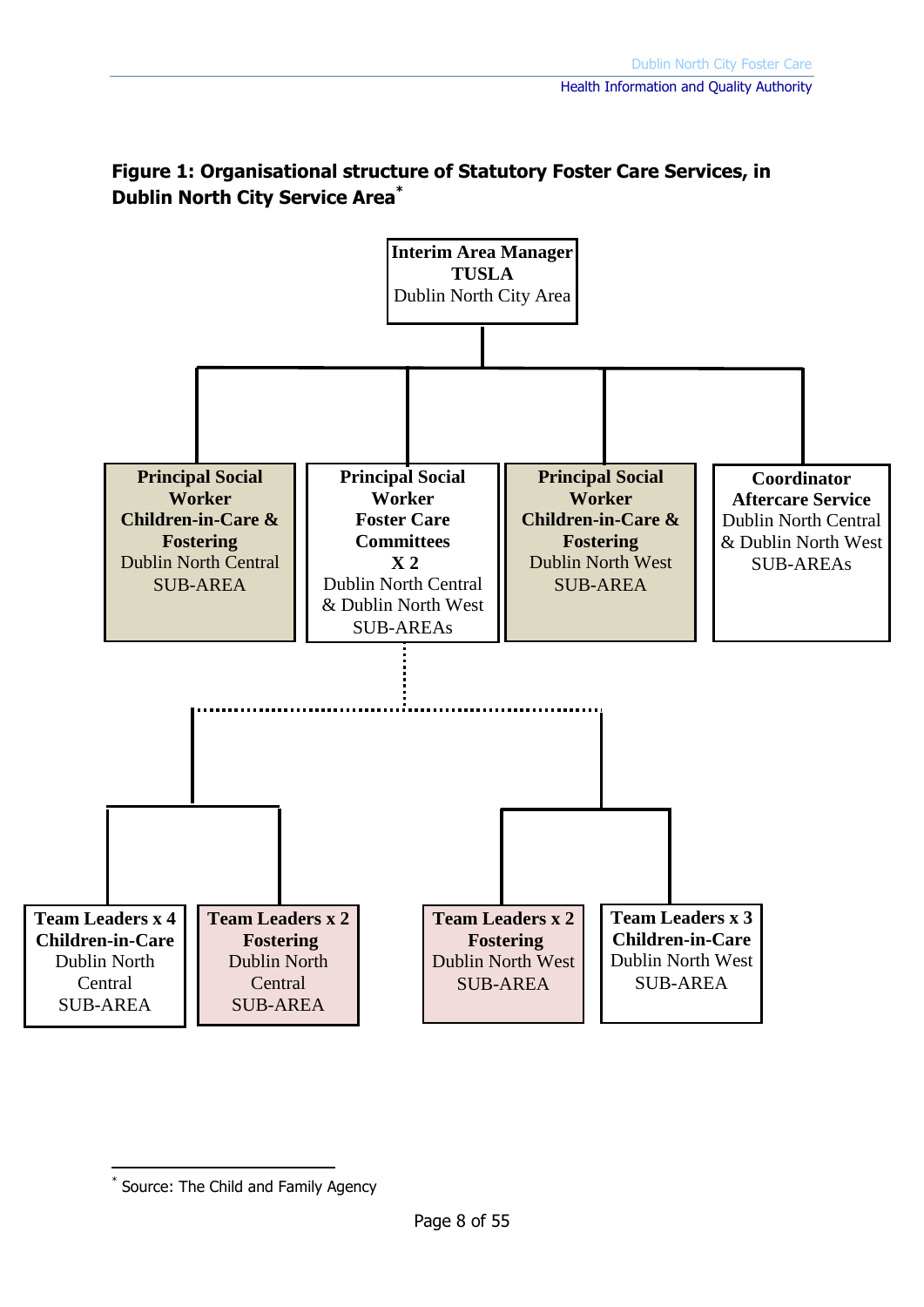# **3. Summary of inspection findings**

The Child and Family Agency (Tusla) has the legal responsibility to promote the welfare of children and protect those who are deemed to be at risk of harm. Children in foster care require a high-quality service which is safe and well supported by social workers. Foster carers must be able to provide children with warm and nurturing relationships in order for them to achieve positive outcomes. Services must be well governed in order to produce these outcomes consistently.

This report reflects the findings of the thematic inspection, relating to the recruitment, assessment, approval, supervision and review of foster carers, which are set out in Section 5 of this inspection report. The provider is required to address a number of recommendations in an action plan which is separate to this report.

In this inspection, HIQA found that of the eight national standards assessed:

- Two standards were substantially compliant
- Six standards were non-compliant of which:
	- one was identified as non-compliant moderate and
	- five were identified as non-compliant major.

Appropriate safeguarding arrangements, such as An Garda Síochána (police) vetting for adult members of the foster carer household and adequate home visits by link workers, were not in place for all foster carers. Inspectors escalated 13 individual cases sampled to the area manager for review and she responded with identified actions to address the potential risks.

Not all allegations were managed in line with the Children First: National Guidance for the Protection and Welfare of Children (2011) (Children First, 2011). Children were safeguarded where immediate action was required, strategy meetings took place and were used to make decisions and plan investigations. There was good managerial oversight of known reports of serious concerns and allegations. However, inspectors found two allegations against foster carers that were not included on this tracking system and were therefore not subject to the same managerial oversight.

Whilst there was a comprehensive policy in place for placements of children with relatives, this was not always followed and the system of pre-placement check's required improvement.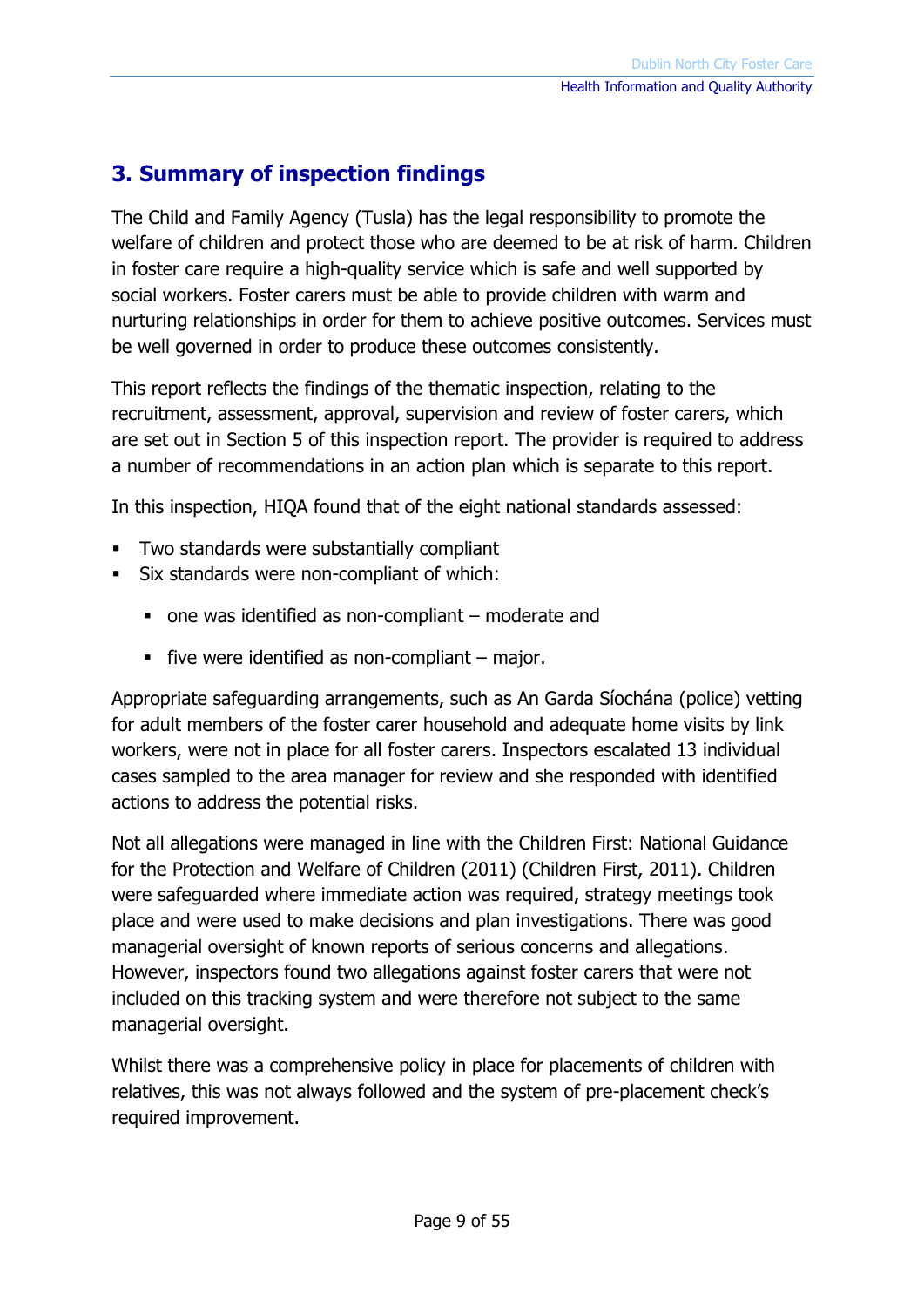The assessments of general foster carers were of good quality. However, the service had significant challenges in completing assessments of relative carers and there was drift with some of these assessments. Whilst the assessments carried out by Tusla were of good quality and well managed, there were gaps in Tusla's oversight of relative assessments completed by private agencies. This meant during the course of the assessment there was no formal system of communication, between the two agencies. In addition, relative carers were approved by the foster committee in the absence of undertaking any training and there was no formal process in place to ensure they undertook the training subsequent to the approval.

Not all foster carers had a link worker and the system in place for managing unallocated carers was not always effective. When visits to foster carers took place, the recording of the formal supervision process by link workers with foster carers was not consistent. There were supports in place for foster carers through monthly support groups, however, the uptake on this was poor. The area had direct access to a clinical psychologist as a source of intervention for both foster carers and children which was well used across the fostering department.

The area was developing a training strategy for foster carers, however, training records of foster carers was unsatisfactory. There were also challenges for the team organising training programes to ensure all foster carers attended and received appropriate training.

Reviews of foster carers were not carried out in line with the regularity required by the standards and 94% (304) of foster carers had not had a review in the past three years. When reviews were carried out, records sampled showed the majority were of good quality. However, they were not always consistent in ensuring the reviews considered the foster carers capacity and compliance with Children First. No additional reviews were held in the last 12 months following a serious complaint, allegation or placement breakdown. During the inspection the area provided a plan to ensure the completion of outstanding foster care reviews within 15 months. However, the plan did not include how the area would prioritise carers, who were not the subject of an allegation, for review.

The two foster care committees comprised of a range of experienced members who made clear decisions. However, some relative carers were approved in the absence of any training, and not all reviews and allegations and serious concerns were notified to the committee.

There was not a sufficient number of foster care placements to meet the demands of the service. There was a three-year recruitment and retention strategy in place that was aimed at increasing the number of local foster placements. The area has been challenged by the limited number of local foster households and was reliant on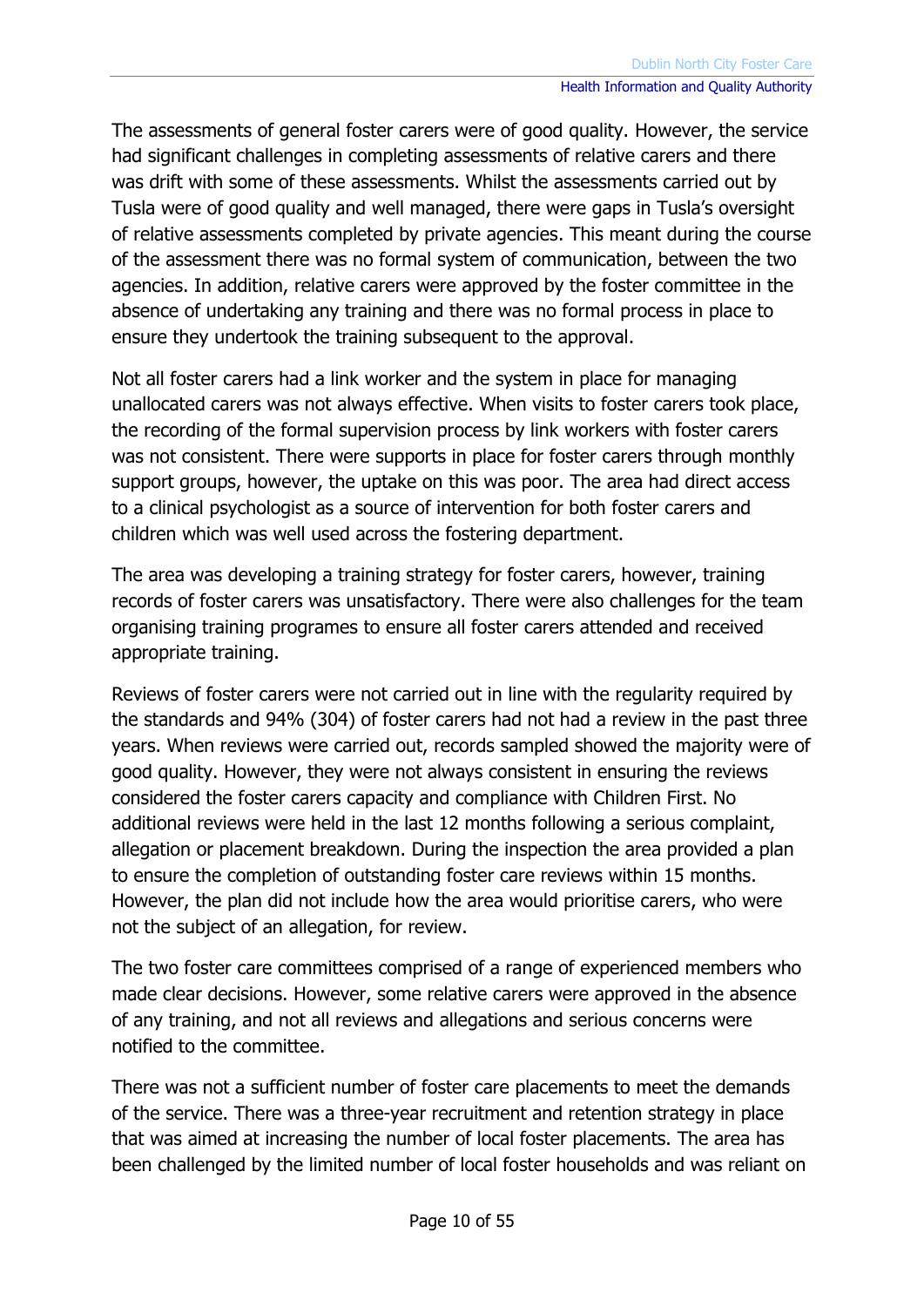private placements outside of the geographical area. Despite recruitment campaigns held in the 12 months prior to inspection, the number of foster carers approved by the area was low. One of the aims of the recruitment strategy was the recruitment of 30 additional foster carers.

The service improvement plan prepared by the principal social workers provided good clarity as to the areas where improvements within the fostering team were required. However, despite a dedicated experienced senior management team, the area continued to be challenged by inadequate resources. While there were some oversight systems established within the area, including a serious concerns and allegations against foster carers oversight group, a number of other oversight systems were in the early stages of development and not embedded into the service. There was a requirement to prioritise the development of these systems as alternatively the service was overly dependent on the knowledge the two principal social workers had of the service, which was not sustainable.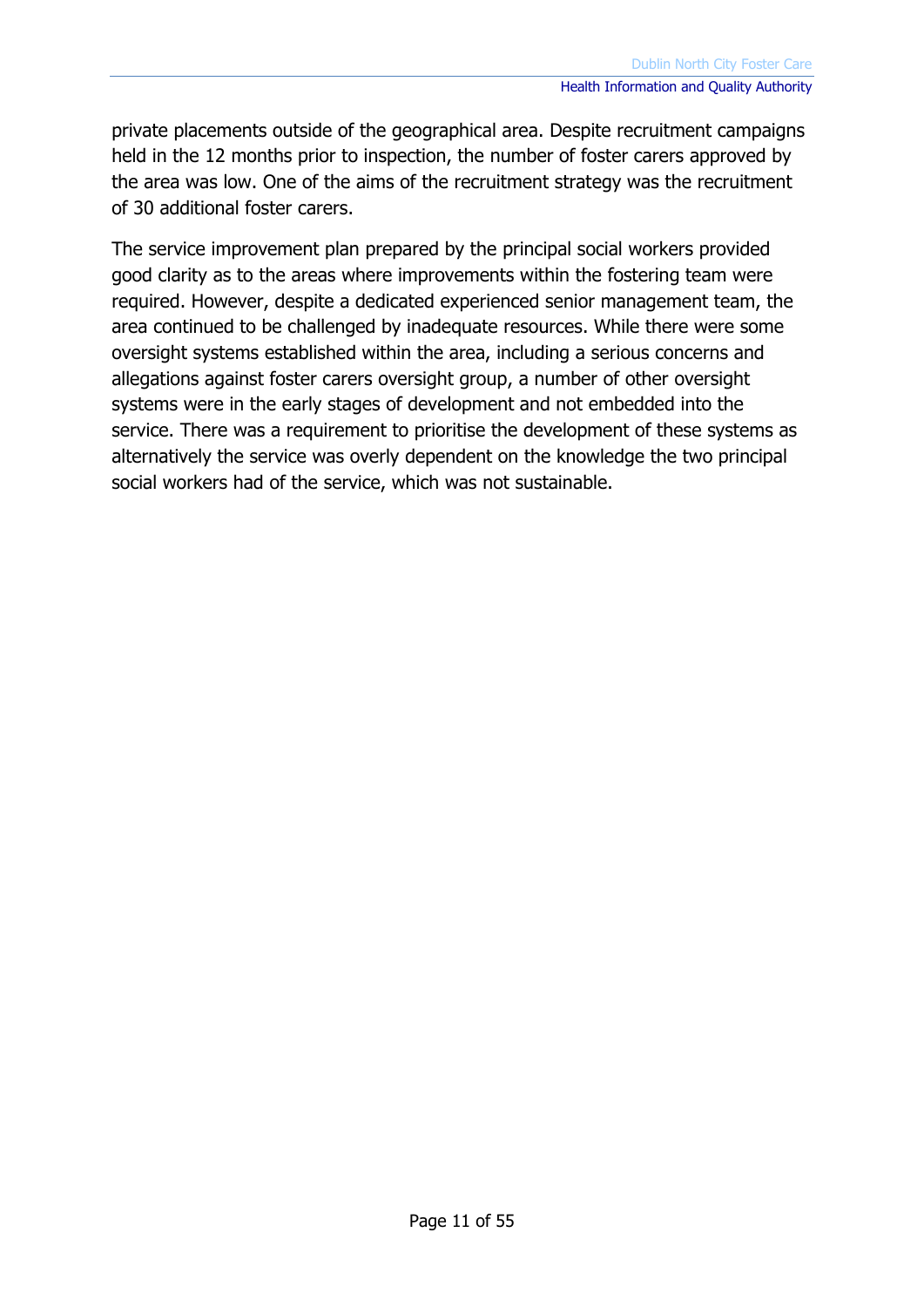# **4. Summary of judgments under each standard and or regulation**

During this inspection, inspectors made judgments against the National Standards for Foster Care. They used four categories that describe how the national standards were met as follows. We will judge a provider to be compliant, substantially compliant or non-compliant with the regulations and or national standards. These are defined as follows:

- **Compliant:** a judgment of compliant means that no action is required as the provider or person in charge (as appropriate) has fully met the standard and is in full compliance with the relevant regulation. **Substantially compliant:** a judgment of substantially compliant means that some action is required by the provider or person in charge (as appropriate) to fully meet a standard or to comply with a regulation.
- **Non-compliant**: a judgment of non-compliance means that substantive action is required by the provider or person in charge (as appropriate) to fully meet a standard or to comply with a regulation.

| <b>National Standards for Foster Care</b>                                      | <b>Judgment</b>                      |  |
|--------------------------------------------------------------------------------|--------------------------------------|--|
| <b>Theme 2: Safe and Effective Services</b>                                    |                                      |  |
| <b>Standard 10:</b> Safeguarding and child protection                          | Non-compliant — Major                |  |
| <b>Standard 14a: Assessment and approval of non-</b><br>relative foster carers | <b>Substantially Compliant</b>       |  |
| <b>Standard 14b:</b> Assessment and approval of relative<br>foster carers      | Non-compliant – Major                |  |
| <b>Standard 15:</b> Supervision and support                                    | Non-compliant — Major                |  |
| <b>Standard 16: Training</b>                                                   | Non-compliant $-$<br><b>Moderate</b> |  |
| <b>Standard 17: Reviews of foster carers</b>                                   | Non-compliant — Major                |  |
| <b>Theme 4: Leadership, Governance and Management</b>                          |                                      |  |
| <b>Standard 23: The Foster Care Committee</b>                                  | <b>Substantially Compliant</b>       |  |
| <b>Theme 5: Use of Resources</b>                                               |                                      |  |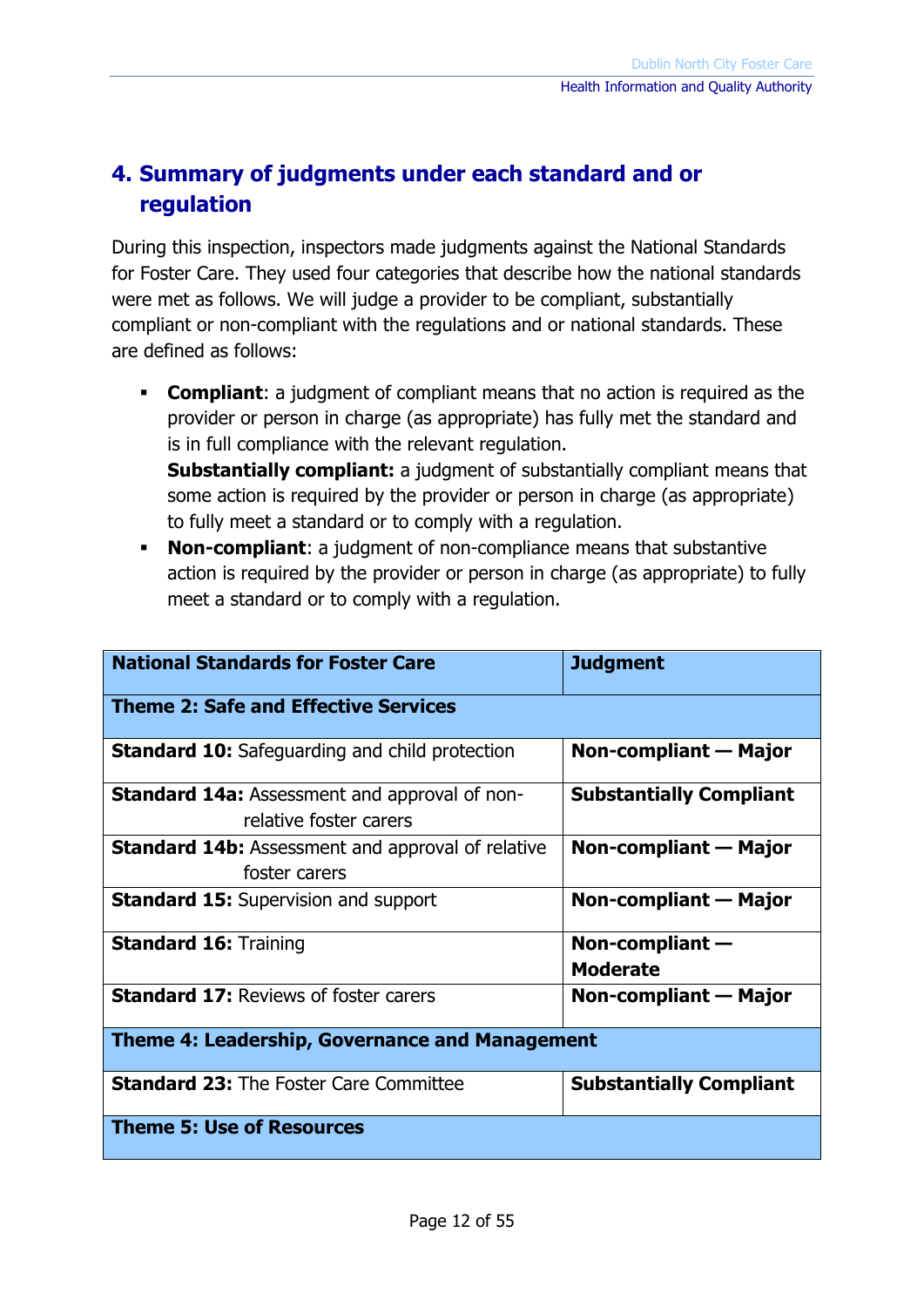Health Information and Quality Authority

| <b>National Standards for Foster Care</b>           | <b>Judgment</b>       |
|-----------------------------------------------------|-----------------------|
| <b>Standard 21: Recruitment and retention of an</b> | Non-compliant – Major |
| appropriate range of foster carers                  |                       |

# **5. Findings and judgments**

#### **Theme 2: Safe and Effective Services**

Services promote the safety of children by protecting them from abuse and neglect and following policy and procedure in reporting any concerns of abuse and or neglect to the relevant authorities. Effective services ensure that the systems are in place to promote children's welfare. Assessment and planning is central to the identification of children's care needs. In order to provide the care children require, foster carers are assessed, approved and supported. Each child receives the supports they require to maintain their wellbeing.

#### **Standard 10: Safeguarding and child protection**

Children and young people in foster care are protected from abuse and neglect.

#### **Summary of inspection findings under Standard 10**

The measures in place to safeguard and protect children in foster care were not always effective. Inspectors found that not all safeguarding practices were effective and escalated 13 cases, following the inspection, where potential risk was identified. The area manager responded identifying the actions the fostering team were taking to manage the identified risks.

The area had a robust system in place to ensure foster carers had up-to-date An Garda Síochána (police) vetting. However, adult members of the foster carer household did not always have Garda vetting and inspectors escalated five cases to the area manager following the inspection who provided a satisfactory response that Garda vetting applications were being made for these cases. In addition, link workers would identify any other households where Garda vetting may be outstanding and applications would be made.

Not all foster carers were visited in line with Tusla policy. Inspectors sampled 31 foster carers who were allocated a social worker and found that three had not been visited in line with the policy. While 30 foster carers did not have a link worker, there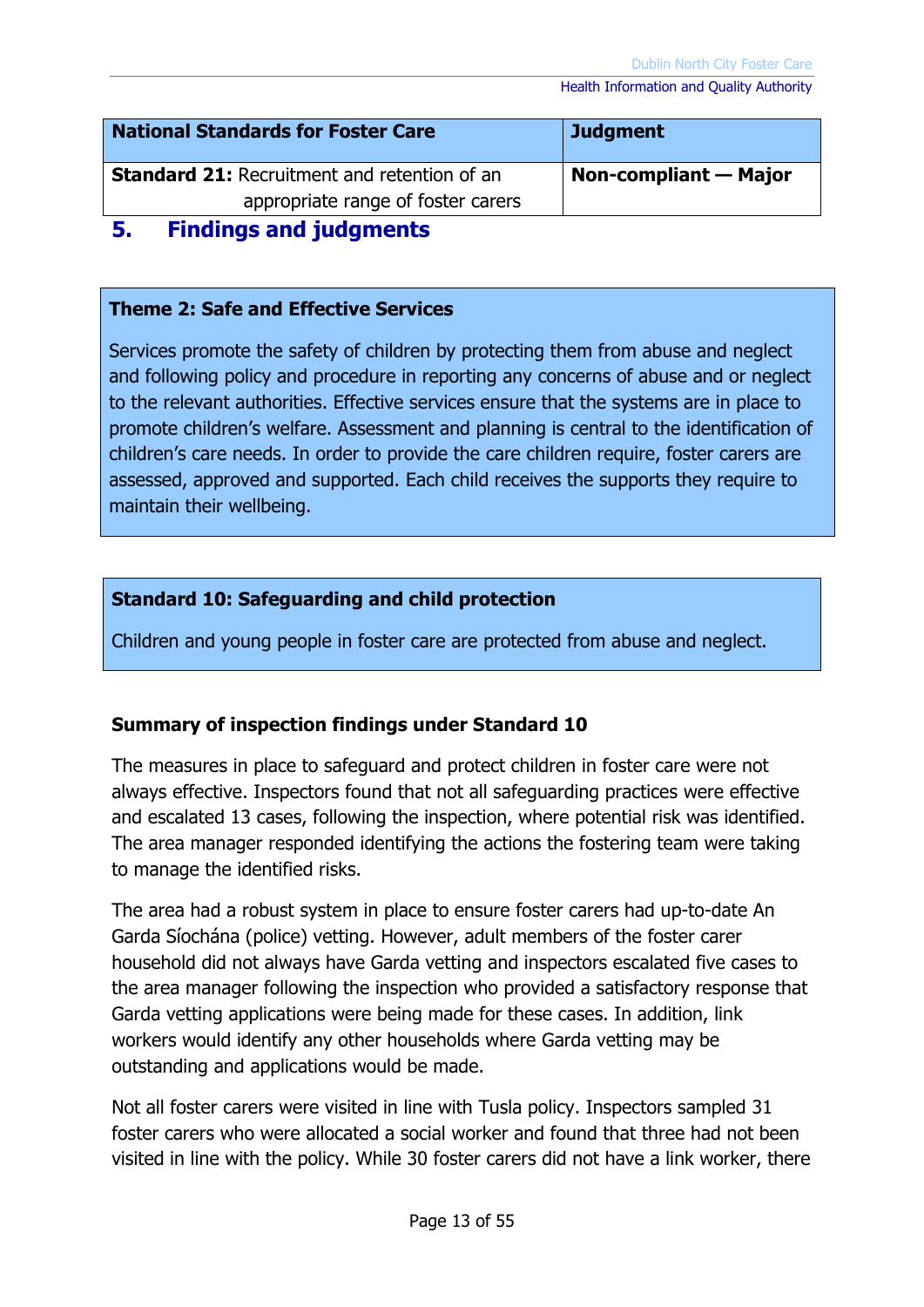was no instance of foster care households were there was neither a link worker nor a child-in-care social worker (dual unallocation) visiting. The system established to provide oversight of the unallocated foster carers included a record of when the child's social worker visited. This provided some level of assurance that both the child-in-care care and fostering service were coordinated. In addition audits were carried out by the area to identify which carers had not been visited in over six months. Inspectors reviewed this audit which said that one unallocated foster carer had not received a visit in over six months. However, inspectors found three of the nine unallocated foster carers cases reviewed had not been visited in over six months.

Inspectors escalated these six cases to the area manager who responded identifying that two of these visits had occurred around the time of the inspection and with a plan setting out when the other carers would be visited. In addition, the area manager was requested to complete a full audit to determine how many carers had not been visited in the six months prior to inspection. The area manager responded setting out that 17 carers were identified as not having had a visit in the previous six months and provided a satisfactory plan to address the deficit.

Safety plans were not always being monitored effectively. While safety plans were, appropriately, in place for some children inspectors found, in two of the foster care households sampled, that the implementation of the safety plan was not being monitored effectively. In addition, inspectors sampled another foster carer file where while appropriate safety arrangements were in place these plans were not formally documented in the foster carers file. These cases were escalated to the area manager who responded with an appropriate action to address the risks.

Not all child protection and welfare concerns were managed in line with Children First (2011). A protocol for the management of allegations and serious concerns against foster carers and relative carers had been in use in the area for a number of years with an updated and interim version in use since April 2017. According to this protocol, if a report was made against a foster carer or a member of the foster carers family and it met the threshold for a child protection concern, the allegation was to be managed by the child protection social work team, in line with Children First (2011). If it did not meet the threshold, the fostering team was to oversee the assessment of the serious complaint. During interviews and focus groups, social workers and managers demonstrated a knowledgeable and confident application of the protocol.

Data provided by the area prior to the inspection showed there were 19 child protection and welfare concerns made against foster carers in the last 12 months. When allegations, serious concerns, and complaints about foster carers were managed through the Tusla protocol, they had been correctly categorised. Of the 11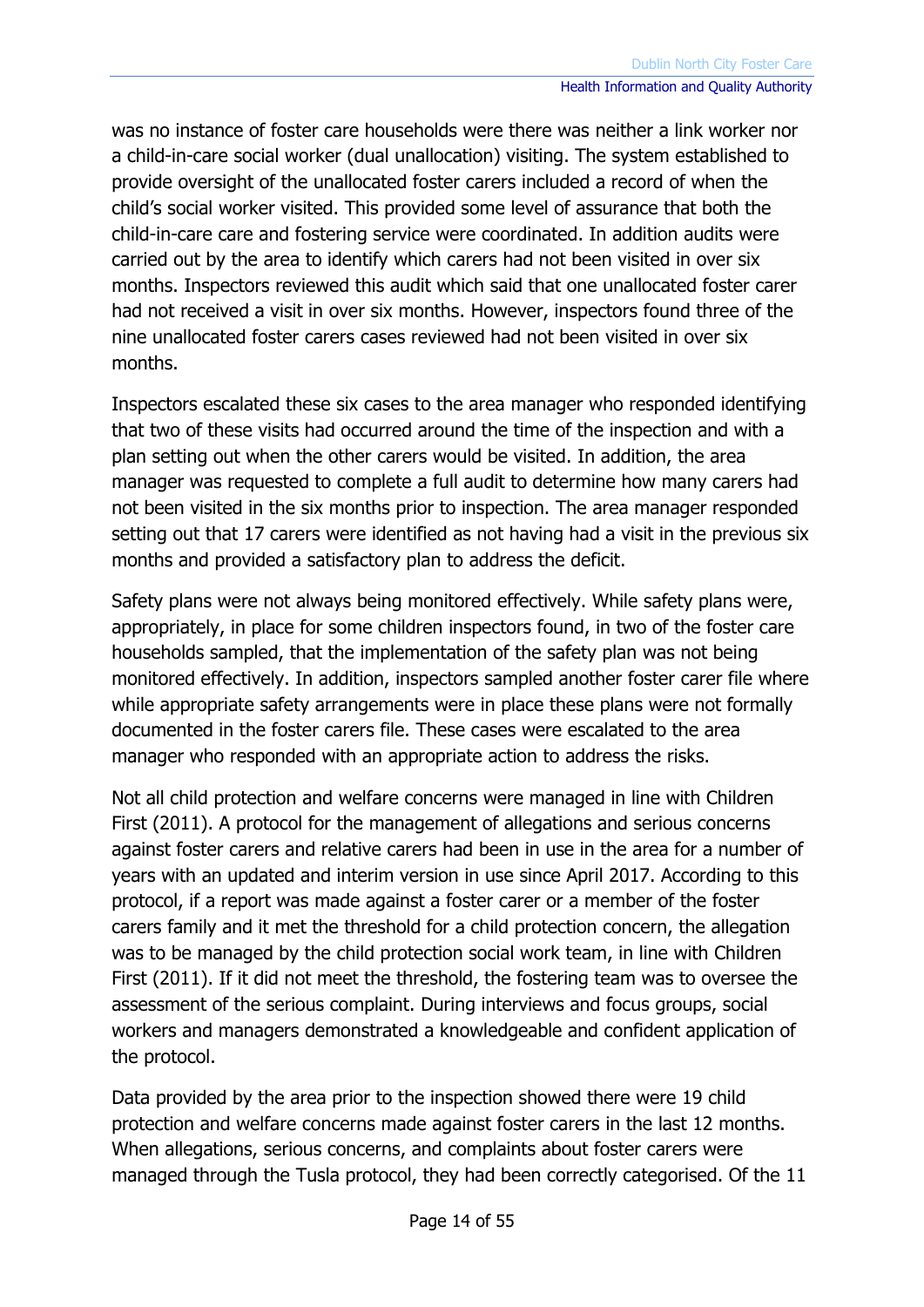child protection and welfare concerns and one complaint selected for review by inspectors, all had been correctly classified in line with the protocol. Inspectors found some good practice in how reports were classified in the area. For example, where there were multiple concerns in a single report such as an allegation of physical abuse along with an allegation of name calling, the area sub divided and classified each concern on its own merit so a clear and objective outcome could be made. Other reports were subsequently re classified from a serious concern to an allegation as investigations progressed, which was good practice.

However, inspectors found two additional cases where allegations or serious concerns had been made against members of foster carer's family and they had not been managed in line with the protocol. These cases had not been included in data provided to HIQA by the area prior to the inspection nor were they included in tracking systems in use by the area management team. This meant that the children's safety had not been fully assessed and managed and these allegations and serious concerns were not subject to the same oversight by area management as those managed through the interim protocol.

In the majority of cases reviewed, the service took appropriate and timely action to protect children in the care of foster carers where child protection concerns or allegations had been made against foster carers. In total inspectors reviewed 13 cases where there had been allegations and serious concerns made against foster carers (11 sampled from a list provided by the area and two further allegations found while reviewing files). Of the 13 cases sampled, 12 had appropriate and timely action taken. Records showed that immediate action was taken to appropriately move children from placements where significant concerns were identified. Initial strategy meetings were held, usually within five days of the allegation being known and were attended by representatives of the child-in-care care social work department, fostering department and where appropriate the duty social work team.

These meetings were used effectively to make decisions and plan the investigations. Reports that had been correctly categorised as child protection concerns had initial assessments undertaken by an independent social worker from the area. Children were spoken to on their own where appropriate and good quality safety plans were put in place while investigations were on-going. Subsequent strategy meetings were held to review progress and to record outcomes. Clear outcomes of investigations were recorded, for example, whether physical abuse was deemed founded or not. Recommendations for further action were also made, which included on some cases, cognitive parenting capacity assessments for foster carers where allegations were founded. These assessments were then used to decide if a foster carer was recommended to continue fostering or not.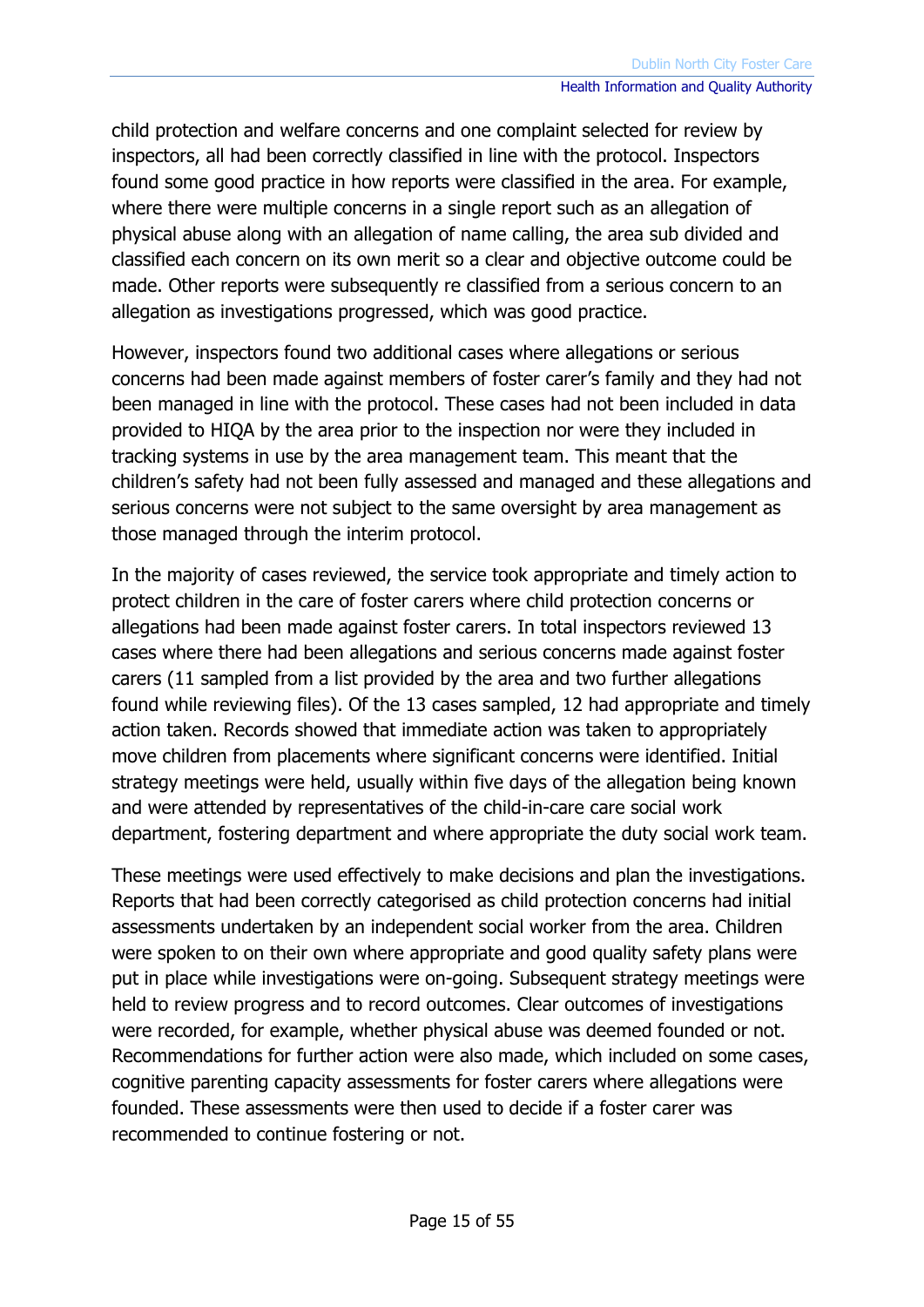Two cases were escalated to the area manager, following the inspection to assess if the fostering team had managed them in line with Children First (2011). The area manager responded with a satisfactory plan to address the identified risks.

Notifications were not routinely being made to the foster care committee and fostering monitor within five days of the report becoming known, in line with the interim protocol. Records showed that the foster care committee was informed, although sometimes when the investigation had been completed. In addition, records did not show that the foster care committee routinely acknowledged notifications. This aspect of the management of allegations and serious complaints compromised the role of the committee as it meant the members were unable to track the progress of the investigation process, so as to fully provide an oversight role.

There was good managerial oversight of reports of serious concerns and allegations once known. The principal social worker in each of the two offices maintained separate tracking systems to follow the progress of investigations. A serious concerns and allegations oversight group met quarterly and was comprised of the area manager, foster care committee chair, principal social workers from each team and the social work team leaders where required. Inspectors were informed that this group was to meet monthly following review in the area. In addition to the oversight of progress of investigations, the group reviewed the implementation of safety plans and discussed complex foster care cases. The foster care committee chair told inspectors that where notifications had not been made to the foster care committee, then these meetings were an additional mitigating measure for the foster care committee to be notified. Audits were also going to be carried out on completion of the investigation and copies were to be forwarded to the foster care committee as part of their oversight.

According to the data returned to HIQA, there had been no serious incidents regarding children in foster care in the 12 months prior to this inspection. The area used the Tusla notification system 'Need to Know' to escalate issues such as a children placing themselves at risk in circumstances outside of the areas control. Other significant events were also escalated within Tusla using this system. For example, a principal social worker in one office escalated the high numbers of unallocated link workers due to staff vacancies and the shortage of foster placements was also escalated.

Disruption meetings did not always occur following a placement breakdown. Disruption meetings occur to determine the impact on the child and the carers and to assess whether the carers require any additional supports or training to safeguard any future placements. Inspectors sampled three of the 12 placements that had ended in the previous 12 months and found that two of the three sampled had had a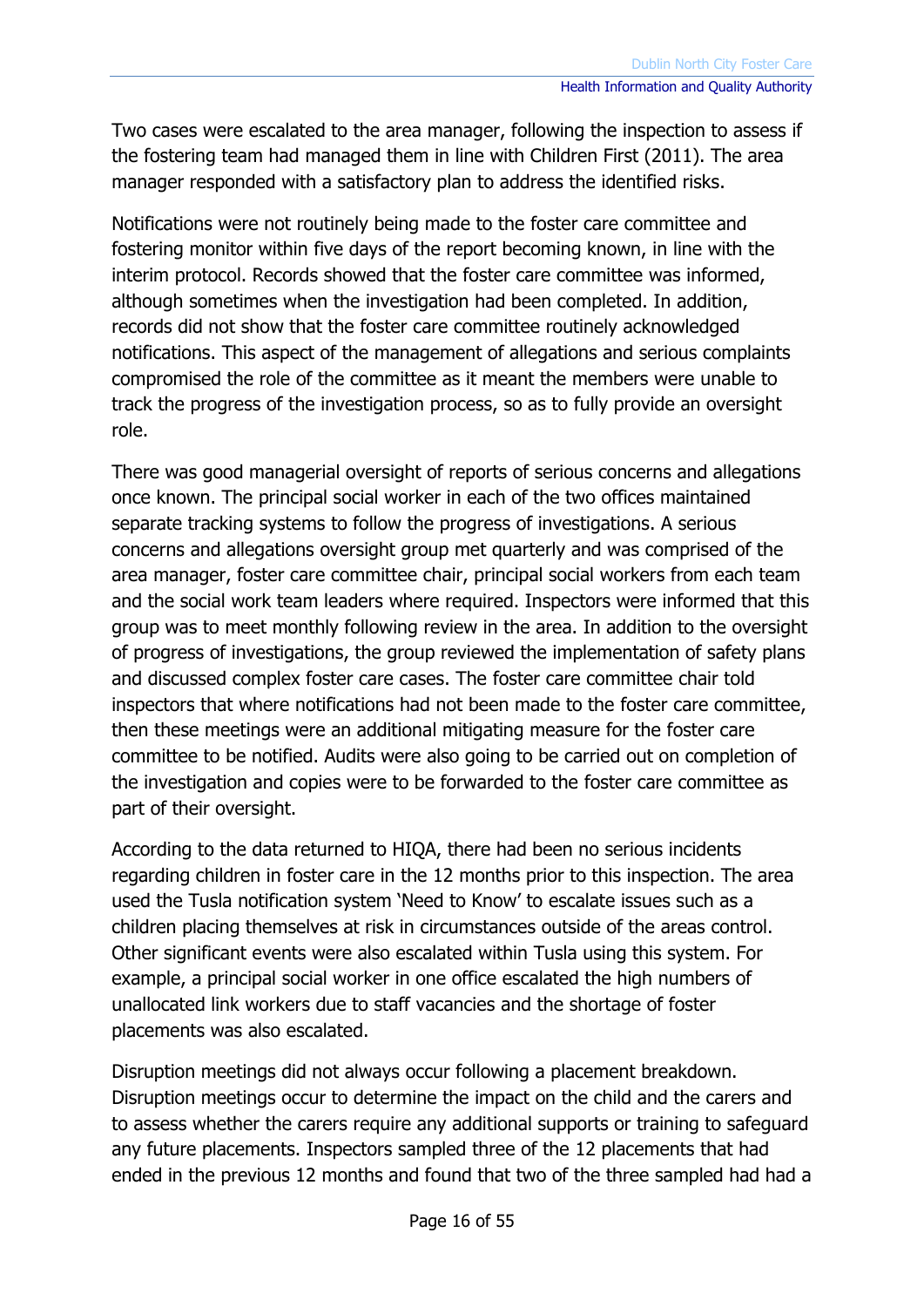disruption meeting while the other had not. For one of the two that had occurred neither the carers nor the child in care had attended and the report identified that there was a requirement to follow up with the carers but this had not occurred at the time of inspection.

New foster carers were required to attend foundational training for foster carers which covered areas of Children First (2011) and safe care. However, a large proportion of foster carers had not been trained in Children First (2011). Following new legislation, the area had a training schedule in place for foster carers along with e-learning modules in the newly revised Children First (2017).

Staff were familiar with the principles of whistleblowing and how to make a protected disclosure. A training day had taken place in November 2017 in relation to the interim protocol for managing serious concerns and allegations against foster carers, the complaints policy and the protected disclosure policy. In addition, the team had used this session to share the learning from serious concerns and allegations investigations. This had included the importance of recording the rationale for classification, close working between the child in care and fostering teams, use of safety plans, the benefits of interviewing all relevant parties including the birth children of foster carers and the importance of foster carer reviews for assessing the carers on-going capacity.

**Judgment:** Non-compliant — Major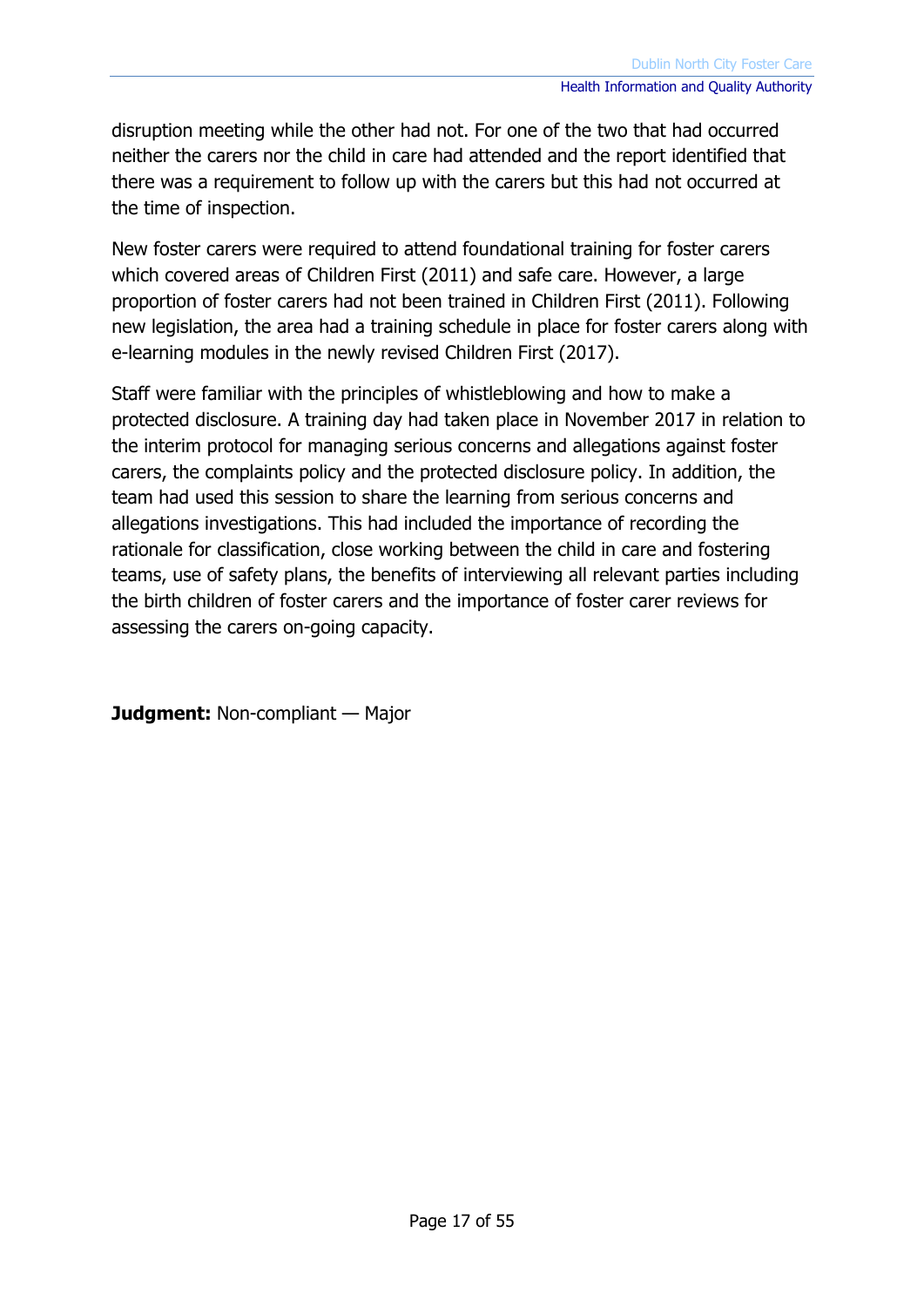#### **Standard 14a: Assessment and approval of non-relative foster carers**

<span id="page-17-0"></span>Foster care applicants participate in a comprehensive assessment of their ability to carry out the fostering task and are formally approved by the health board<sup>\*</sup> prior to any child or young person being placed with them.

#### **Standard 14b: Assessment and approval of relative foster carers**

Relatives who apply, or are requested to apply, to care for a child or young person under Section 36(1) (d) of the Child Care Act, 1991 participate in a comprehensive assessment of their ability to care for the child or young person and are formally approved by the health board.[\\*](#page-17-0)

#### **Summary of inspection findings under Standard 14**

There was a national policy on the assessment and approval of foster carers, and this was in place and followed for all general assessments in the area. There had been six general foster carers assessed and approved in the 12 months prior to the inspection.

The area had arrangements in place for a regional assessment fostering team to carry out general assessments of foster carers in the area; however they contracted some assessments out to a private foster care agency for completion. In addition the fostering social workers completed some general assessments themselves. The findings from other areas already inspected by HIQA in relation to the assessments completed by the regional assessment fostering team were that they were comprehensive and of good quality. They followed the national framework, and all appropriate training was provided to foster carers in advance of approval. In this area inspectors reviewed two general assessments, one completed by the area fostering team, and the other by a private foster care agency on behalf of the regional assessment fostering team. While the assessments took longer than the 16 weeks recommended by the Standards, and it was not always clearly recorded why they took longer, inspectors found that they were comprehensive and of good quality and included all the relevant requirements of the assessment framework.

<sup>&</sup>lt;u>.</u> \* These services were provided by former health boards at the time the standards were produced. These services are now provided by the Child and Family Agency (Tusla).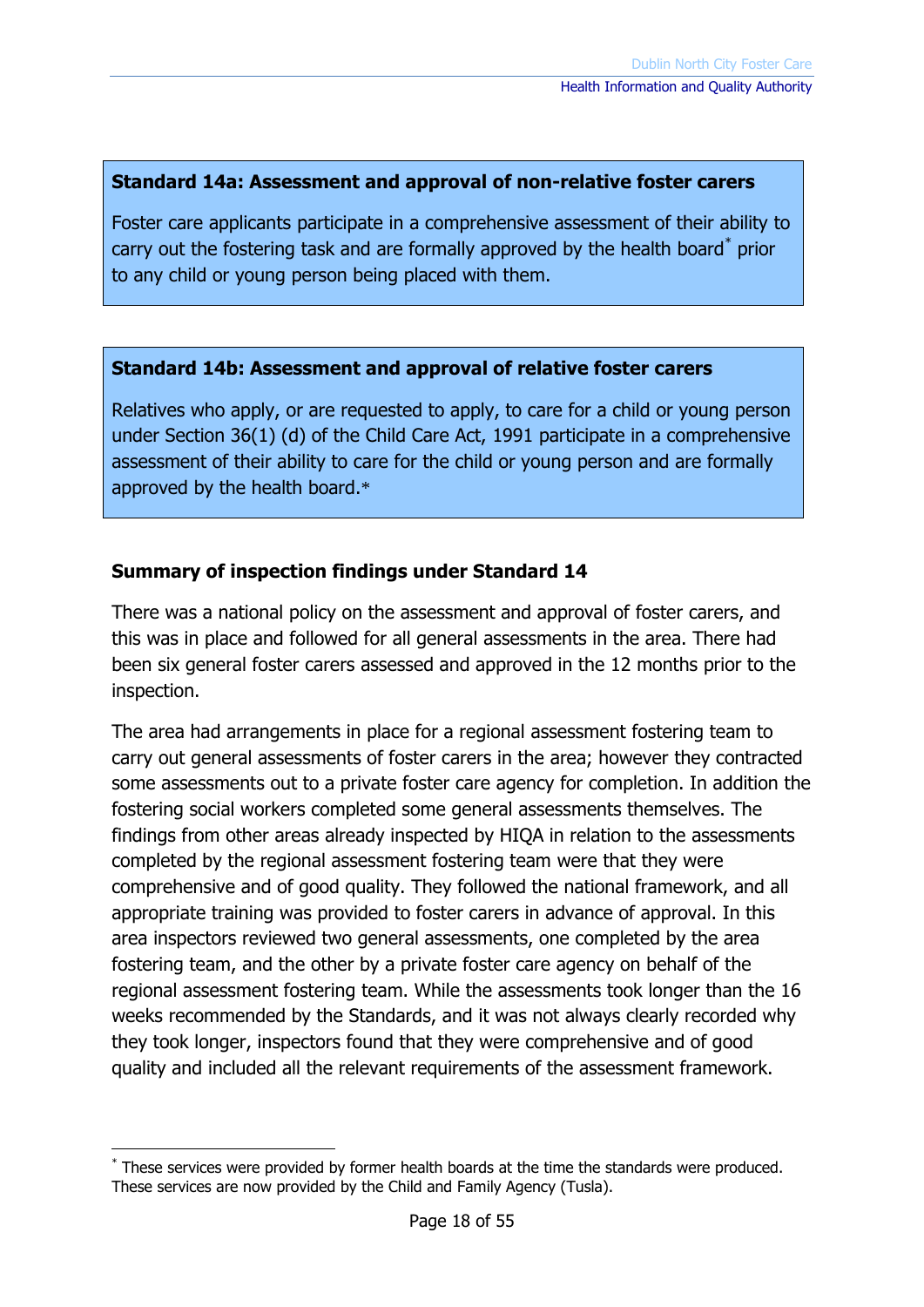There was a policy and procedure in place for the placement of children with relatives in an emergency, and this was comprehensive. The procedure provided clear guidance to social workers as regards the checks to be completed prior to an emergency placement, or immediately following an emergency placement. There was an assessment template which was to be completed and signed off by the principal social worker for approval.

Inspectors reviewed the files of eight relatives with whom children had been placed in the 12 months prior to the inspection, and found that the policy was not always followed in a timely way. This meant the necessary checks such as Garda checks were not timely, and the oversight of this process required improvement. The placements were not always signed off and approved by the principal social worker in a timely way. For example, of the eight files reviewed by inspectors, three placements were not approved by the principal social worker for between two and five months after the child had been placed. The principal social worker told inspectors that prior to June 2017 there had been a difficulty in obtaining Garda vetting, and that this had been the reason for the delay in approving some emergency placements. However, this issue had been resolved since June 2017, and they now had arrangements in place to obtain emergency vetting when required within 24 hours. Another file outlined that a child was placed with a family friend for two weeks and, despite concerns, immediate Garda checks had not been completed. However, the delays in completing Garda checks, and all other relevant checks meant that the fostering service could not be assured in relation to the safety of the children placed with these carers.

There had been 11 assessments of relative carers completed in the area in the 12 months prior to the inspection. Of these, five were completed by the fostering social work team, while a further six had been assigned to a private foster care agency for assessment. Inspectors were told the reason that six were outsourced to a private foster care agency was due to a lack of resources.

There were delays in commencing the assessment of relative carers. At the time of inspection there were 10 relative carers, caring for children, who had not yet been assessed and approved. Inspectors reviewed nine of these carers files, and found that while four of these had only been placed within the past three months, and one other was placed earlier in 2017, three children were placed since 2016, and one was placed as far back as 2014. Some of these carers were in the process of being assigned to a private agency to complete the assessment.

Inspectors reviewed four of the relative assessments that were carried out by the area team and found that they were not completed in a timely manner. While an understandable rationale was recorded in one case, further delays in this case were not explained. Records showed that the assessment concluded in December 2016,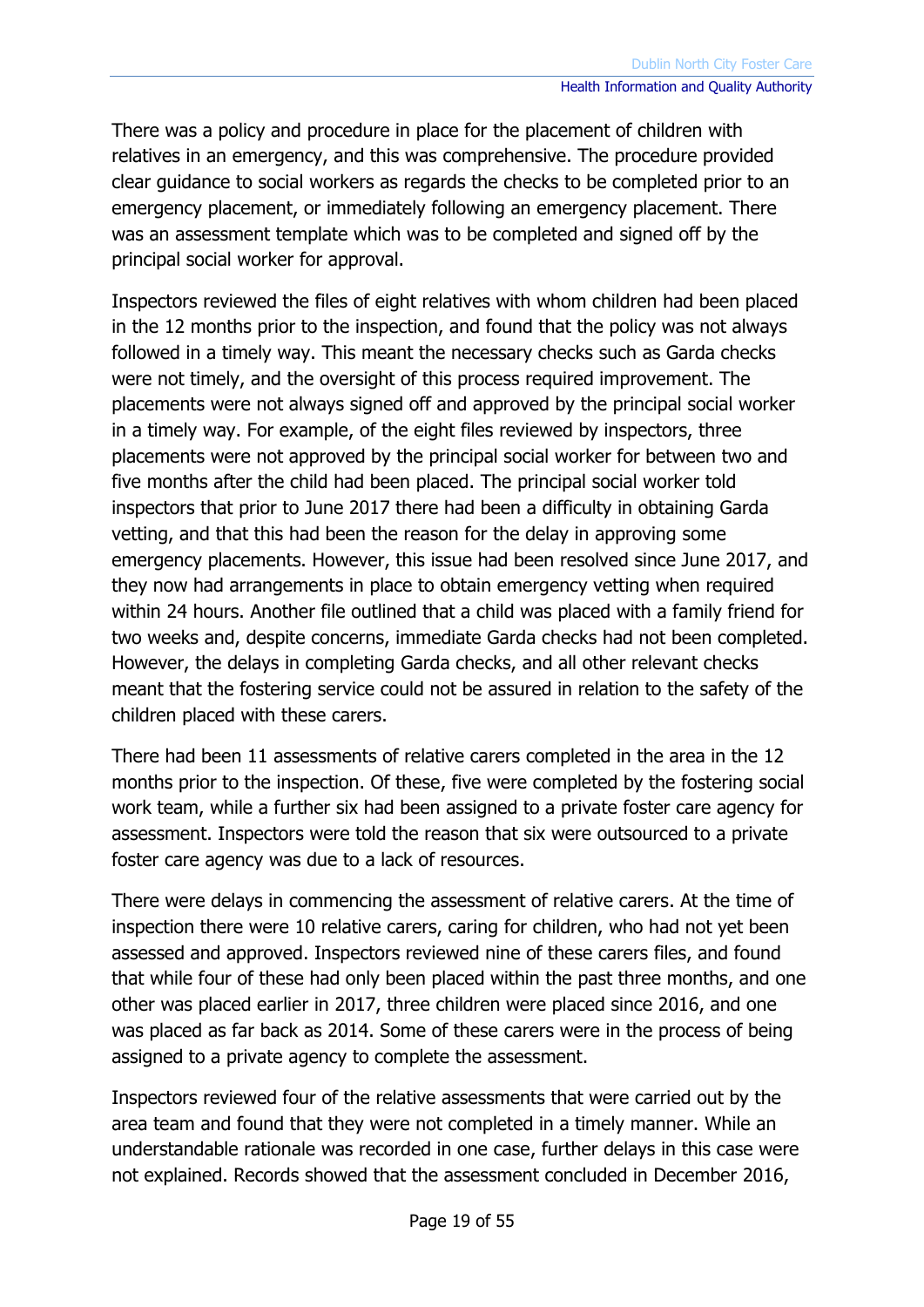but the report was not written up and presented to the foster care committee until July 2017. Other relative assessments had been significantly delayed due to changes in social work personnel, in one case the assessment had commenced in 2014, but was not finally approved until June 2017. Another carer approved in June 2017 had a child placed with them since July 2015. Where children remained in unapproved foster placements and delays occurred, this meant the fostering team had not yet determined the foster carers capacity to provide adequate safe care.

While the quality of the assessment was good, some documents, such as the health and safety checks, were poorly completed.

Where private assessments took place of the relative carers, they were not always of good quality. In addition, Tusla did not put a system in place to provide oversight of the private agency's assessments, which was significant considering some of the files, reviewed showed inconsistencies. Inspectors reviewed four of these assessments and found that there were significant delays in commencing some of the assessments and where assessments had commenced, further delays took place. The foster care committee deemed one assessment as not fit for purpose due to, a lack of clarity of significant issues arising during the assessment and the carers had not completed the training as required. The foster care committee therefore did not approve the relative carers when the first report was presented. A second report was subsequently submitted and approved. Similarly, on another relative assessment report inspectors noted comments from the foster committee that the report contained some conflicting information and requested clarity on this.

The principal social worker provided inspectors with a list that was used to track the progress of relative carer assessments, however on review of this list inspectors found that once relatives were assigned to the private agency to complete the assessment, they were then removed from her list. This meant that she did not have any way of tracking the progress of these assessments.

There was a clear process in place for approval of foster carers by the foster care committee. Inspectors reviewed the minutes of foster care committee meetings and found that there were good discussions in relation to reports presented, and that the foster care committee requested further information when required. Inspectors saw several examples of where the foster care committee refused to approve foster carers due to a poor quality assessment or a requirement for further information. Therefore, the foster care committee provided good oversight in relation to foster carers who were placed on the panel. However, some relative carers were approved despite not having attended the required training, and while the foster care committee recommended their approval, there was no follow up to ensure the training had subsequently been completed.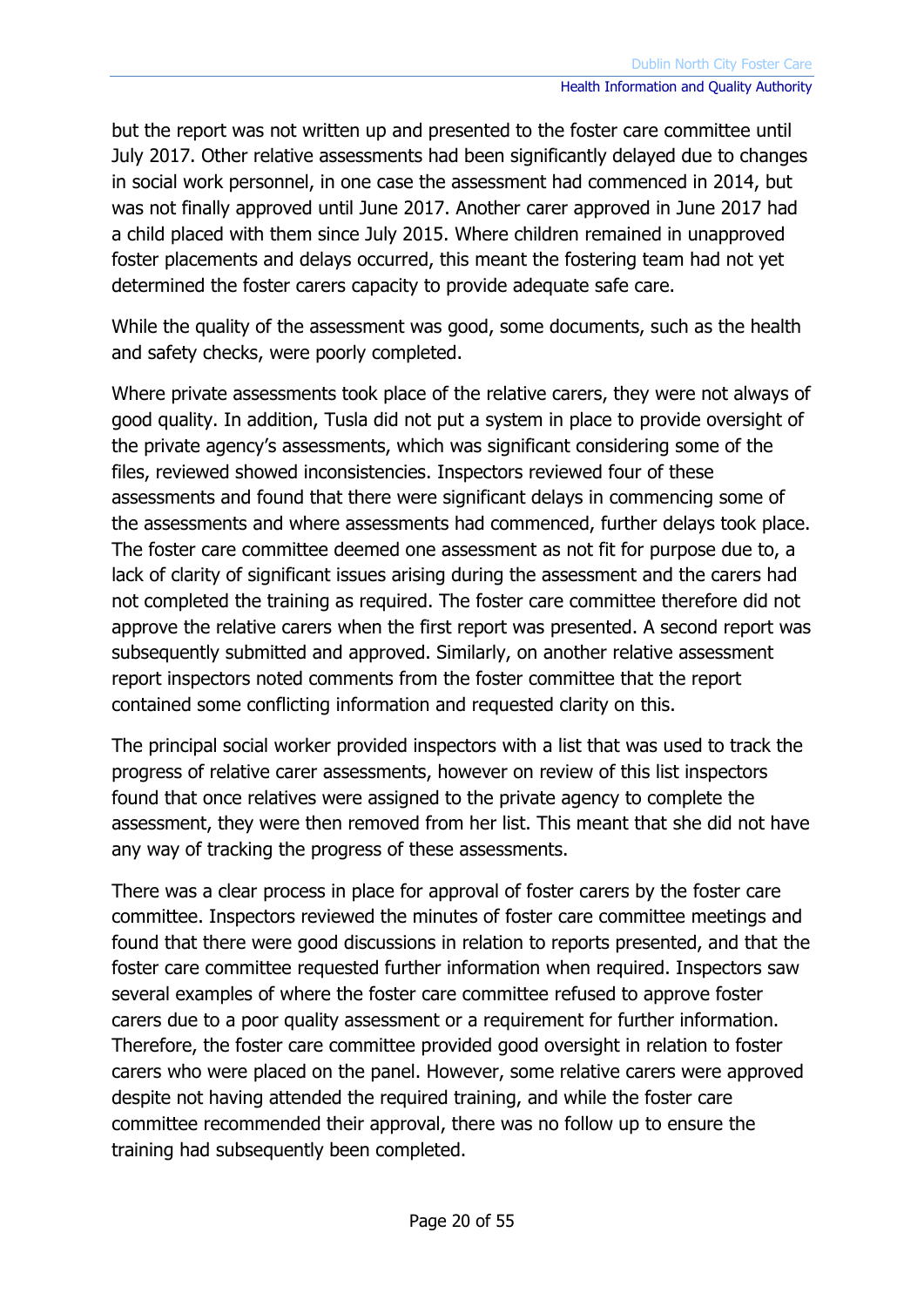There had not been any foster carers who transferred into the area in the 12 months prior to the inspection.

Contracts were in place for all carers who had children placed with them.

**Judgment:** Standard 14a: Substantially compliant

Standard 14b: Non-compliant – Major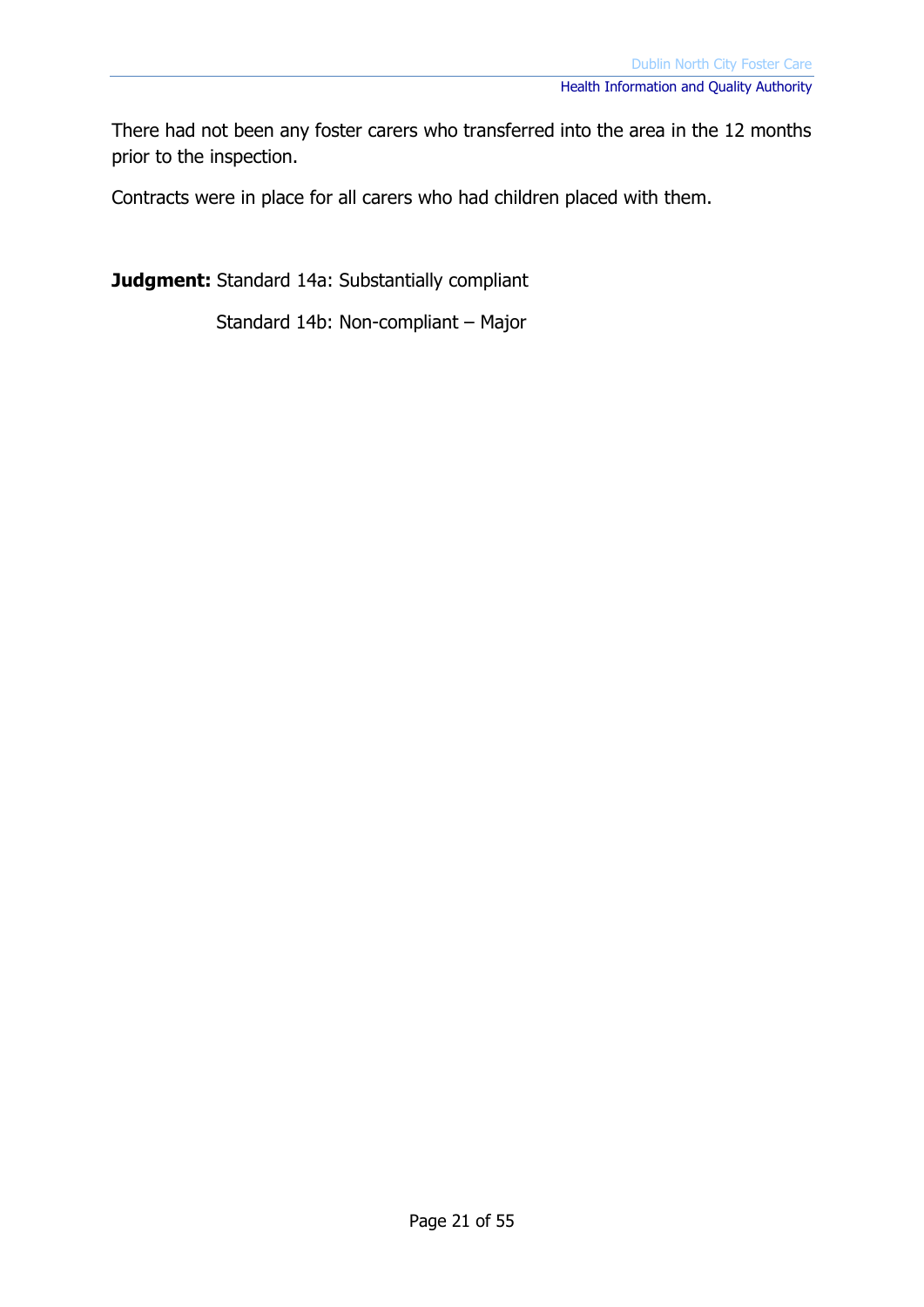#### **Standard 15: Support and Supervision**

Approved foster carers are supervised by a professionally qualified social worker. This person, known as the link worker, ensures that foster carers have access to the information, advice and professional support necessary to enable them to provide high-quality care.

#### **Summary of inspection findings under Standard 15**

Not all foster carers had an allocated link worker. Data provided by the area showed that the majority of foster carers were allocated a link worker. However, of the 329 foster care households, there were 15 general foster care households and 15 relative foster care households without an allocated link worker.

Unallocated foster carers did not always receive adequate support and supervision from the fostering department. Inspectors reviewed the local area protocol for the management of foster carers on a waiting list for an allocated link worker. This document provided guidance to social work teams on the system for managing unallocated foster carers. This was done through a duty system that provided basic support, emergency work and support and supervision visits to carers awaiting allocation. The protocol identified that low to medium priority cases could be managed through the duty system, with carers receiving two support and supervision visits per year and two additional phone contacts.

Inspectors reviewed eight of the 30 unallocated cases whereby children were placed with foster carers. On review of the files, inspectors found three households had not had a visit in the six months prior to inspection; this was in spite of the duty system operating in the area. Of the remaining five households, four had had one visit in the past six months and one household had two visits.

Risk assessment tools were used to identify the rationale for a foster carer not being prioritised an allocated link worker for a period of time. However despite their use, the lack of resources led to some high risk cases remaining unallocated. All eight unallocated cases sampled, had a risk assessment tool on file but they were mainly once off events and had not been reviewed and updated on a regular basis. Inspectors reviewed a foster care household that had no allocated link social worker since September 2017. Records reflected good oversight by the team leader who reviewed the case promptly and identified specific needs relating to the foster carers and the case was followed up by the duty social worker in October 2017. However, inspectors sampled another case where there was an exceptional change of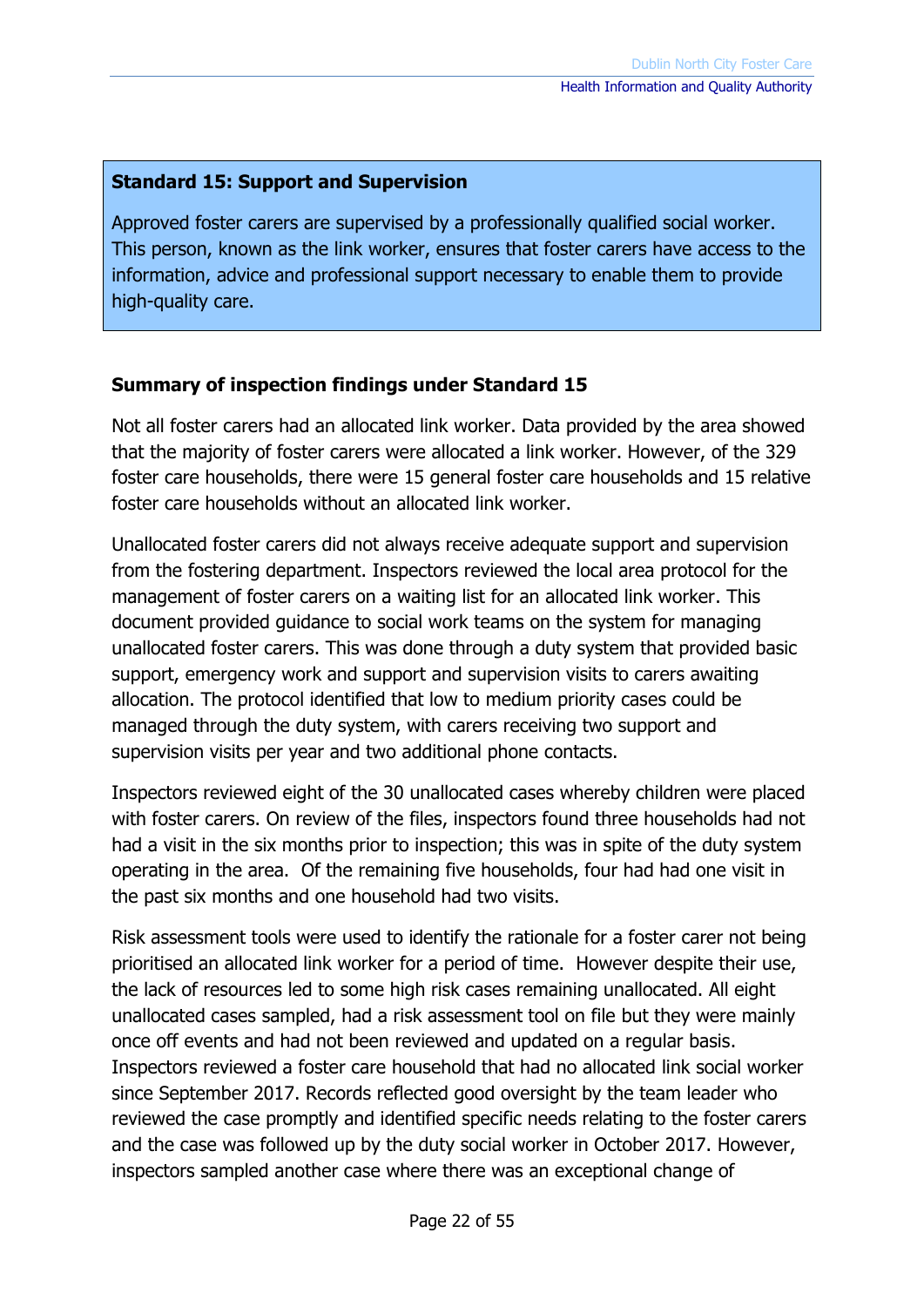circumstances for the foster carers, but the support and supervision provided was poor. The team leader had identified the need for this case to be allocated a link worker in August 2017 but it was November 2017 before the foster carers received an allocated link worker. This meant that whilst the area were implementing the prioritising tool and identifying the needs of carers, they didn't always have the resources to meet the needs of the foster carers.

Inspectors also sampled a foster care household where there had been a placement breakdown. Upon review of this file, inspectors found the frequency of visits prior to the placement breakdown was poor. Furthermore, the risk assessment tool score, one month prior to the placement breakdown didn't sufficiently reflect the complexity and range of issues that led to the placement breakdown. This meant that the prioritisation tool did not always facilitate an appropriate timely intervention to address issues that lead to the breakdown of this placement. This case was escalated to the area manager who provided an appropriate action plan to address the risk.

There was a tracking system in place for unallocated carers but it was not up-todate. Team leaders maintained a list of all unallocated carers with the date of the last home visit and their prioritisation score. However, the tracker did not identify how long the carer had been unallocated and the list was not up-to-date.

The quality of support and supervision was mixed. Not all foster carers were visited in line with the areas policy. The principal social worker informed inspectors there is an expectation that social workers would provide support and supervision visits up to four times a year. Inspectors sampled 40 cases and of these 34 foster carers had been visited in the six months prior to inspection. Inspectors escalated six cases to the area manager, where there was no record of a visit from a link worker in over six months. Inspectors also requested that the area audit their 329 foster carers to determine how many had not had a visit in six months. The area manager responded identifying that 17 carers had not been visited within the last six months and provided an action plan to address the deficit.

From the foster carers files sampled, inspectors found records did not always reflect the link workers role in supporting and or supervising the foster carer during their visits in line with the foster care standards. When support and supervision visits took place with foster carers, the majority of the records of these visits reflected the carers perspective of the child(ren) but did not reflect the support or supervision required, or provided, by the link worker.

The service recognised the need for intensive work and on-going support to children with complex needs and had a range of services they collaborated with to ensure the needs of children were provided for. Inspectors found there was good advocacy for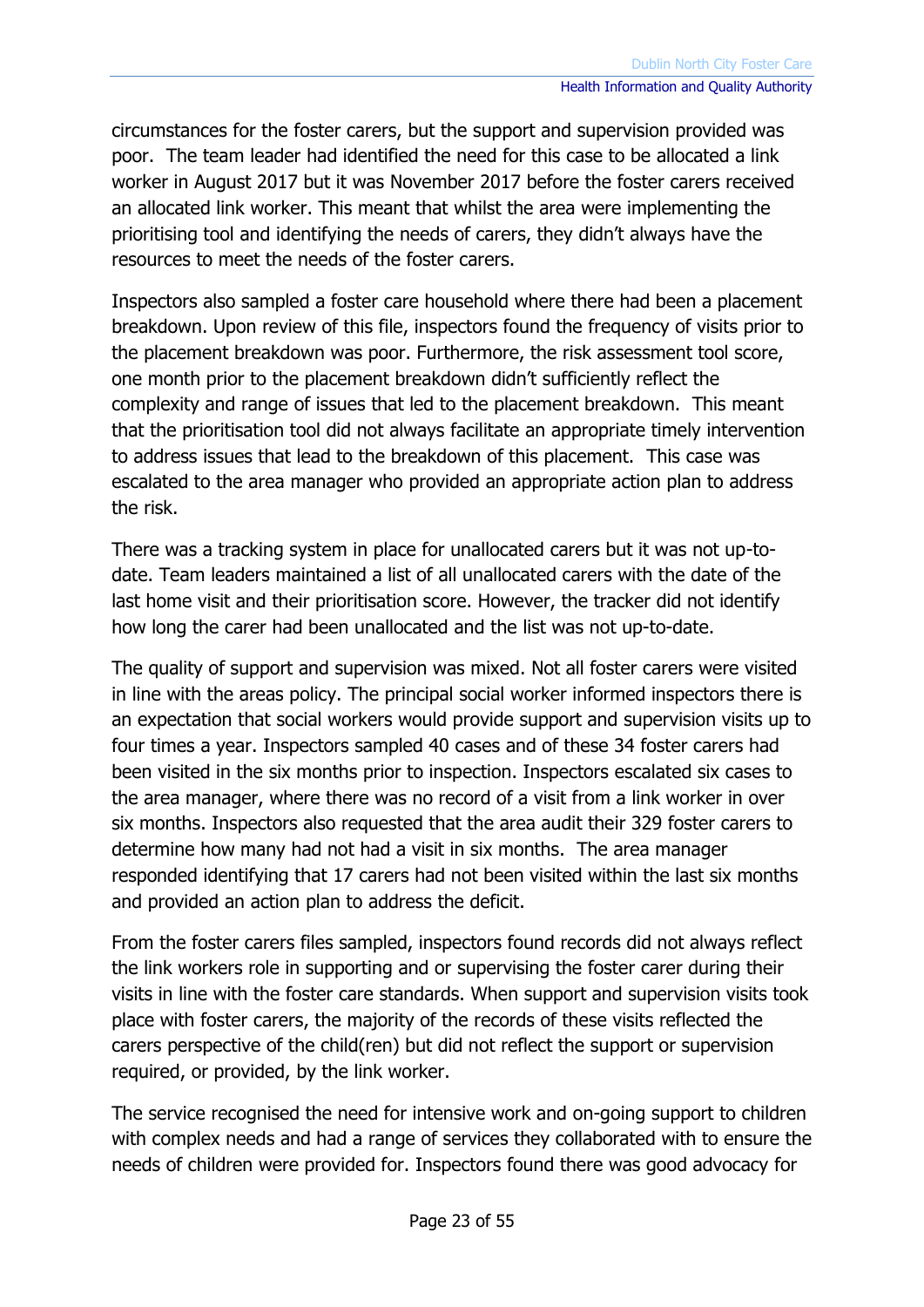children who needed additional supports. There was a range of supports in place for foster carers caring for children with complex needs including the provision of respite care, intensive work with child care workers, assistance and guidance from a clinical psychologist and additional services that provided direct work into foster carers households. However, in a small number of cases inspectors found that while the supports provided to the children were good, the fostering service had not provided similar support to the carers. Inspectors escalated one case to the area manager who responded with an appropriate plan to address the deficit.

The service provided local support groups and foster carers were encouraged to attend. Inspectors were provided with a copy of the 2017 support group schedule and found that it was comprehensive and well planned schedule. There was a good variety of workshops/coffee mornings available to foster carers throughout the year. However, inspectors were told by team leaders that the uptake was poor, with 10% of fosters carers availing of this programme. The records reviewed reflected that whilst the files had copies of a notification letter to foster carers, along with the schedule of events, there was little evidence on the files of follow up by link workers during home visits. This impacted on an essential component to help foster carers develop their skills and knowledge required to provide high quality care to the children placed in their care.

The quality of case management on the files sampled was mixed. There were excellent examples of managerial oversight of some cases that were reviewed each month, whilst there were other examples in the files of poor or no records of case management.

Similar to other Tusla operated foster care services; there was no dedicated out-ofhours service to support foster carers outside of office hours. However, some foster carers met with as part of the inspection told inspectors that their link worker had been available to them out of hours if they had a particular issue.

**Judgment:** Non-compliant — Major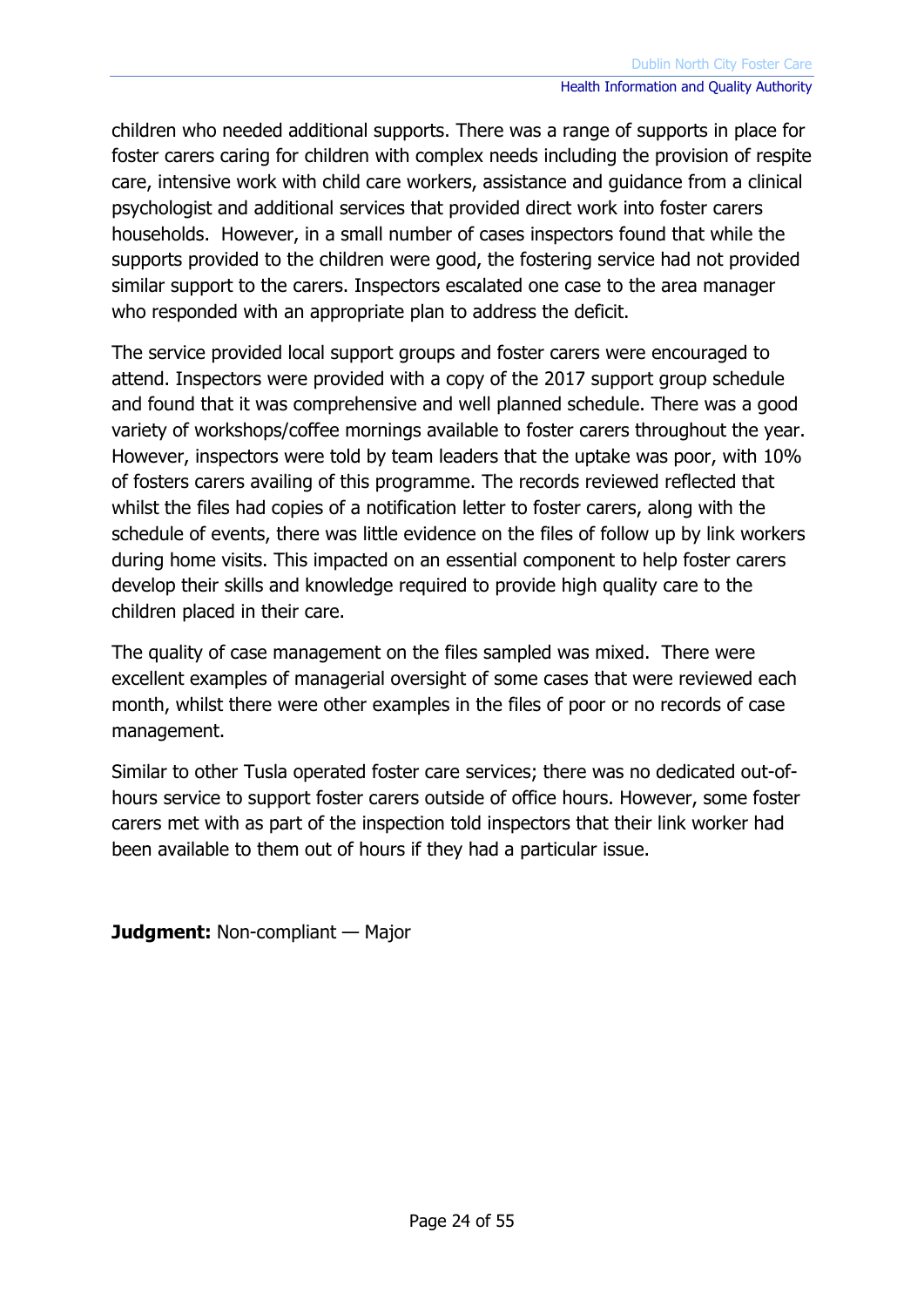#### **Standard 16: Training**

Foster carers participate in the training necessary to equip them with the skills and knowledge required to provide high-quality care.

## **Summary of inspection findings under Standard 16**

The area provided a training programme for foster carers but the take-up of training opportunities was reported to be low. There was no system to track and analyse the training records of all foster carers although such a system was in the process of development. Not all relative foster carers received foundational training and there was no system in place to ensure that all foster carers attended training following their approval. The individual training records of some foster carers were of poor quality.

Inspectors were told that two social care leaders were appointed in 2016 to ensure the consistent coordination of support groups for, and on-going training of, foster carers. Social care leaders told inspectors that they undertook training needs analysis later in 2016. This involved sending questionnaires to foster carers and seeking responses in relation to their training and support needs. They told inspectors that just over 10% of foster carers responded and that they subsequently developed a training programme based on the expressed needs of the foster carers who responded, the input of the link social workers and including training on Children First (2011). They also told inspectors that they were in the process of developing a training strategy. A draft strategy was completed in June 2017 and this was discussed in two foster care focus groups in October and November 2017.

Inspectors viewed the training schedule for 2016/2017 and the proposed schedule for 2018. The training provided included formal training sessions and more informal training or introductions to topics of interest at coffee morning support groups. The monthly coffee mornings included presentations on issues such as cultural diversity, mental health, dealing with loss and separation, managing technology and cyber bullying, and legal issues such as enhanced rights for foster carers. More formal training sessions were also provided. These ranged from short courses such as a one-day course on paediatric first aid to more substantial training such as a six-week course on attachment training and a 10-week course on therapeutic foster care. Several briefings/workshops on Children First Act (2015) were held in November 2017 and six further half-day sessions on this topic were scheduled between January and June 2018. Foster carers were also advised by letter that Tusla had developed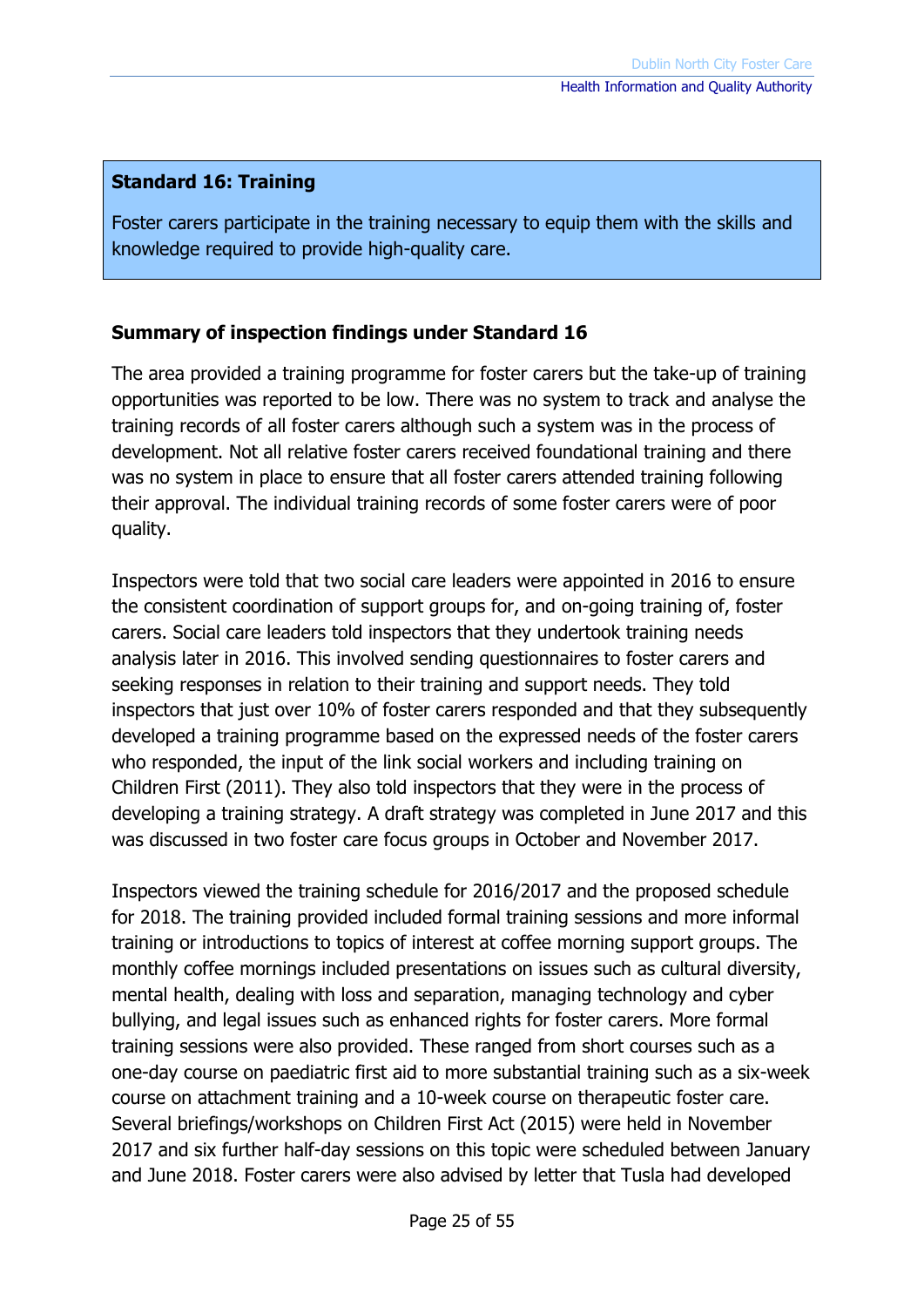on-line training on Children First (2011) and that this training was essential for foster carers. Foster carers told inspectors that some of the training provided by the area had been very informative, for example therapeutic therapies. The carers who attended the focus groups were in the process of, or had completed, Children First (2017) training in preparation for becoming mandated persons. Foster carers said that the timing of the training sessions and the absence of crèche facilities impacted on attendance.

General foster carers received foundational training prior to their approval and the regional fostering assessment and recruitment team drew up a calendar for the training of applicants throughout the region. In 2017, this team reviewed the training package of foundational training and were in the process of updating it. The training covered a wide range of topics such as the foster care service, the role of foster carers, safe care, the needs of children in care, contact with birth families, behaviour that challenges, child development, abuse and neglect, and allegations. Foundational training for relative carers was provided by members of the fostering team but inspectors found that not all relative foster carers had received this training. Inspectors found that five relative foster carers were approved as foster carers before they had done this training. While some had undertaken this training post-approval, others had not.

The social care leaders told inspectors that the training schedules and invitations to training sessions had been sent to all carers and inspectors saw copies of these on the majority of foster carer files sampled. While there was evidence that some foster carers had been regular attendees at training, there was little evidence that the majority of foster carers whose files were reviewed had attended training in the 12 months prior to the inspection. The training records of the 40 files sampled by inspectors were generally of poor quality. Many foster carers' files contained 2017 training audit sheets but the majority of these were left blank. There were no training records on the files of 15 foster carers and an additional eight carers had no record of attendance at any training in 2017. The social care leaders told inspectors that they proposed to create an individual training portfolio for each foster carer and to facilitate greater attendance by holding some training sessions at weekends or in the evenings. They were also exploring the possibility of operating a crèche to facilitate foster carers caring for young children.

There was little oversight of the overall training records or training needs of foster carers at the time of inspection. The social care leaders told inspectors that the area had created a database for training and that they were working with the information officer to improve this for 2018. However, the individual training records of foster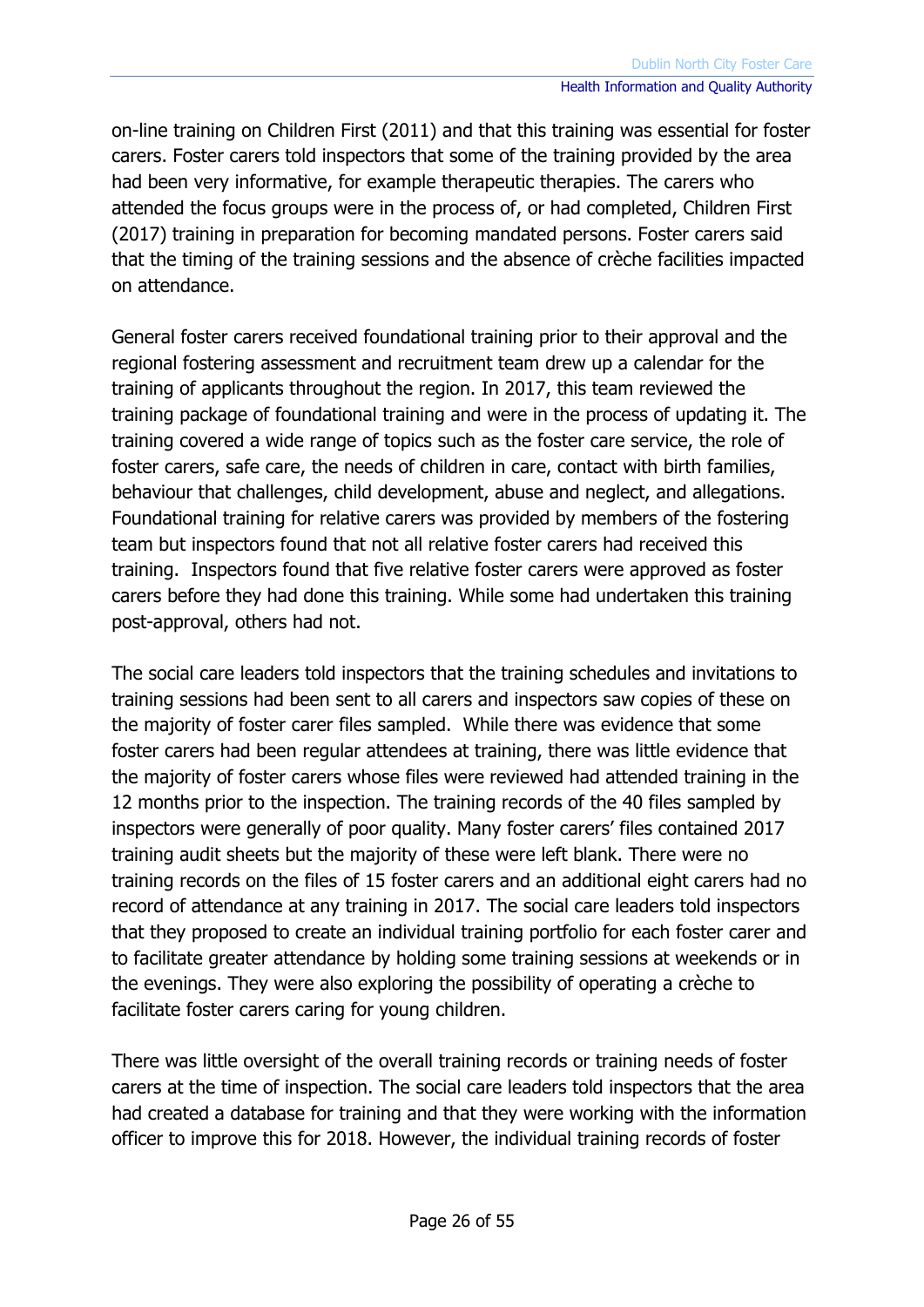carers had yet to be inputted and it was not possible for managers to generate reports on training at the time of inspection.

In general, inspectors found that, unless the foster carers had a foster care review, there was no evidence in the files of analysis of the training needs of individual foster carers and of the training they attended. Furthermore, there was no system in place to ensure that all foster carers attended training. The social care leaders told inspectors that they met with the area's children in care and fostering teams in June 2017 and gave a presentation on the training provided and discussed the issue of low take-up of training.

**Judgment:** Non-compliant - Moderate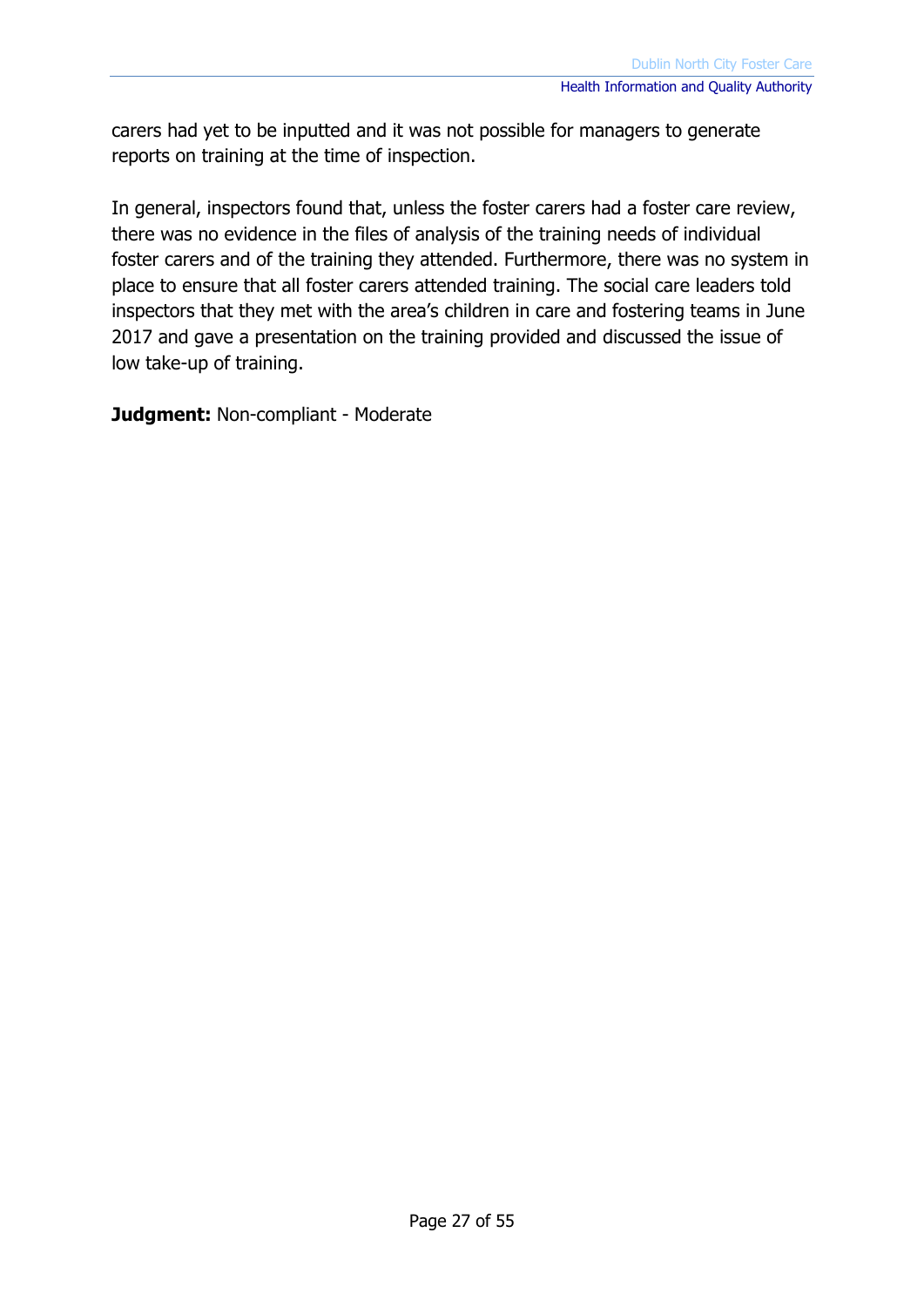#### **Standard 17: Reviews of foster carers**

Foster carers participate in regular reviews of their continuing capacity to provide high-quality care and to assist with the identification of gaps in the fostering service.

#### **Summary of inspection findings under Standard 17**

Reviews of foster carers were not carried out in line with the National Standards for Foster Care. According to the standards, the first review should take place one year after the first placement and subsequent reviews should take place at three-yearly intervals. Data provided for the inspection showed that a total of 18 reviews took place in the area in the past 12 months. This meant the less than 6% of foster carers had had a foster care review in the past three years. Also, the key elements of reviews including Garda vetting, health and safety in the household, consideration of the foster carers performance, their current circumstances, and evaluation of their training and support needs had not been formally re-evaluated. This meant the area could not be not assured that the children placed in foster care were receiving a high quality level of care.

Additional reviews were not carried out following serious complaints, allegations or placement breakdowns.

The areas service improvement plan completed in April 2017 and updated in November 2017, acknowledged the slow progress in relation to the completion of foster care reviews. This document highlighted a lack of social workers on the fostering team to meet the outstanding fostering reviews required. During the inspection the area provided a draft foster care review strategy and plan to ensure the completion of the 304 outstanding foster care reviews within 15 months. However, the plan did not include how the area would prioritise the carers for routine review, other than unallocated carers (30) and the 12 foster care households where the number of unrelated children exceeded the standards. The foster care committee agreed a schedule for 2018 to include an additional foster care committee meeting each month for the purpose of these foster care reviews.

Inspectors found that the fostering team had attended training in November 2017 to support them to develop an assessment framework for the foster care review process. The area manager acknowledged that the objective of the training was to build capacity within the team and get the review process right. She identified that unallocated foster carers would be prioritised for review.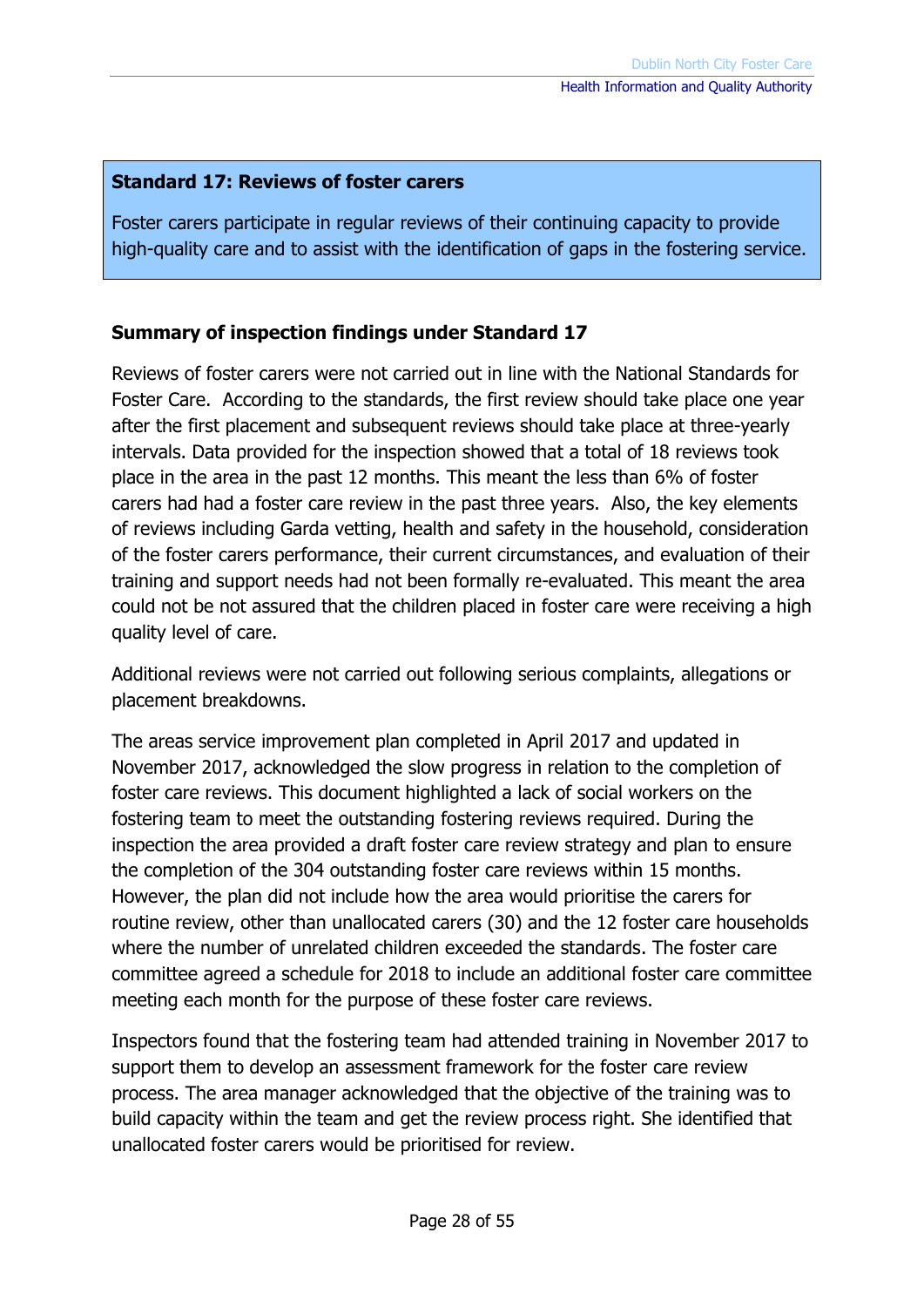Of the 18 foster care reviews held in the last 12 months, inspectors sampled six files. Inspectors found good quality comprehensive reviews were carried out in four of the files sampled. Five reviews were found to have complied with Children First (2011) and the voice of the child was represented. However, one of the reviews carried out did not sufficiently address the carers capacity. It was noted on the file that, the foster care committee highlighted this as a deficit in the review and requested an amendment to allow for further assessment of the carers capacity. The review was subsequently returned to the committee. Another review sampled did not fully comply with Children First (2011) as it did not reflect the views of the child and lacked clarity with regard to the training needs of the carers. The foster care committee also requested amendments to this review.

Inspectors also attended a review and observed that it was a good quality review. It considered the foster carers understanding of themselves as carers, their performance, supports, changes in circumstances, health, health and safety training, along with a plan of further training needs. In addition the voice of the child was represented by the child's social worker and a report from the child's parents was presented during the review.

Foster carers spoken with as part of the inspection were aware of the requirement to have a review and a small number had experienced a review.

The foster care committee was informed of 11 of the 18 reviews completed in the past 12 months. Of the six reviews sampled, inspectors found five reviews were presented to the foster care committee. However, one of the reviews sampled, whilst it documented a very comprehensive review and post training follow up for foster carers, there was no evidence on the file that this assessment was sent to the foster care committee.

**Judgment:** Non-compliant - Major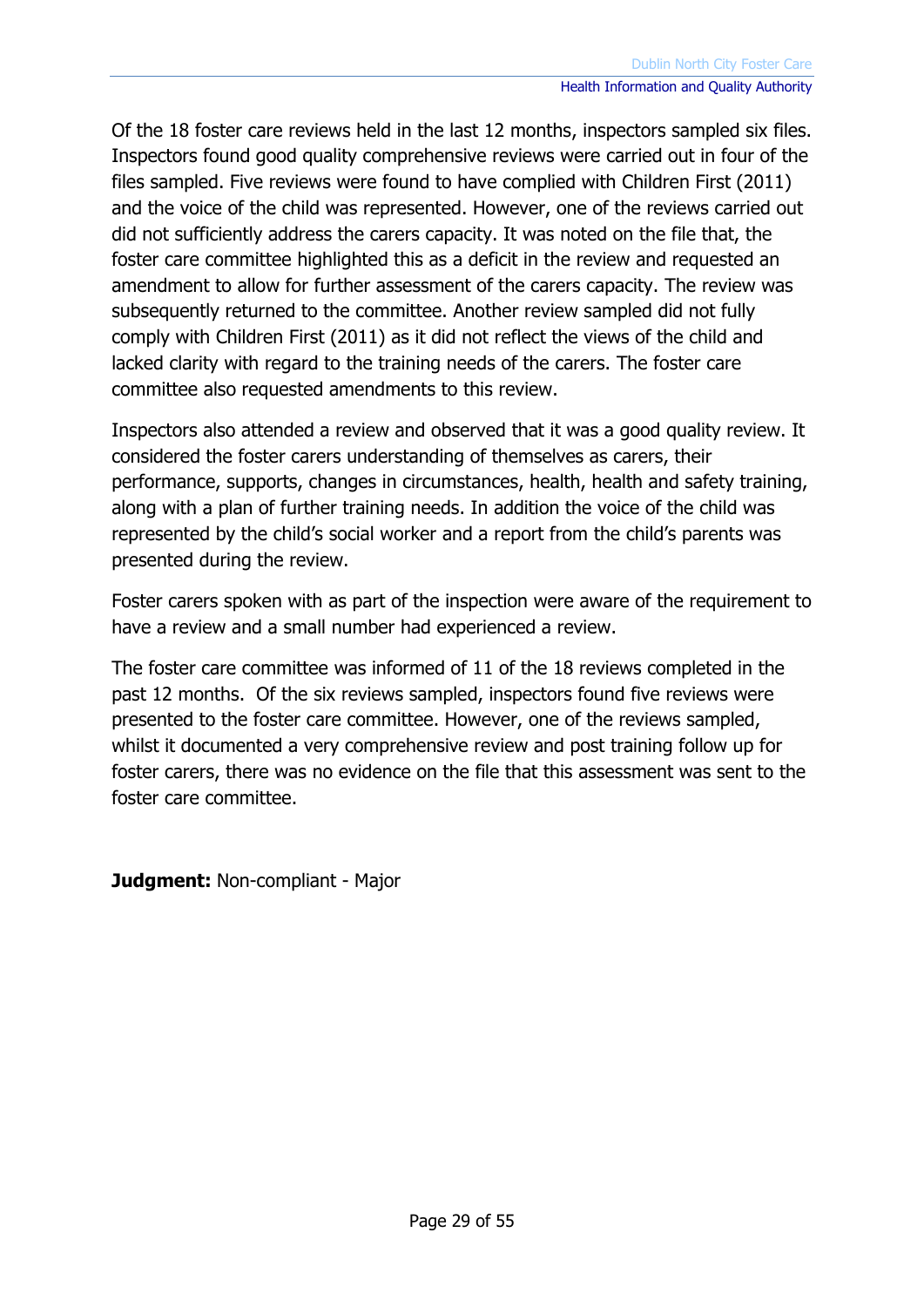#### **Theme 4: Leadership, Governance and Management**

Effective governance is achieved by planning and directing activities, using good business practices, accountability and integrity. In an effective governance structure, there are clear lines of accountability at individual, team and service levels, and all staff working in the service are aware of their responsibilities. Risks to the service as well as to individuals are well managed and the system is subject to a rigorous quality assurance system. Services provided on behalf of the area are robustly monitored. The Foster Care Committee is a robust mechanism for approving both placements and foster care applications.

#### **Standard 23: The Foster Care Committee**

Health boards<sup>\*</sup> have foster care committees to make recommendations regarding foster care applications and to approve long-term placements. The committees contribute to the development of health boards' policies, procedures and practice.

## **Summary of inspection findings under Standard 23**

There were two foster care committees operating within the service area, one for each sub-area, Dublin North West and Dublin North Central. The chairperson was given the role of chairing both committees.

Both foster care committees complied with the standards and national policy, procedure and best practice guidance on the foster care committee. Inspectors found the committees were well governed and for the most part, had good oversight of the activities relevant to the function of the committee. The chairperson told inspectors she had been in post since January 2016. Inspectors found the chairperson had extensive experience and knowledge across all the functions of the service area.

The foster care committees were comprised of the chairperson and up to 14 members including people with appropriate experience and qualifications in the area of child protection, child welfare and foster care. There was a foster care committee secretary to provide administrative support to the committee. The chairperson developed training for members of the committee in relation to relative foster care

<sup>&</sup>lt;u>.</u> \* These services were provided by former health boards at the time the standards were produced. These services are now provided by the Child and Family Agency (Tusla).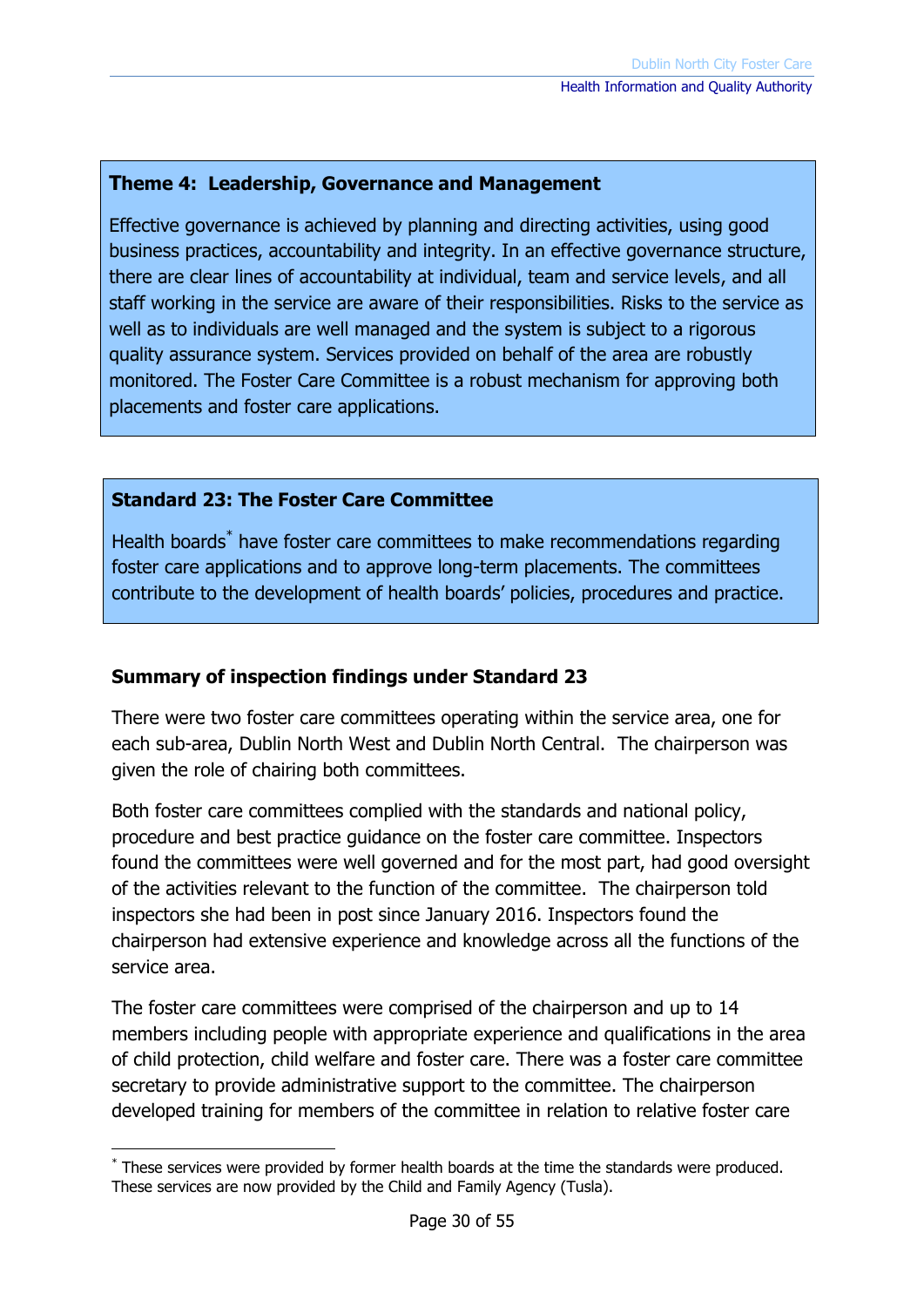assessments, general assessments, and they had attended a workshop on attachment theory. Foster care committee members also attended foster care review training in November 2017.

Each of the foster care committees met monthly, with 11 and 10 meetings in the 12 months prior to inspection. Inspectors reviewed minutes of the foster care committee meetings that reflected their work. This included consideration of disruption reports, notifications of serious concerns and allegations and outcome reports, notification of placements over numbers, matching long-term approvals, consideration of assessment reports of foster carers and reviews of foster carers.

The foster care committees were effective and efficient and made clear decisions. Inspectors observed a meeting of the foster care committee which was appropriately attended. Comprehensive reports were provided to the committee in relation the agenda items. Inspectors found this meeting was well managed by the chairperson. All members of the committee contributed to the meeting and showed they were well prepared and had read the necessary reports in preparation for the meeting. The decisions made by the chairperson were clear and in consultation with the committee members. However, inspectors found that some relative carers were recommended for approval by the committee in the absence of undertaking any training. In addition, not all reviews were presented to the foster care committee. In the previous 12 months only 11 of the 18 reviews had been presented to the committee.

Allegations and serious welfare concerns were not notified to the committee in a consistent manner. Inspectors sampled files where allegations were made against foster carers and found that the foster care committee were informed of allegations, but, the notification was often on conclusion of the investigation which was not in line with Tusla's interim protocol for managing complaints and allegations April 2017. Minutes of a foster care committee referred to a case that had been classified as an allegation of physical abuse by the social work team. The committee made a recommendation based on their review of the allegation and advised that this should be re-classified as a serious concern. Inspectors found the conclusion reached by the foster care committee was not in line with Tusla's interim protocol for managing concerns and allegations.

The chairperson told inspectors that the committee had set up a tracking system on complaints and allegations. This meant the chairperson sought updates from social workers. However, as the foster care committee didn't always receive initial notifications this had the potential to compromise the tracking system. Inspectors were told improvements were made since the chairperson joined the monthly governance meetings where all the notifications were discussed.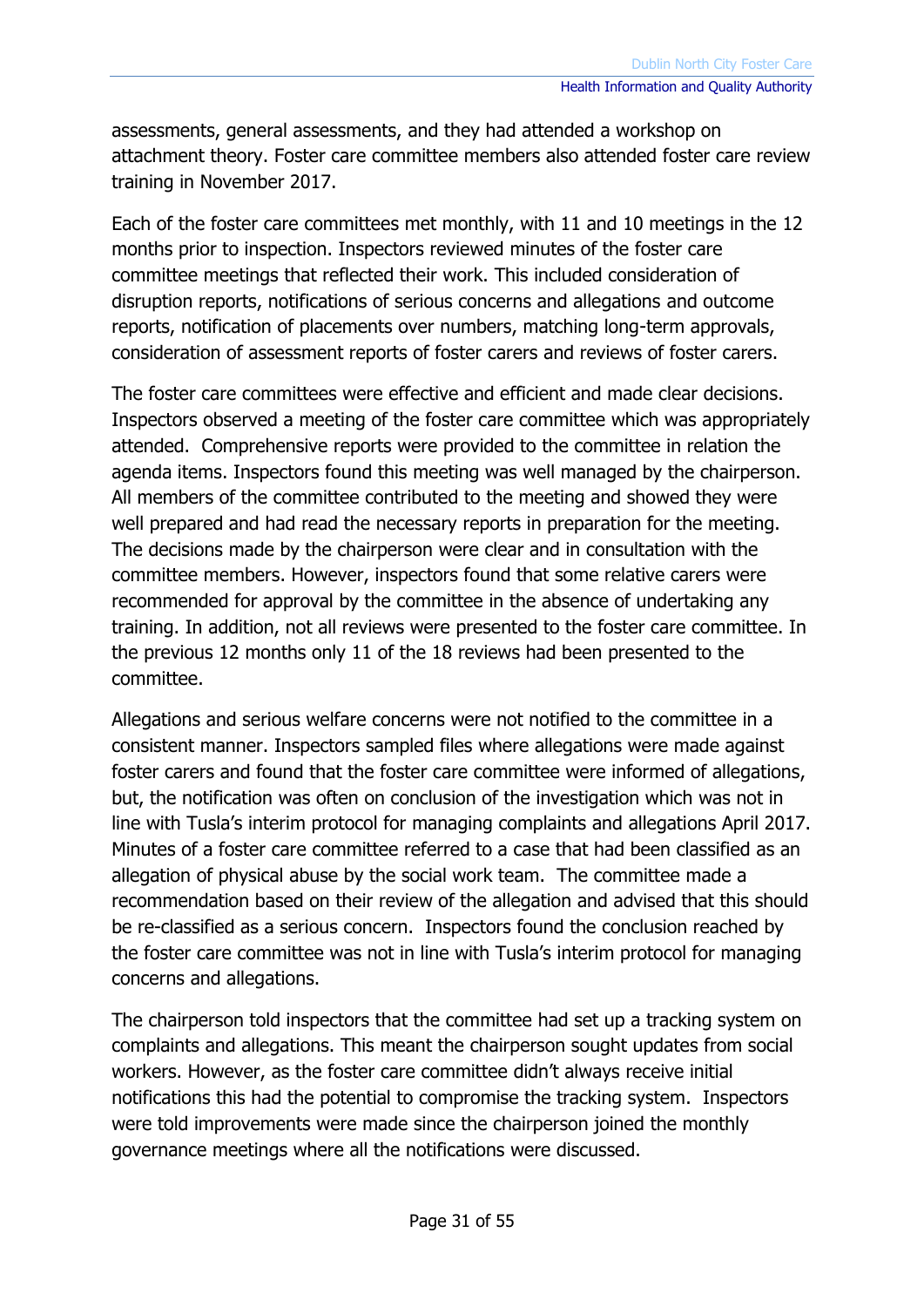In addition, a new tracking system for section 36 assessments was to be implemented and its purpose was to ensure the chairperson could get an update on the timescales and progression of each assessment.

The national guidance for foster care committees required the committee to produce an annual report of its activities. Inspectors read the foster care committee Annual Report for 2016. This report outlined their activities in 2016, identified some improvements required in the service and made recommendations for 2017.

**Judgment: Substantially compliant**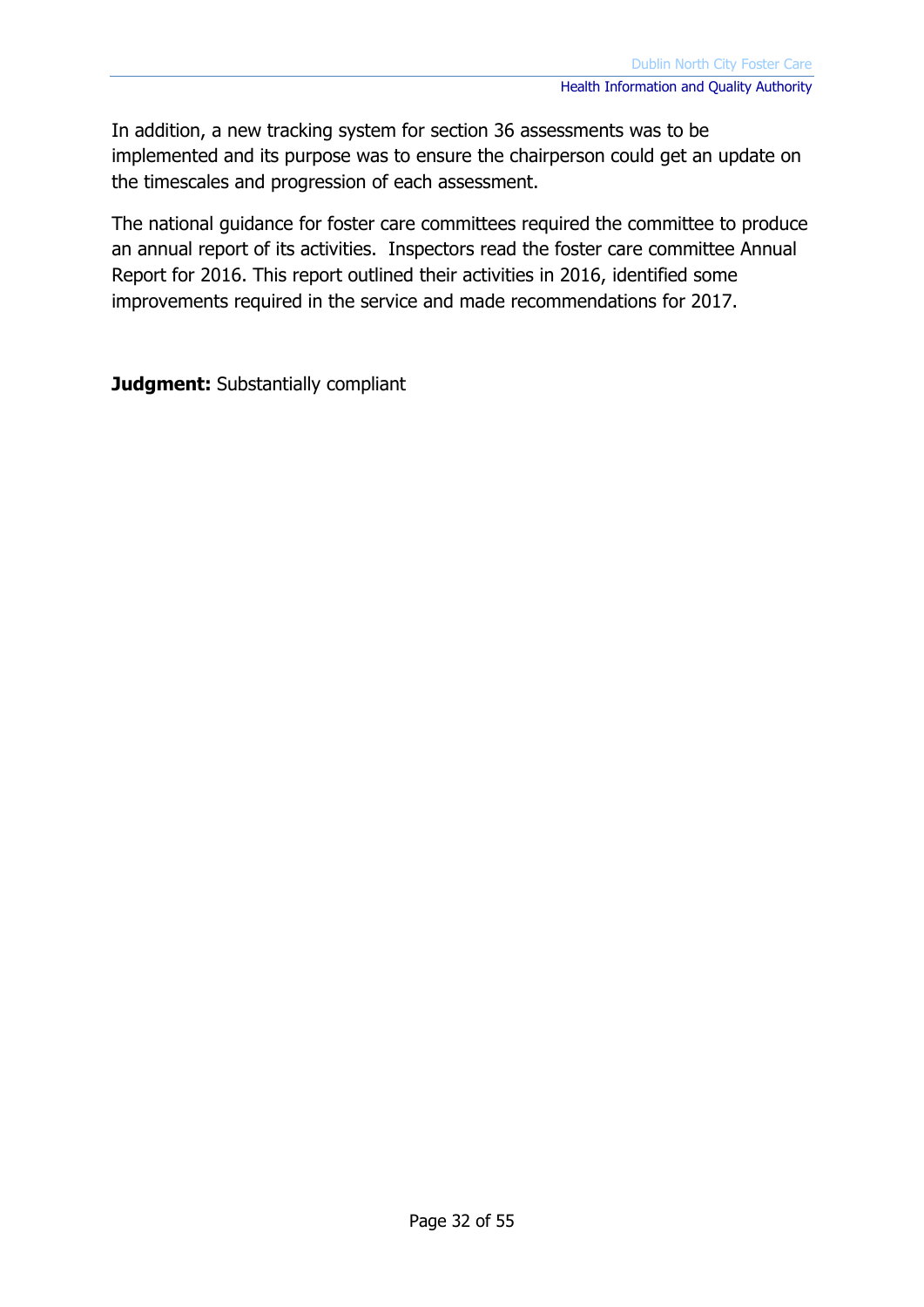#### **Theme 5: Use of Resources**

<u>.</u>

Services recruit sufficient foster carers to meet the needs of children in the area. Foster carers stay with the service and continue to offer placements to children.

## **Standard 21: Recruitment and retention of an appropriate range of foster carers**

Health boards<sup>\*</sup> are actively involved in recruiting and retaining an appropriate range of foster carers to meet the diverse needs of the children and young people in their care.

#### **Summary of inspection findings under Standard 21**

There was an insufficient number of foster carers in the area to meet the needs of children in care. A principal social worker told inspectors that there was a deficit in the availability of foster carers in the area and that there was a huge reliance on private foster care outside the area.

While data submitted to inspectors prior to the inspection showed that there were 10 available foster care placements in the area, there were 85 children in private placements outside of the area at the time of inspection. According to a needs analysis in November 2017, the Dublin North City area had approximately 15% of its children in care in private foster care placements while the national average was 9%. Locating children in placements outside of their own community meant that access to and contact with their families and friends, may be negatively impacted on. It also meant that keeping children of school-going age in their own school may not have been possible.

The needs analysis highlighted the need for placements for 0-5 year old children, which accounted for almost 50% of all admissions to care in the area, and placements for sibling groups, which were also reliant to a large extent on out of area private placements.

The area had developed a three-year recruitment and retention strategy (2018- 2021), which aimed to improve local placement choice and stability for children and young people in the area and increase the number of placements available in the

<sup>\*</sup> These services were provided by former health boards at the time the standards were produced. These services are now provided by the Child and Family Agency (Tusla).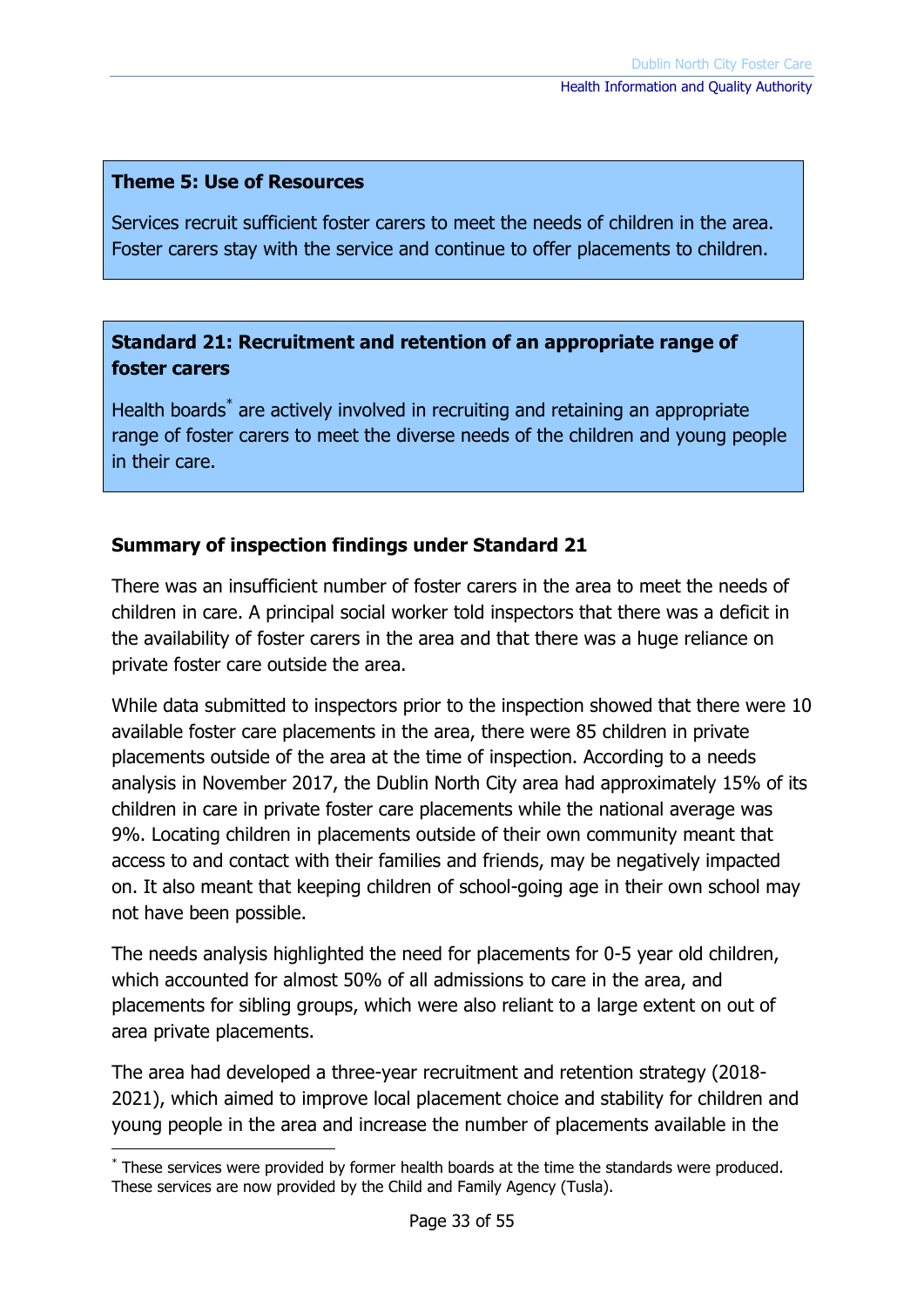area, thereby reducing the areas dependence on private placements. The strategy was informed by research commissioned in one of the city's universities and involved extensive consultation with members of the public.

The implementation of the strategy was the remit of the regional fostering assessment team, which was established in 2016 and had the main responsibility for recruitment and assessment in the area, and the local fostering service, which had responsibility for the retention of foster carers. The regional team, two members of which were based in the area, provided one point of contact for prospective foster carers and aimed to provide a timely and consistent approach to recruitment and assessment. The service director for the Dublin North East region chaired a regional steering group, which had representatives from the Dublin North City fostering team, and looked at innovative ways by which foster carers could be recruited.

Data provided by the area showed that there were recruitment campaigns undertaken during the 12 months prior to the inspection. There were 17 applications from prospective foster carers and one information meeting was held during that time. There was also one bespoke on-line recruitment campaign in respect of one child. Information provided to inspectors showed that six general foster carers had been approved for the area during the 12 months prior to the inspection while eight foster carers left the foster care panel voluntarily during that time. One of the targets outlined in the recruitment strategy was the recruitment of at least 30 additional foster carers annually. The current level of recruitment was just over half of this number.

The retention strategy included a number of key elements that required development: the allocation of a link worker to every foster carer, the on-going development of support and training for foster carers, and the implementation of a foster care review strategy. Inspectors found that the area had committed extra resources to the retention of foster carers since the previous inspection. During 2016, support groups had been established and a programme of training had been put in place but the effects of this on the retention of foster carers were not yet evident. Staff told inspectors that the numbers of foster carers attending these events was low but that the area was looking at ways to improve this. The staff responsible for the support and training programmes told inspectors that some of these events were scheduled to take place in the evenings and at weekends during 2018 in order to better facilitate the attendance of foster carers who may not be able to attend during the day time on weekdays. Managers also told inspectors that training on foster care reviews had recently been provided to link social workers, children in care social workers and members of the foster care committee. The area manager identified that the foster carers support and training requirements would be part of the revised review process.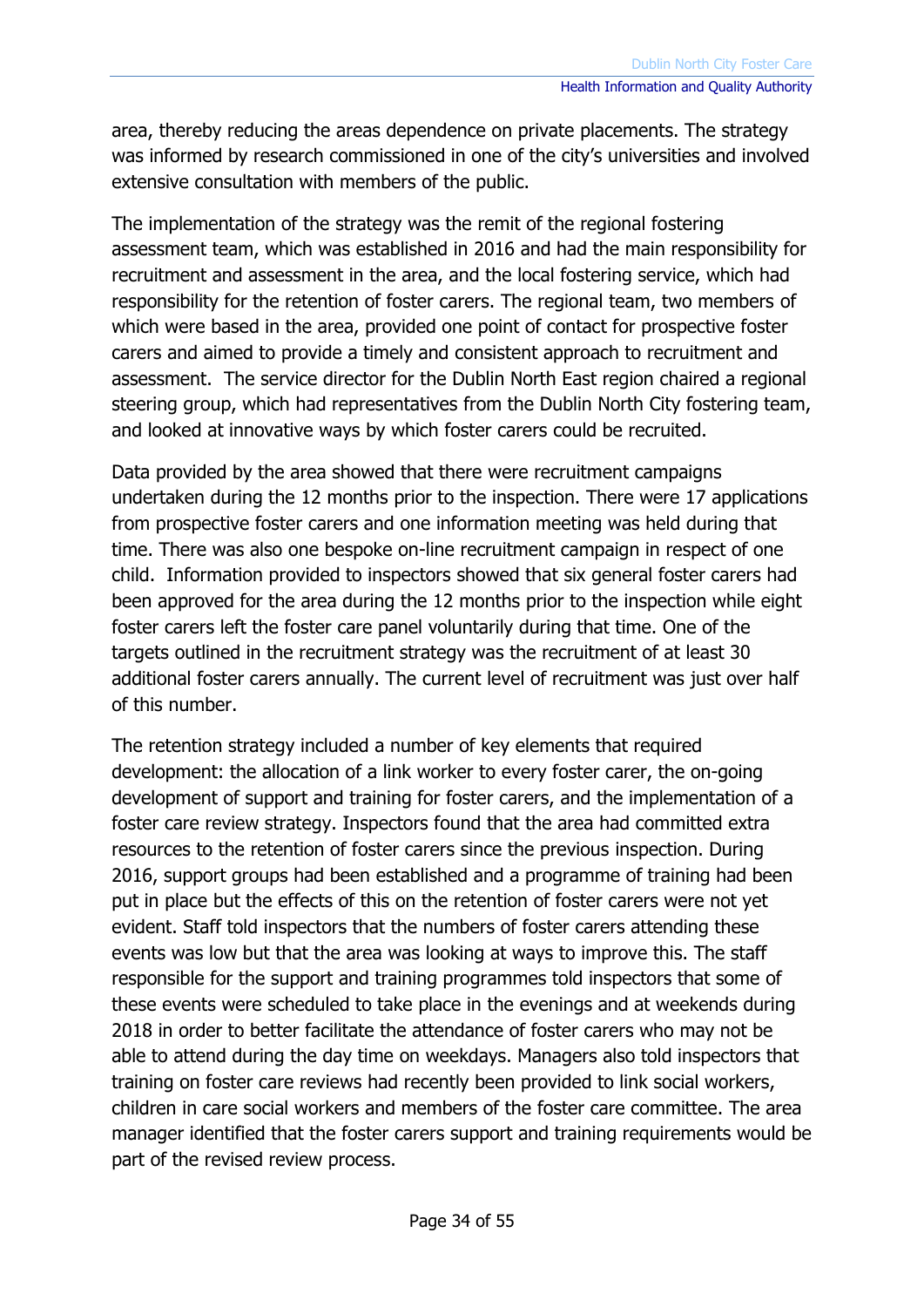Team leaders sought to meet with foster carers who had left the service. Inspectors reviewed correspondence issued to carers who had left the service inviting them to meet with Tusla to explore their experience as carers and gather information to support Tusla to continue to improve. Of the eight carers who had left the service in the last 12 months, inspectors sampled three. While the three carers had been invited to participate in an exit interview only one had taken up the opportunity. Team leaders told inspectors that they received a minimal response to their invitations.

**Judgment:** Non-compliant - Major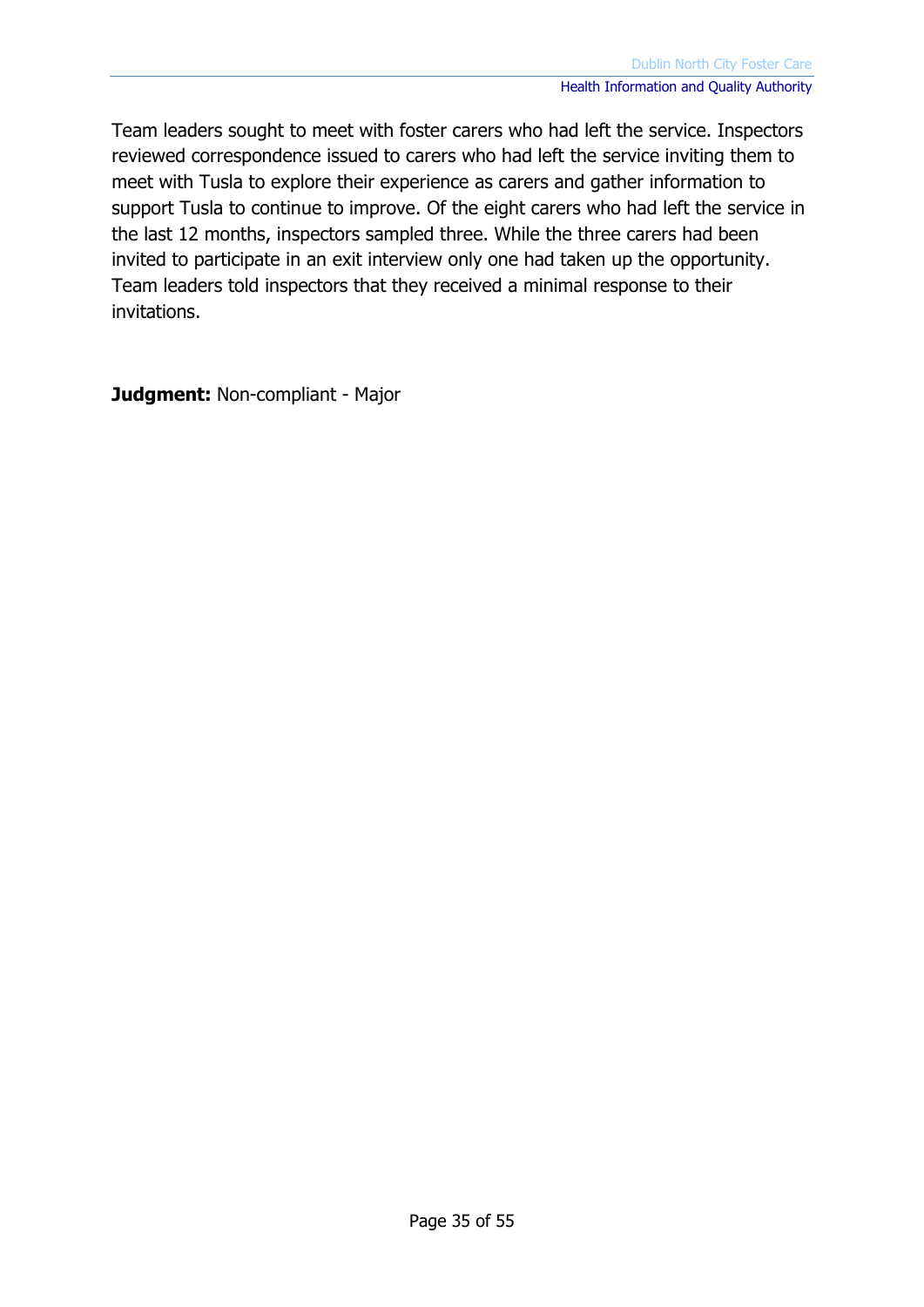# **Appendix 1 — Standards and regulations for statutory foster care services**

**National Standards for Foster Care (April 2003)**

#### **Theme 1: Child-centred Services**

#### **Standard 1: Positive sense of identity**

Children and young people are provided with foster care services that promote a positive sense of identity for them.

#### **Standard 2: Family and friends**

Children and young people in foster care are encouraged and facilitated to maintain and develop family relationships and friendships.

#### **Standard 3: Children's Rights**

Children and young people are treated with dignity, their privacy is respected, they make choices based on information provided to them in an ageappropriate manner, and have their views, including complaints, heard when decisions are made which affect them or the care they receive.

#### **Standard 4: Valuing diversity**

Children and young people are provided with foster care services that take account of their age, stage of development, individual assessed needs, illness or disability, gender, family background, culture and ethnicity (including membership of the Traveller community), religion and sexual identity.

## **Child Care (Placement of Children in Foster Care) Regulations, 1995**

Part III Article 8 Religion

<u>.</u>

#### **Standard 25: Representations and complaints**

Health boards<sup>\*</sup> have policies and procedures designed to ensure that children and young people, their families, foster carers and others with a bona fide interest in their welfare can make effective representations, including complaints, about any aspect of the fostering service, whether provided

<sup>\*</sup> These services were provided by former health boards at the time the standards were produced. These services are now provided by the Child and Family Agency (Tusla).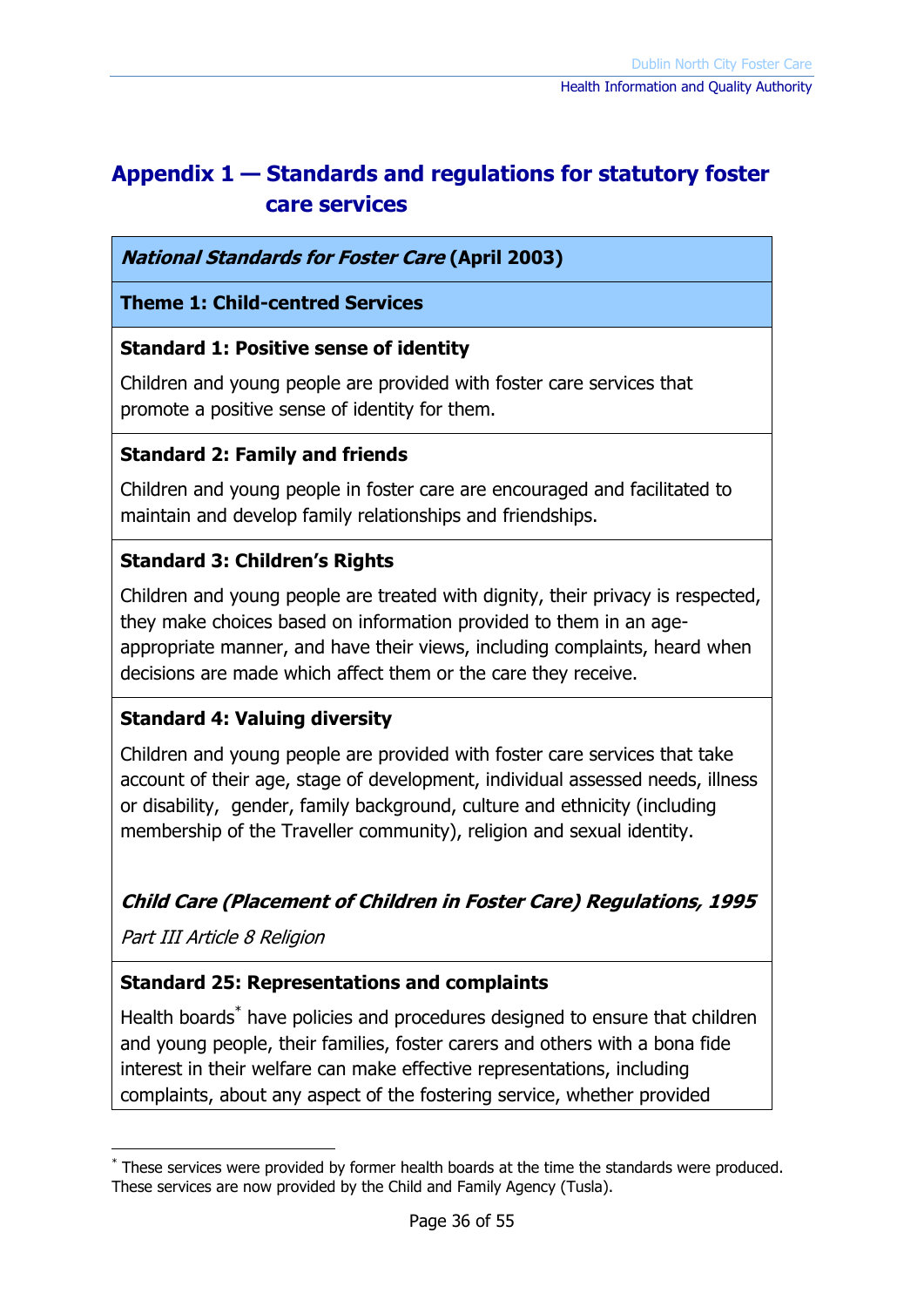directly by a health board[\\*](#page-17-0) or by a non-statutory agency.

## **National Standards for Foster Care (April 2003)**

#### **Theme 2: Safe and Effective Services**

#### **Standard 5: The child and family social worker**

There is a designated social worker for each child and young person in foster care.

## **Child Care (Placement of Children in Foster Care) Regulations, 1995**

Part IV, Article 17(1) Supervision and visiting of children

#### **Standard 6: Assessment of children and young people**

An assessment of the child's or young person's needs is made prior to any placement or, in the case of emergencies, as soon as possible thereafter.

## **Child Care (Placement of Children in Foster Care) Regulations, 1995**

Part III, Article 6: Assessment of circumstances of child

#### **Standard 7: Care planning and review**

Each child and young person in foster care has a written care plan. The child or young person and his or her family participate in the preparation of the care plan.

## **Child Care (Placement of Children in Foster Care) Regulations, 1995**

Part III, Article 11: Care plans Part IV, Article 18: Review of cases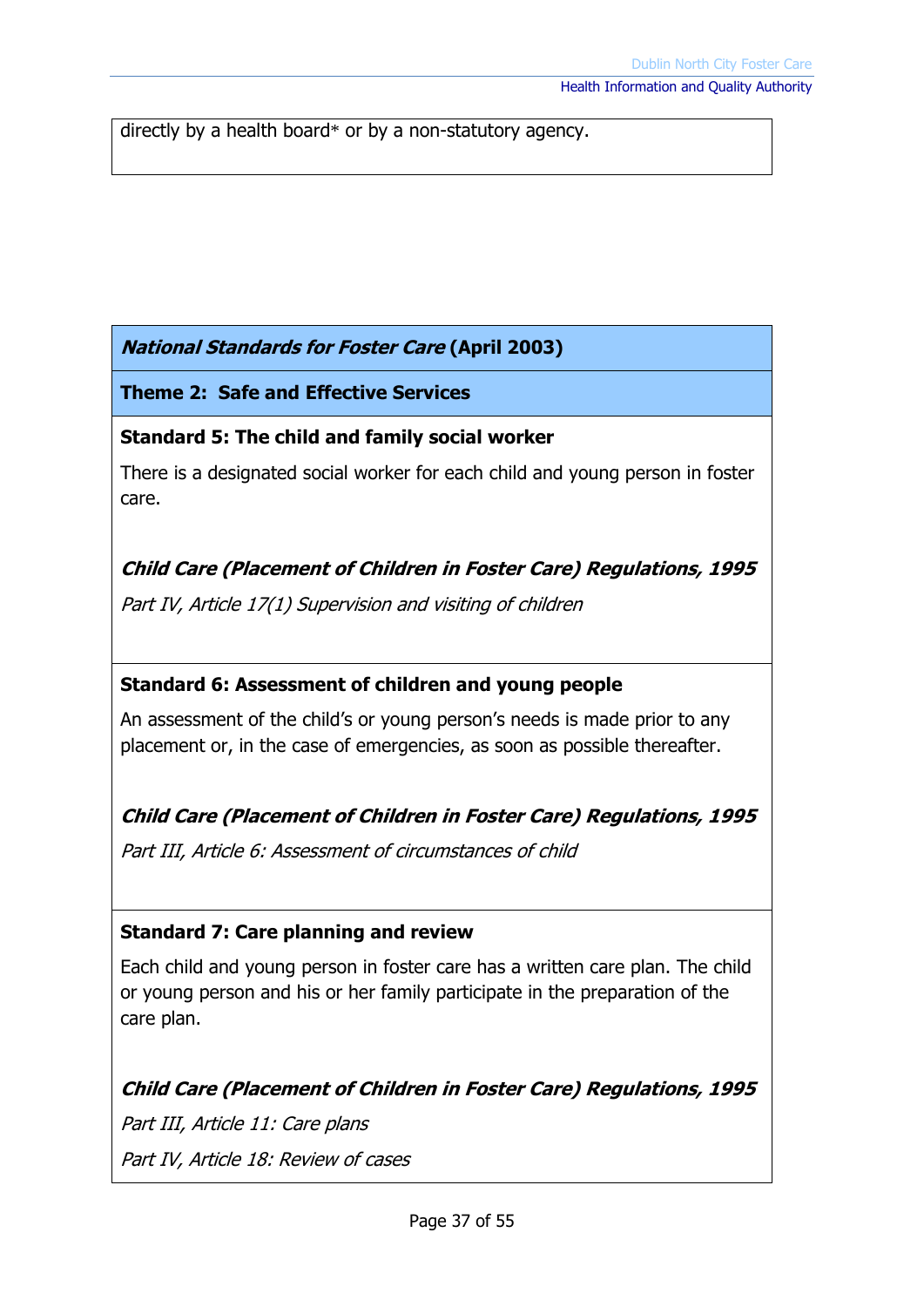Health Information and Quality Authority

## **National Standards for Foster Care (April 2003)**

Part IV, Article 19: Special review

## **Standard 8: Matching carers with children and young people**

Children and young people are placed with carers who are chosen for their capacity to meet the assessed needs of the children or young people.

## **Child Care (Placement of Children in Foster Care) Regulations, 1995**

Part III, Article 7: Capacity of foster parents to meet the needs of child

## **Child Care (Placement of Children with Relatives) Regulations, 1995**

Part III, Article 7: Assessment of circumstances of the child

## **Standard 9: A safe and positive environment**

Foster carers' homes provide a safe, healthy and nurturing environment for the children or young people.

## **Standard 10: Safeguarding and child protection**

Children and young people in foster care are protected from abuse and neglect.

## **Standard 13: Preparation for leaving care and adult life**

Children and young people in foster care are helped to develop the skills, knowledge and competence necessary for adult living. They are given support and guidance to help them attain independence on leaving care.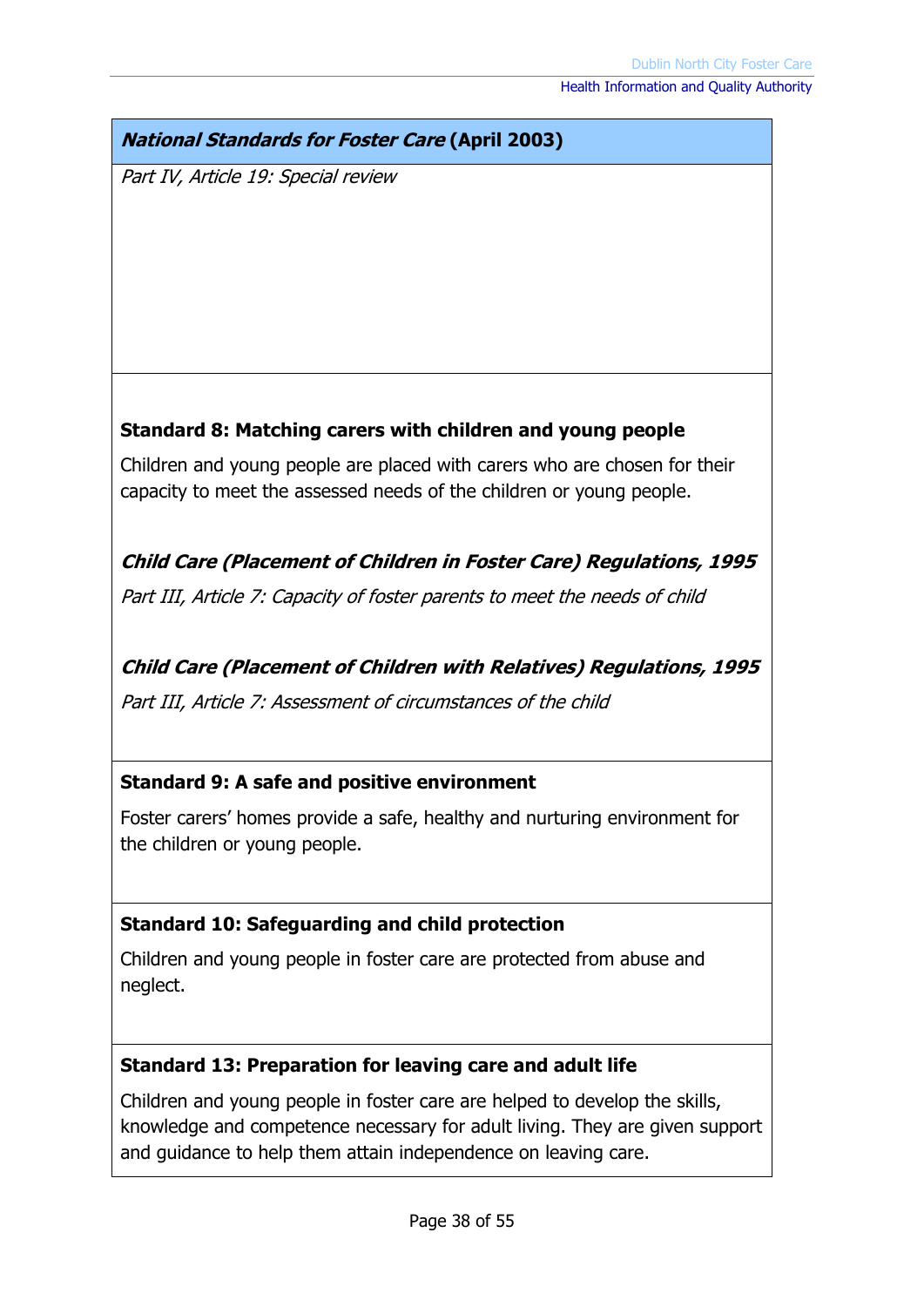## **National Standards for Foster Care (April 2003)**

## **Standard 14a — Assessment and approval of non-relative foster carers**

Foster care applicants participate in a comprehensive assessment of their ability to carry out the fostering task and are formally approved by the health board\* prior to any child or young person being placed with them.

## **Child Care (Placement of Children in Foster Care) Regulations, 1995**

Part III, Article 5 Assessment of foster parents Part III, Article 9 Contract

## **Standard 14b — Assessment and approval of relative foster carers**

Relatives who apply, or are requested to apply, to care for a child or young person under Section 36(1) (d) of the Child Care Act, 1991 participate in a comprehensive assessment of their ability to care for the child or young person and are formally approved by the health board.[\\*](#page-17-0)

## **Child Care (Placement of Children with Relatives) Regulations, 1995**

Part III, Article 5 Assessment of relatives Part III, Article 6 Emergency Placements Part III, Article 9 Contract

#### **Standard 15: Supervision and support**

<u>.</u>

Approved foster carers are supervised by a professionally qualified social worker. This person, known as the link worker, ensures that foster carers have access to the information, advice and professional support necessary to enable them to provide high-quality care.

<sup>\*</sup> These services were provided by former health boards at the time the standards were produced. These services are now provided by the Child and Family Agency (Tusla).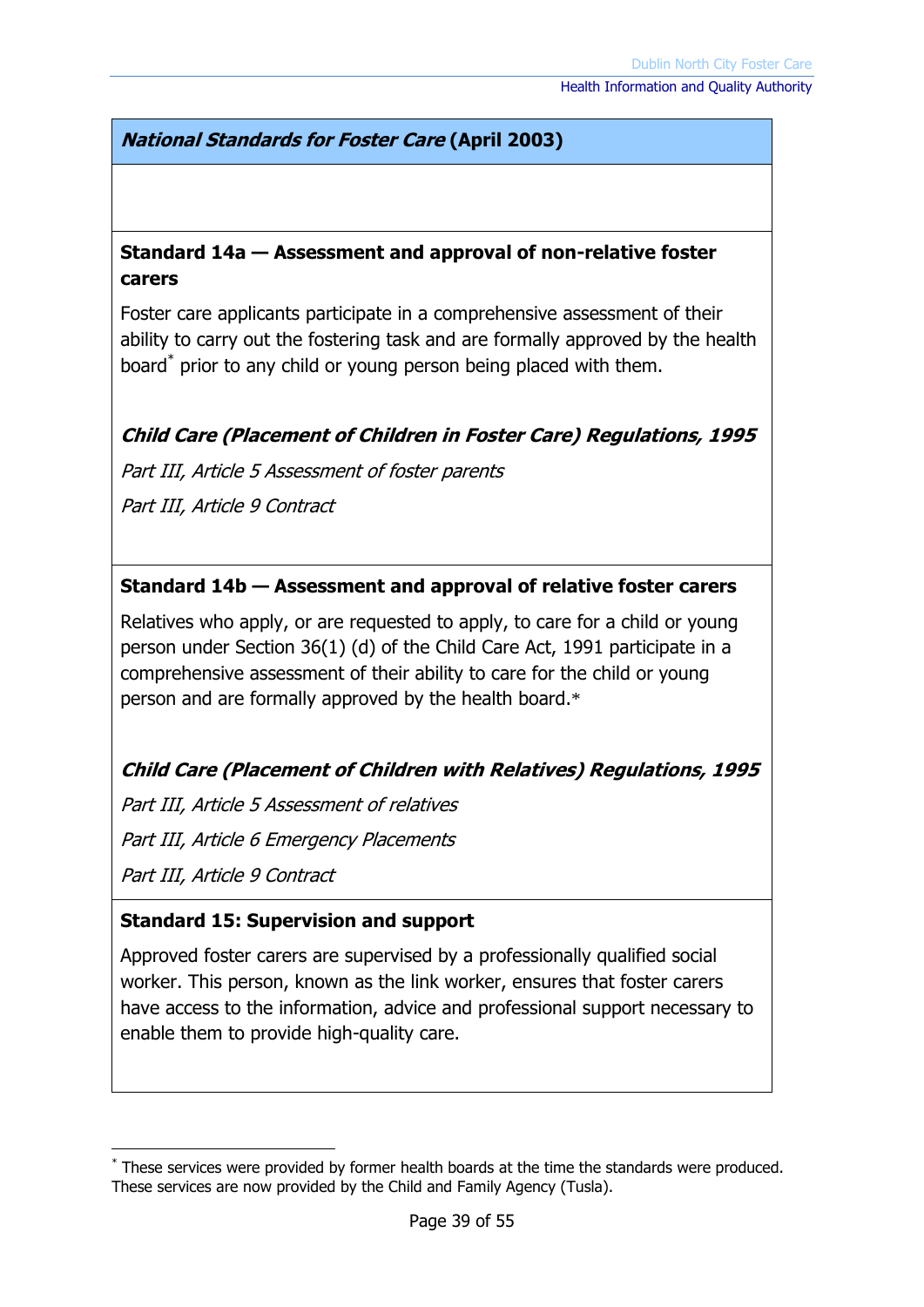## **National Standards for Foster Care (April 2003)**

#### **Standard 16: Training**

Foster carers participate in the training necessary to equip them with the skills and knowledge required to provide high-quality care.

#### **Standard 17: Reviews of foster carers**

Foster carers participate in regular reviews of their continuing capacity to provide high-quality care and to assist with the identification of gaps in the fostering service.

#### **Standard 22: Special Foster care**

Health boards[\\*](#page-17-0) provide for a special foster care service for children and young people with serious behavioural difficulties.

## **Standard 23: The Foster Care Committee**

Health boards\* have foster care committees to make recommendations regarding foster care applications and to approve long-term placements. The committees contribute to the development of health boards' policies, procedures and practice.

## **Child Care (Placement of Children in Foster Care) Regulations, 1995**

Part III, Article 5 (3) Assessment of foster carers

## **Child Care (Placement of Children with Relatives) Regulations, 1995**

Part III, Article 5 (2) Assessment of relatives

<u>.</u>

<sup>\*</sup> These services were provided by former health boards at the time the standards were produced. These services are now provided by the Child and Family Agency (Tusla).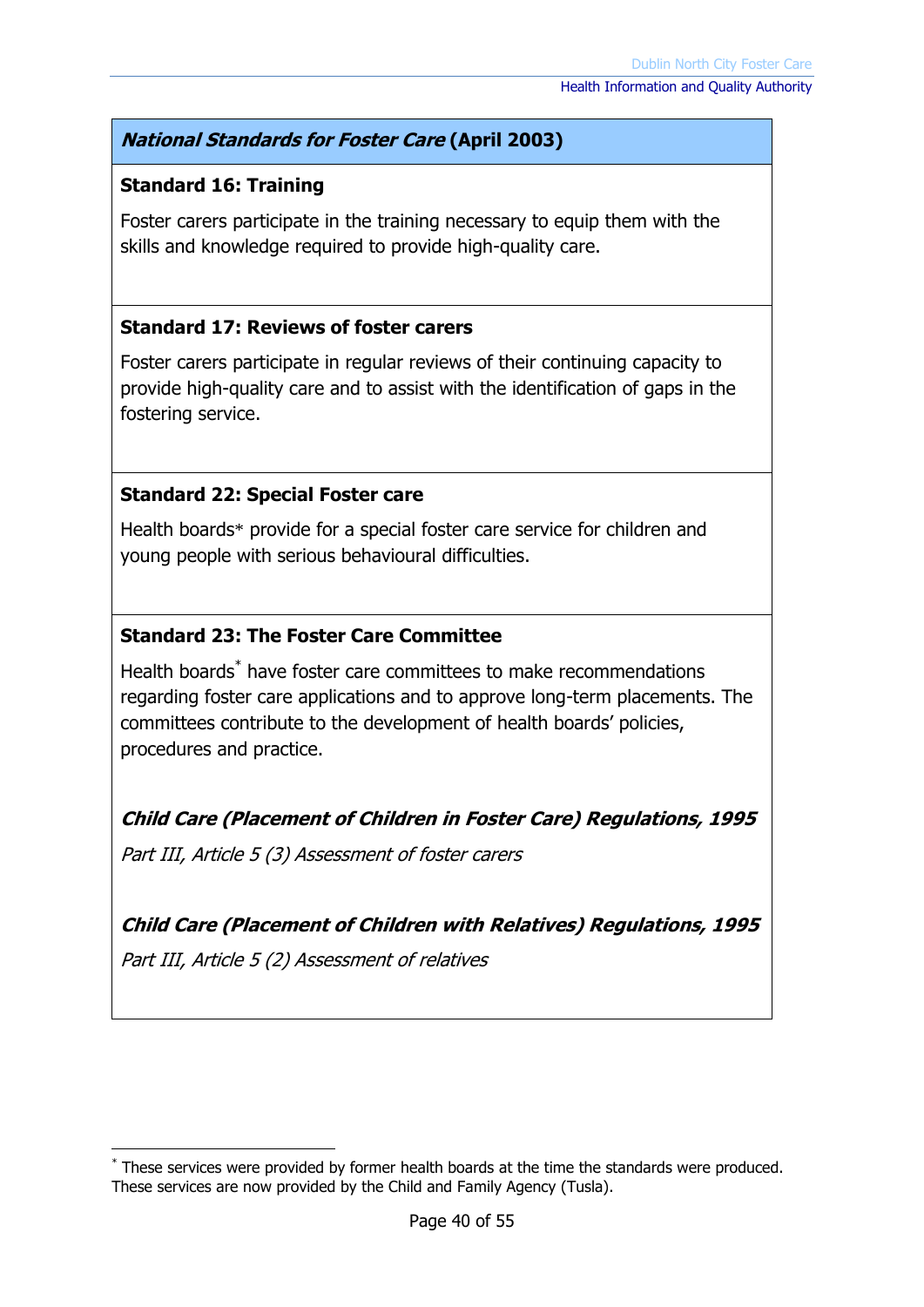## **National Standard for Foster Care ( April 2003)**

## **Theme 3: Health and Development**

## **Standard 11: Health and development**

The health and developmental needs of children and young people in foster care are assessed and met. They are given information, guidance and support to make appropriate choices in relation to their health and development.

## **Child Care (Placement of Children in Foster Care) Regulations, 1995**

Part III, Article 6 Assessment of circumstances of child Part IV, Article 16 (2)(d) Duties of foster parents

## **Standard 12: Education**

The educational needs of children and young people in foster care are given high priority and they are encouraged to attain their full potential. Education is understood to include the development of social and life skills.

**National Standards for Foster Care ( April 2003)** 

**Theme 4: Leadership, Governance and Management**

## **Standard 18: Effective policies**

Health boards[\\*](#page-17-0) have up-to-date effective policies and plans in place to promote the provision of high quality foster care for children and young people who require it.

# **Child Care (Placement of Children in Foster Care) Regulations, 1995**

Part III, Article 5 (1) Assessment of foster carers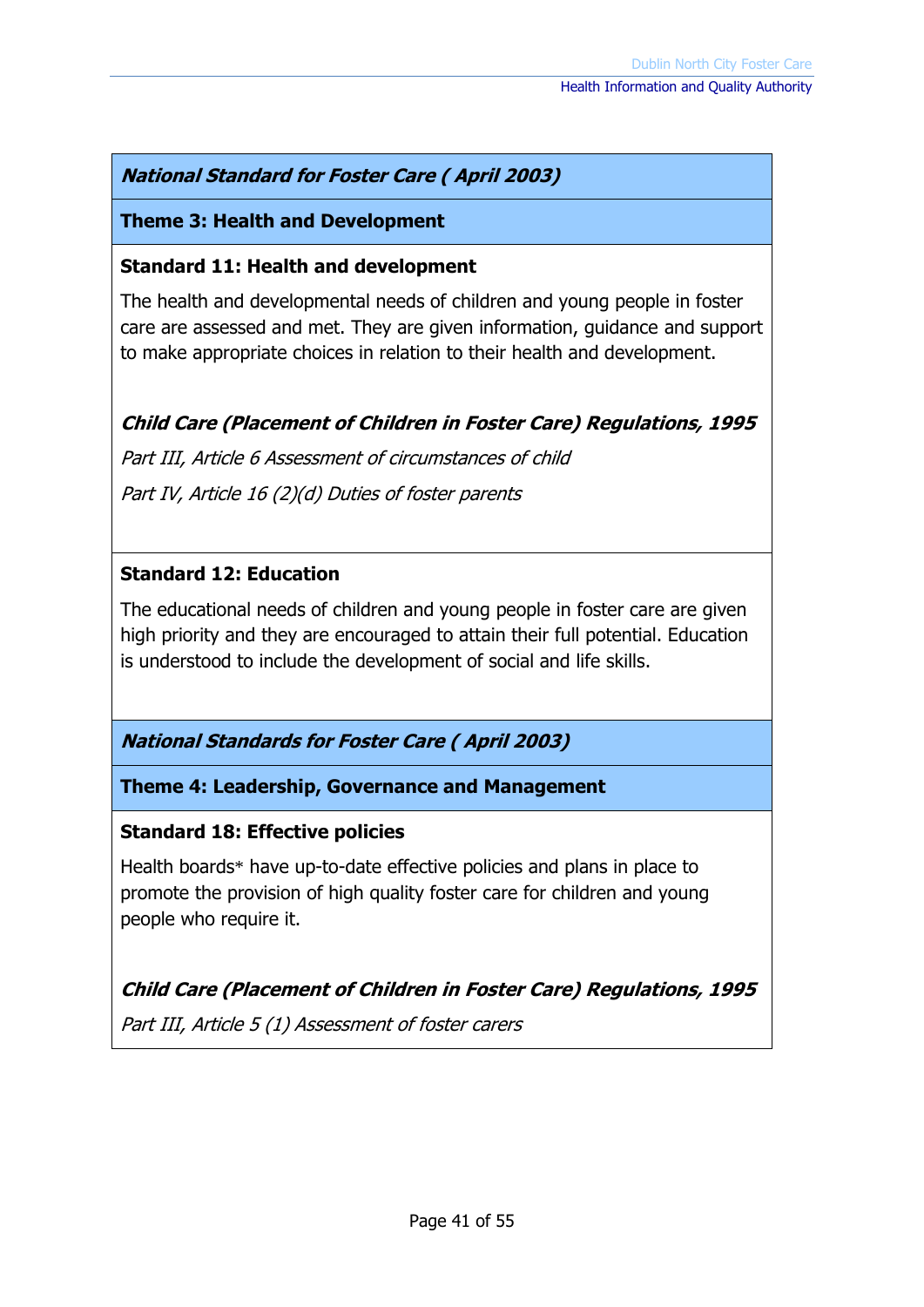#### **Standard 19: Management and monitoring of foster care agency**

Health boards<sup>\*</sup> have effective structures in place for the management and monitoring of foster care services.

#### **Child Care (Placement of Children in Foster Care) Regulations, 1995**

Part IV, Article 12 Maintenance of register Part IV, Article 17 Supervision and visiting of children

#### **Standard 24: Placement of children through non-statutory agencies**

Health boards[\\*](#page-17-0) placing children or young people with a foster carer through a non-statutory agency are responsible for satisfying themselves that the statutory requirements are met and that the children or young people receive a high-quality service.

## **Child Care (Placement of Children in Foster Care) Regulations, 1995**

Part VI, Article 24: Arrangements with voluntary bodies and other persons

## **National Standards for Foster Care ( April 2003)**

**Theme 5: Use of Resources**

#### **Standard 21: Recruitment and retention of an appropriate range of foster carers**

Health boards[\\*](#page-17-0) are actively involved in recruiting and retaining an appropriate range of foster carers to meet the diverse needs of the children and young people in their care.

**National Standards for Foster Care ( April 2003)** 

**Theme 6: Workforce**

<u>.</u>

<sup>\*</sup> These services were provided by former health boards at the time the standards were produced. These services are now provided by the Child and Family Agency (Tusla).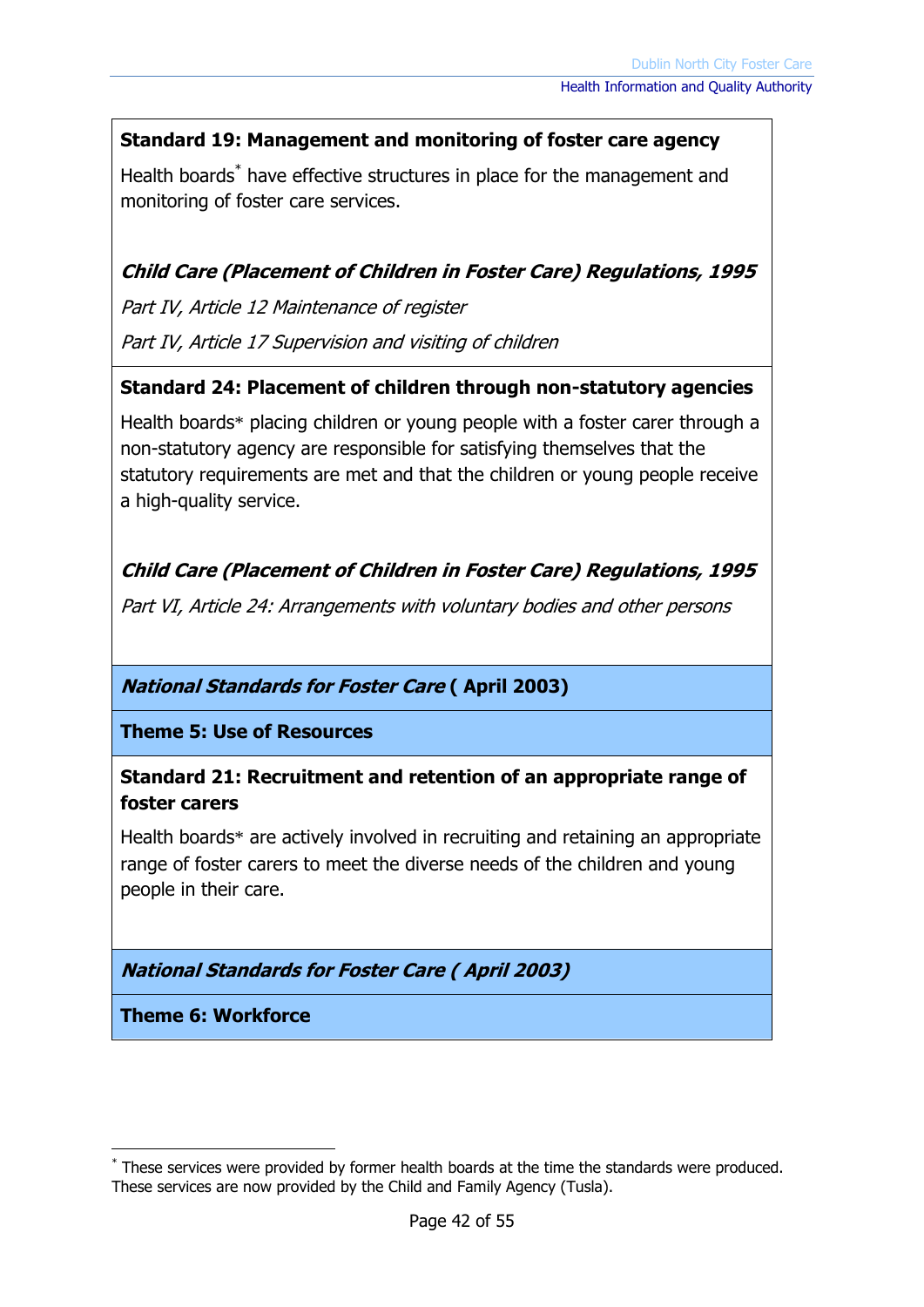## **Standard 20: Training and Qualifications**

Health boards<sup>\*</sup> ensure that the staff employed to work with children and young people, their families and foster carers are professionally qualified and suitably trained.

# **Action plan**

## **Please note that this action plan has been completed by the provider and accepted by HIQA.**

## **HIQA has not made any amendments to the provider's comments and commitments in this action plan.**

| <b>Provider's response to</b><br>monitoring report number: | MON - 0019047                                      |
|------------------------------------------------------------|----------------------------------------------------|
| <b>Name of service area:</b>                               | Dublin North City                                  |
| <b>Date of inspection:</b>                                 | 27 November $-30$ November and<br>07 December 2017 |
| <b>Date of response:</b>                                   | 26th February 2018                                 |

These services were provided by former health boards at the time the standards were produced. These services are now provided by the Child and Family Agency (Tusla).

1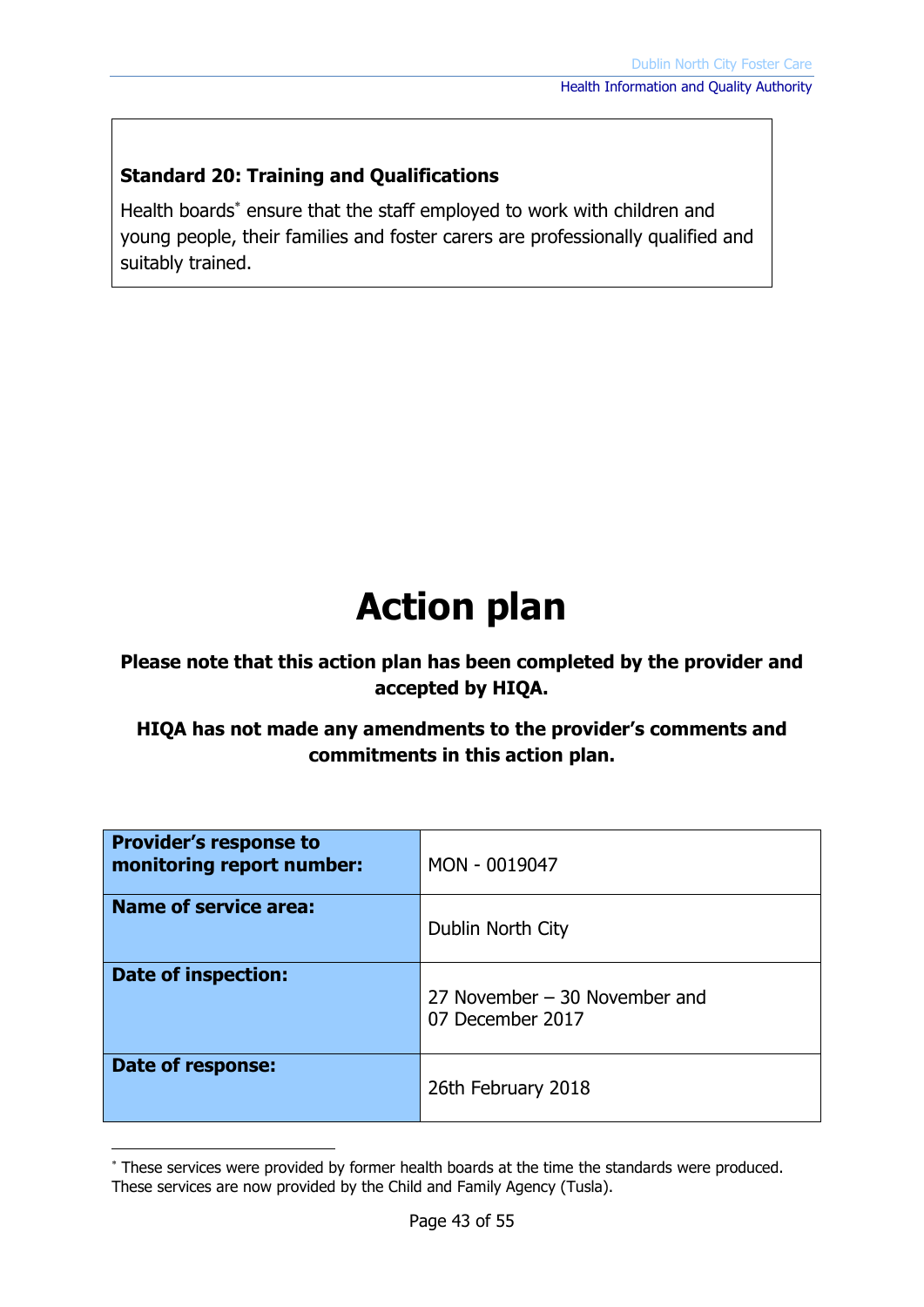Health Information and Quality Authority

**These requirements set out the actions that should be taken to meet the identified child care regulations and National Standards for Foster Care.** 

#### **Theme 2: Safe and Effective Services**

**Standard 10: Safeguarding and Child Protection Judgment:** 

#### **The provider is failing to meet the national standards in the following respect:**

Safeguarding arrangements were not always effective.

Not all child protection and welfare concerns were managed in line with Children First.

Disruption meetings did not always take place following placement breakdowns.

#### **Action required:**

Under Standard 10 you are required to ensure that:

Children and young people in foster care are protected from abuse and neglect.

**Please state the actions you have taken or are planning to take:** (1) Area governance meetings of the Fostering Service, Dublin North City will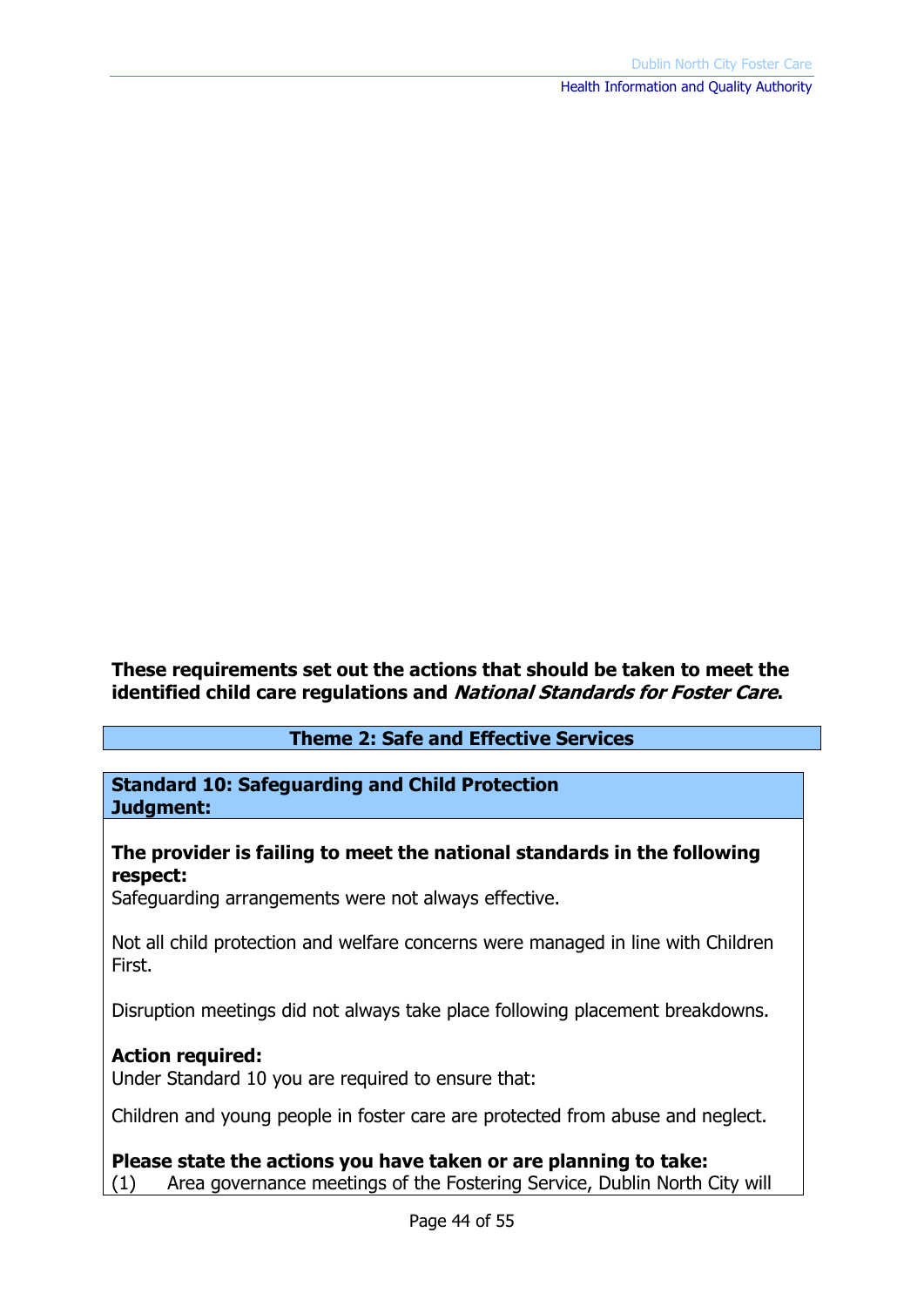take place on a monthly basis chaired by the Area Manager to include governance of themed aspects of the fostering service and updates on the management of Serious Concerns and Allegations. This meeting will track progress of this Action Plan. A new Principal Social Worker post for Fostering and Aftercare has been approved for Dublin North City.

- (2) The Foster Care Register (hereafter 'The Register) will now include names of all adult household members, their date of births and the date of their current Garda vetting. The Register will be reviewed in each supervision between Fostering Link Workers and Team Leaders to track vetting status. Team Leaders will provide a monthly report on Garda vetting status for the Principal Social Worker for the Area governance meeting.
- (3) The Register now contains the date of the last support and supervision visit to each individual family and this will also be tracked by Team Leaders in supervision with Fostering Link Workers.
- (4) Review dates of Safety plans will be agreed at the initial Strategy meeting for Serious Concerns and Allegations and at all future initial Strategy meetings. Safety plans will be reviewed during the course of monthly supervision with the allocated Child-in-Care (i.e. CIC) Social Worker and the allocated Fostering Link Worker and in supervision between Team Leader and Principal Social Worker (i.e. PSW).
- (5) Team Leaders will ensure completion of Initial Notifications of Serious Concerns and Allegations during the Strategy meeting & forward to Area Manager, Foster Care Committee (FCC) & Foster Care Monitor.
- (6) A practice memo has been circulated to remind Social Workers to escalate any concerns and allegations regarding foster carers to their Team Leader and/or PSW.
- (7) An in-house Children First briefing session will be provided to the fostering team on the requirements under the Act and standard business processes for the assessment and management of Child Protection and Welfare concerns. This will include familiarisation with the Dedicated Contact Point details for each Area where a child from Dublin North City is placed in foster care.
- (8) Outstanding placement Disruption meetings where appropriate will be scheduled. Any future placement Disruption meetings will be convened within an appropriate timeframe and all Disruption reports forwarded to the FCC. As per the Policy and Procedure on Placement Breakdown in Foster Care (2017), the time frame for convening this meeting will be informed by professional judgement and determined on a case by case basis. It is the experience of the Child and Family Agency that meetings are best convened within 6 months of the placement ending.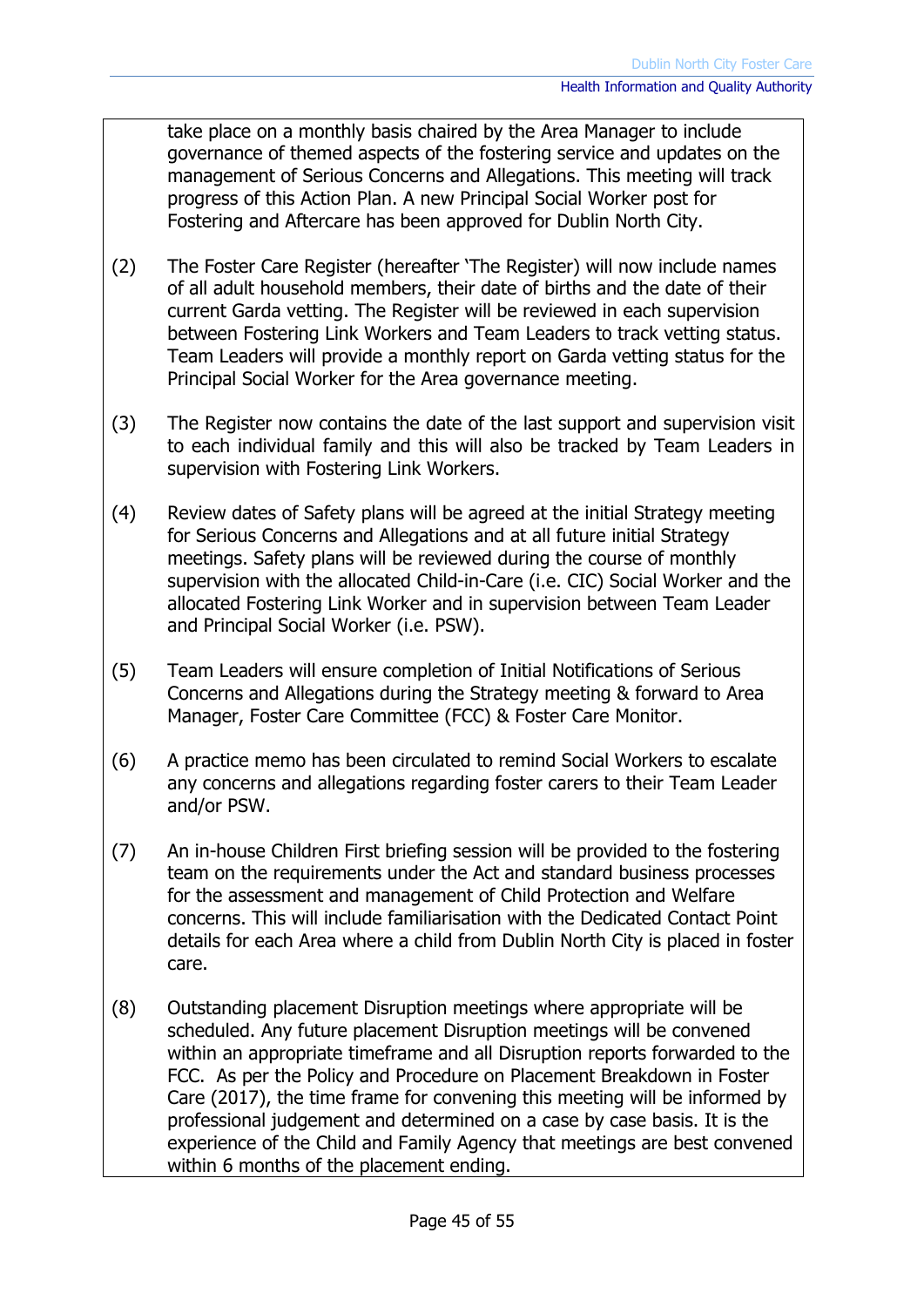- (9) A Disruption tracker will be incorporated into the Register & this will be discussed & updated in monthly supervision & will also be included in the agenda of the Area Governance Meetings.
- (10) Six Children First (2017) training sessions are scheduled, i.e. 19/1/18, 27/2/18, 10/3/18, 27/4/19, 22/5/18 & 23/6/18. A further four Children First training sessions will be scheduled in Q3 & Q4, 2018. An individual training plan will be completed with those carers that cannot attend on these dates

| <b>Proposed timescale:</b>                  | <b>Person responsible:</b>                                                                                                                                                                                                                     |
|---------------------------------------------|------------------------------------------------------------------------------------------------------------------------------------------------------------------------------------------------------------------------------------------------|
|                                             | <b>SD - Service Director</b><br>AM - Area Manager<br><b>PSW - Principal Social Worker</b><br>FTL - Fostering Team Leader<br><b>FLSW - Fostering Link Social Worker</b><br><b>SCL- Social Care Leader</b><br><b>FCC - Foster Care Committee</b> |
| Action $1 - 22/01/2018$ & monthly           | AM, PSW, FTL & FCC Chair                                                                                                                                                                                                                       |
| Action 2 - 14 <sup>th</sup> February 2018   | PSW, FTL & FLSW                                                                                                                                                                                                                                |
| Action $3 - 14$ <sup>th</sup> February 2018 | FTL & FLSW                                                                                                                                                                                                                                     |
| Action 4 - 26 <sup>th</sup> February 2018   | PSW, FTL & FLSW                                                                                                                                                                                                                                |
| Action 5- 26 <sup>th</sup> February 2018    | PSW, FTL & FLSW                                                                                                                                                                                                                                |
| Action 6-12 <sup>th</sup> February 2018     | <b>PSW</b>                                                                                                                                                                                                                                     |
| Action 7 - 30/4/2018                        | AM                                                                                                                                                                                                                                             |
| Action 8 - 31/3/2018                        | PSW, FTL & FLSW                                                                                                                                                                                                                                |
| Action 9 - 31/3/2018                        | <b>PSW &amp; FTL</b>                                                                                                                                                                                                                           |
| Action 10 - 31/12/2018                      | PSW, FTL, FLSW & SCL                                                                                                                                                                                                                           |

#### **Standard 14a — Assessment and approval of non-relative foster carers Judgment:**

#### **The provider is failing to meet the national standards in the following respect:**

General assessments were not completed within 16 weeks.

## **Action required:**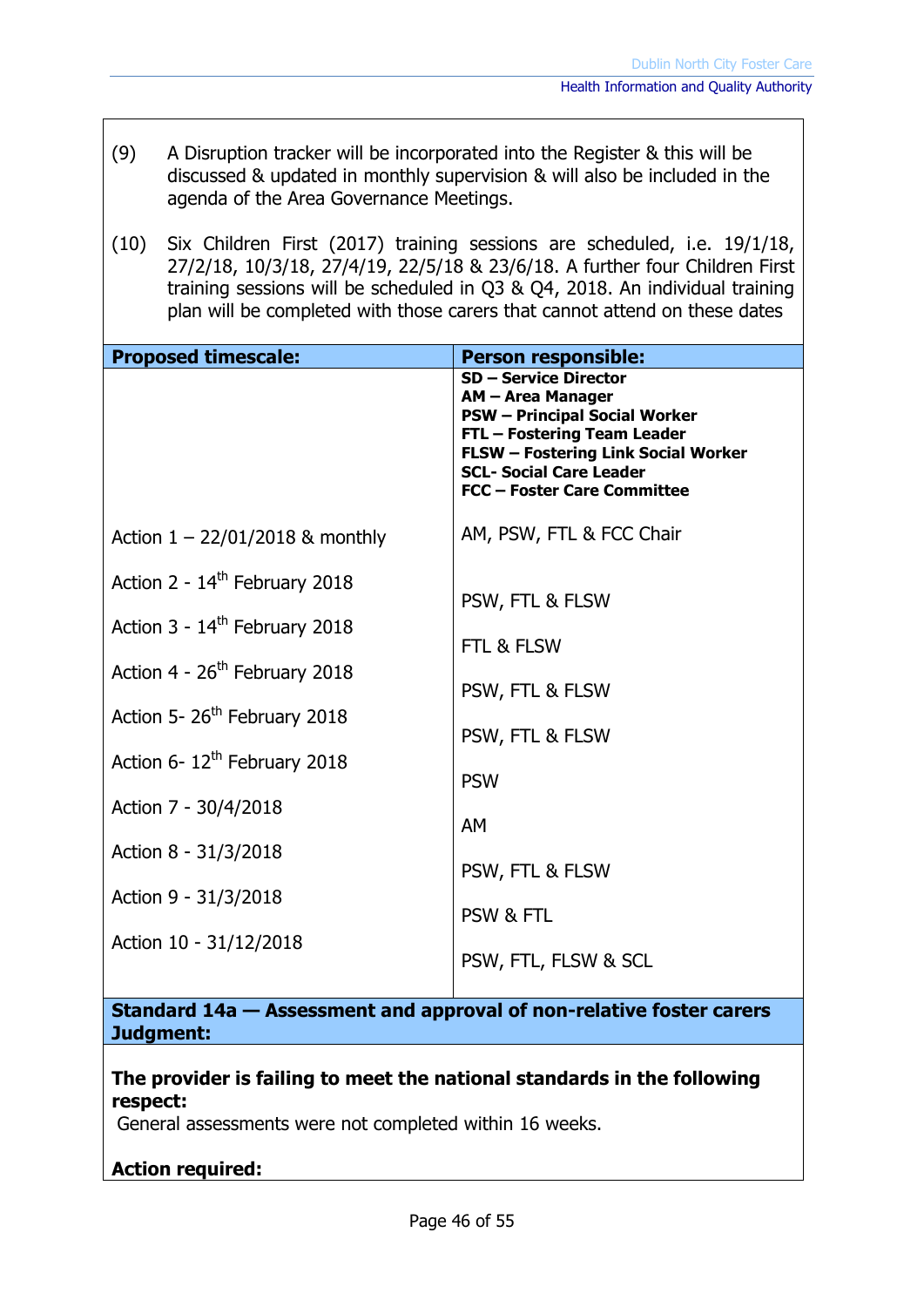#### Under **Standard 14a** you are required to ensure that:

Foster care applicants participate in a comprehensive assessment of their ability to carry out the fostering task and are formally approved by the health board prior to any child or young person being placed with them.

#### **Please state the actions you have taken or are planning to take:**

- (1) Any delays in assessments & rationale for same will be recorded on each applicant's assessment report and notified to the Team Leader. The assessment will be tracked and monitored by the Team Leader in supervision.
- (2) In instances where the general assessment exceeds 16 weeks from the date of application the PSW will seek a status update outlining the reason for the delay & this will be forwarded to the FCC.

| <b>Proposed timescale:</b>      | <b>Person responsible:</b>                        |
|---------------------------------|---------------------------------------------------|
| Action $1 - \frac{26}{2}$ /2018 | FTL & FLSW                                        |
| Action $2 - 26/2/2018$          | PSW Regional Assessment team and<br>PSW Area Team |

#### **Standard 14b — Assessment and approval of relative foster carers Judgment:**

#### **The provider is failing to meet the national standards in the following respect:**

Pre-placement checks were not always robust or completed in a timely manner.

There were delays commencing relative assessments and they were not completed in a timely manner.

Oversight of completion of section 36 assessments was not effective.

The quality of some private assessments was poor and there was no oversight of these assessments by the area.

Some documentation for assessments was poorly completed.

Relative carers were approved in the absence of attending the required training.

#### **Action required:**

Under **Standard 14(b)** you are required to ensure that:

Relatives who apply, or are requested to apply, to care for a child or young person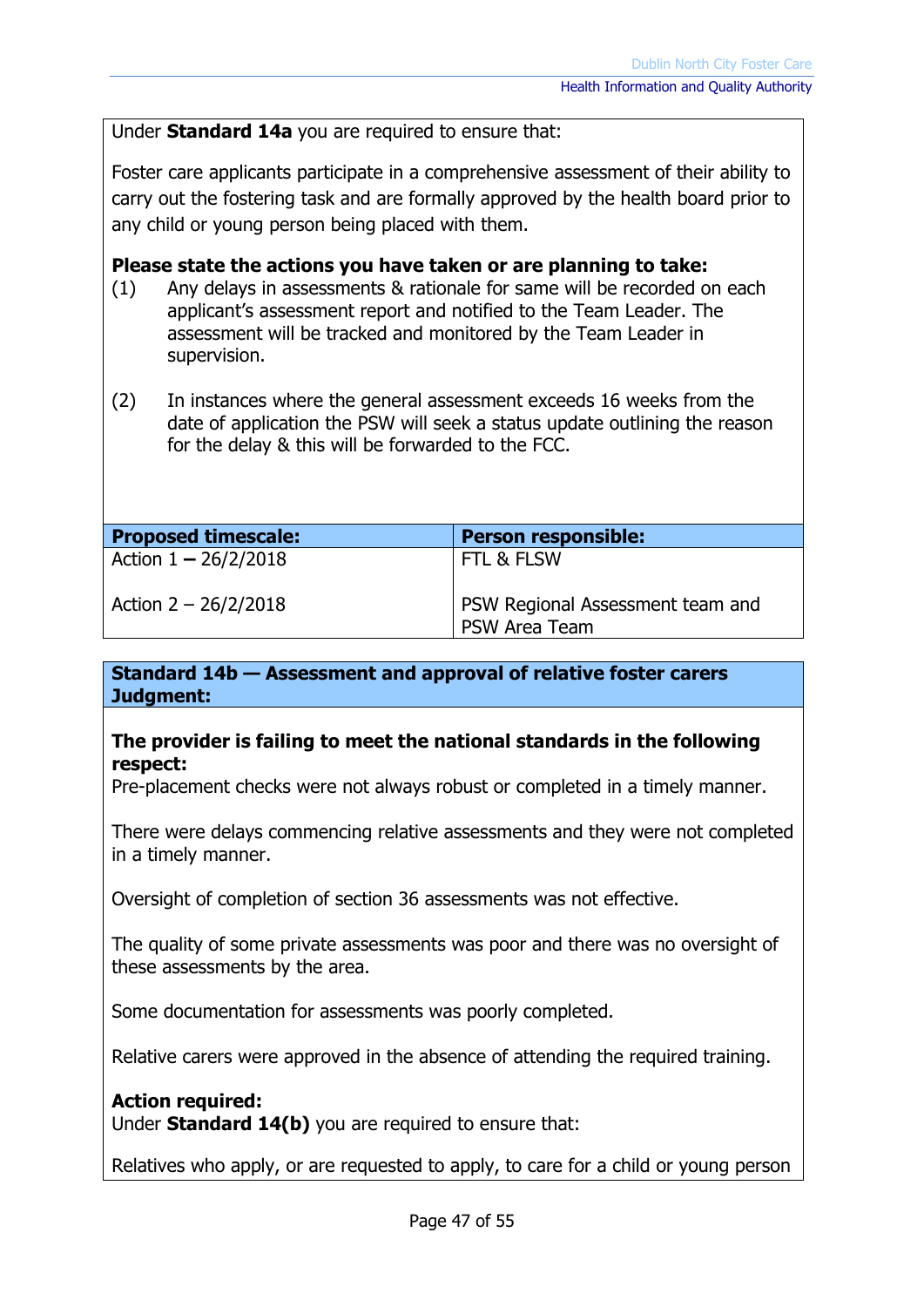under Section 36(1) (d) of the Child Care Act, 1991 participate in a comprehensive assessment of their ability to care for the child or young person and are formally approved by the health board.\*\*\*

#### **Please state the actions you have taken or are planning to take:**

- (1) Briefing sessions on Section 36 Relative Assessment Guidance 2018 will take place for all fostering teams and FCC committee members.
- (2) Prior to placing a child with Section 36 carers, the Fostering Link worker must obtain written emergency approval from the Principal Social Worker who will have oversight that pre placement checks have been completed. The PSW will have oversight that emergency Garda vetting and LHO checks are completed within 72 hours.
- (3) Fostering Team Leaders will meet on a monthly basis to agree timeframe of allocations for assessment, agree a completion schedule & address any issues arising regarding the quality of assessments. Private providers will be requested to this monthly meeting. The FCC has final governance oversight on all assessment reports. In instances where the relative care assessment exceeds 16 weeks from date of application the PSW will seek a status update outlining the reason for the delay & this will be forwarded to the FCC.
- (4) Fostering Team Leaders will review the quality of area assessment reports; confirm that all supporting documentation is available and that any actions requiring follow-up have been addressed, before signing off on assessment reports. This process will be facilitated by completing a documentation checklist on all foster care assessments prior to submission to FCC, who will not accept submissions unless completed. This applies to both area and private providers.
- (5) An audit has been completed of all relative carers approved since  $1<sup>st</sup>$  January 2017 who have not attended Fostering Relations training. A Fostering Relations course will be delivered in April & October 2018 to those relatives who have not attended this training. Foster carers approved prior to 21/01/2017 who have not completed Fostering Relations training will also be invited to attend. An individual training plan will be completed with those carers that cannot attend on these dates.

| <b>Proposed timescale:</b> | <b>Person responsible:</b> |
|----------------------------|----------------------------|
| Action 1 - 8/4/2018        | PSW, FTL & FLSW            |
|                            |                            |
| Action $2 - 26/02/2018$    | FLW, FTL & PSW             |
|                            |                            |
| Action 3-13/03/2018        | FTL & PSW, FCC             |
|                            |                            |

These services were provided by former health boards at the time the standards were produced. These services are now provided by the Child and Family Agency (Tusla).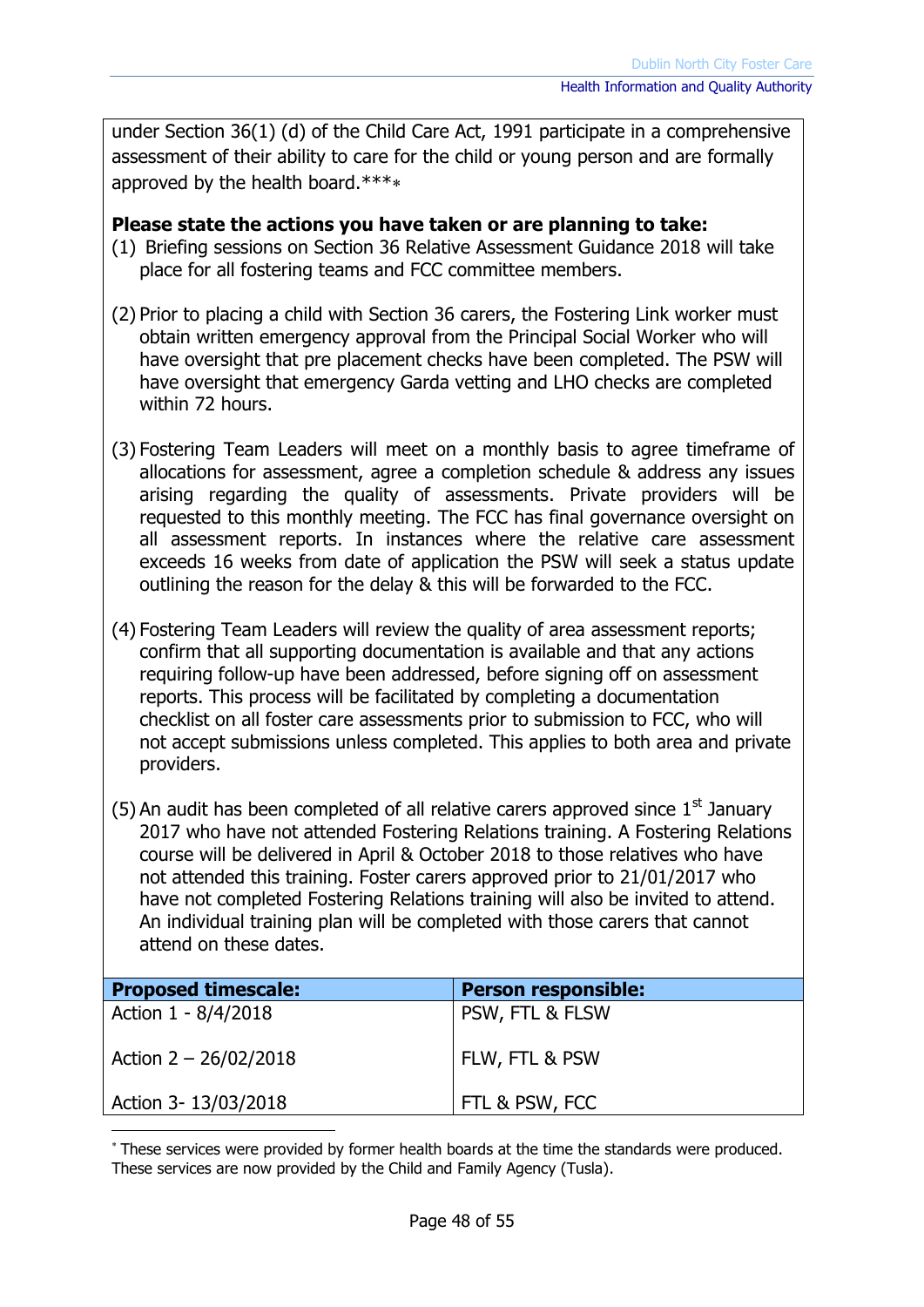| Action 4- 26/02/2018 |  |
|----------------------|--|
|----------------------|--|

FLW, FTL & PSW

Action 5- 30/10/2018

FLW, FTL & PSW

#### **Standard 15: Supervision and Support Judgment:**

#### **The provider is failing to meet the national standard in the following respect:**

Not all foster carers had an allocated social worker.

Support and supervision of unallocated carers was not adequate.

The oversight of unallocated carers was not always effective.

The quality of support and supervision was mixed.

The quality of case management was mixed.

#### **Action required:**

Under **Standard 15** you are required to ensure that:

Approved foster carers are supervised by a professionally qualified social worker. This person, known as the link worker, ensures that foster carers have access to the information, advice and professional support necessary to enable them to provide high-quality care.

#### **Please state the actions you have taken or are planning to take:**

- (1) Each carer in Dublin North City currently with children placed have an allocated Fostering Link worker. There is a Protocol for Managing Unallocated Carers should this change.
- (2) The Register now contains the date of the last support and supervision visit to each individual family and this will also be tracked by Team Leaders in supervision. This information is accessible to the PSW and reviewed in supervision with Team Leaders.
- (3) A working group in the local area is reviewing the support and supervision template to ensure that high quality supervision is consistently provided.
- (4) A training session will be provided to the Fostering Team to assist with the provision of high quality supervision of our foster carers. This will focus on the identified duties under Supervision and Support and sub-categorised as Pre-Placement duties, Placement Duties and Post Placement duties.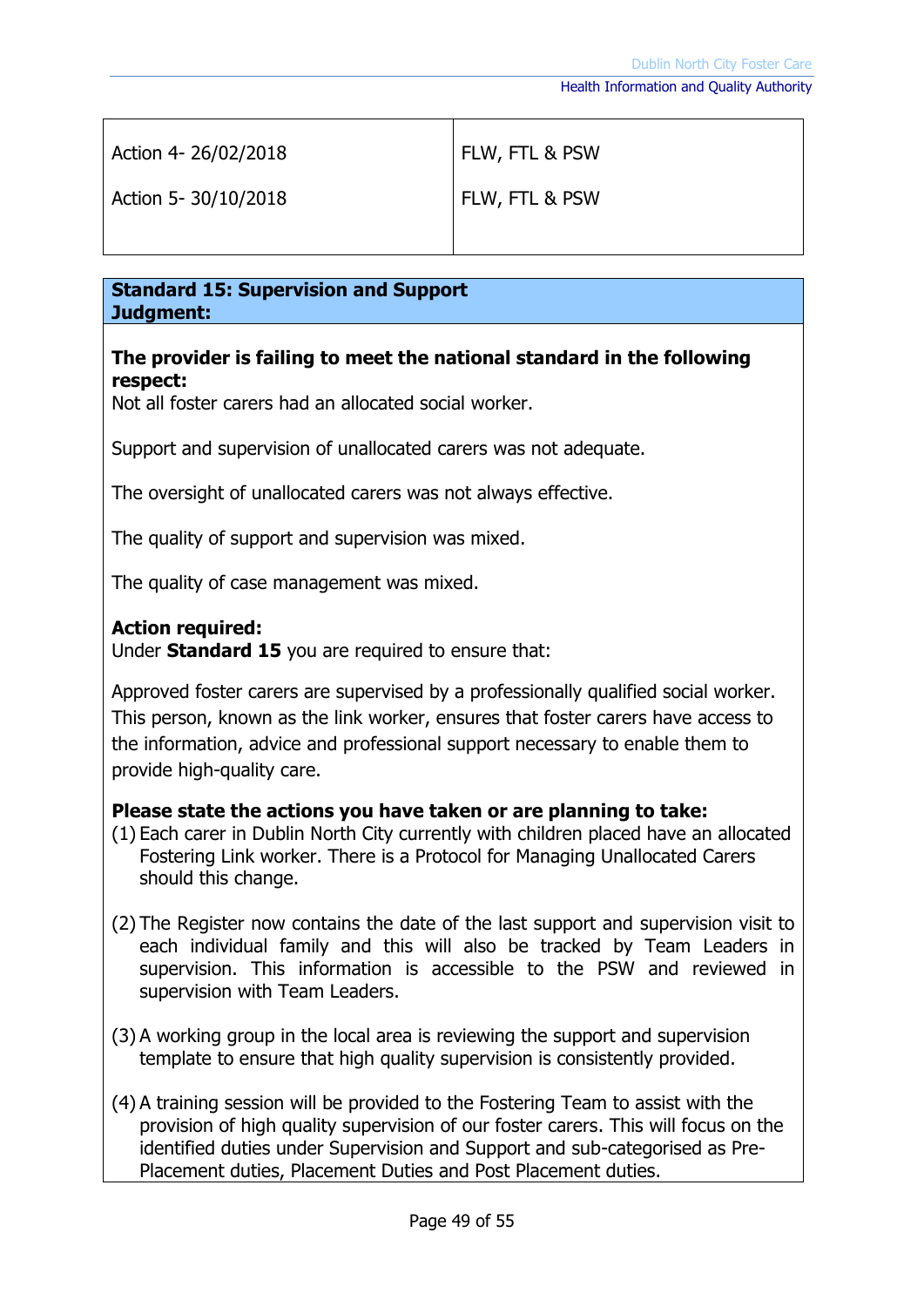| (5) PSWs have agreed with Team Leaders that case review sheets will be        |
|-------------------------------------------------------------------------------|
| completed at least bi-monthly on all allocated cases and more frequently when |
| required.                                                                     |

- (6) A reflective session will be provided to the Fostering Management Team to assist with formulating and maintaining the consistent provision of high quality case management to Link Workers.
- (7) A Supervision Audit will take place of all FLSW and Team Leader supervision files from January- December 2017. The purpose will be to examine the quantity of supervision sessions per worker as per the Supervision Policy and the quality of the case management within the supervision forum

| <b>Proposed timescale:</b>           | <b>Person responsible:</b>                                          |
|--------------------------------------|---------------------------------------------------------------------|
| Action 1-31/01/2018                  | FTL & PSWs                                                          |
| Action $2 - 26/02/2018$              | FTL & PSWs                                                          |
| Action 3 - 30/06/2018                | <b>FLSW &amp; FTL</b>                                               |
| Action $4 - 14/06/2018$ , 15/06/2018 | <b>PSWs</b>                                                         |
| Action $5 - 26/02/2018$              | FTL & PSW                                                           |
| Action $6 - 15/06/2018$              | FTL & PSW                                                           |
| Action $7 - 30/06/2018$              | AM, PSW & Regional Risk, Quality and<br>Service Improvement manager |

#### **Standard 16: Training Judgment:**

#### **The provider is failing to meet the national standards in the following respect:**

Foster carers attendance at training was poor and there was no system in place to ensure that all foster carers attended training following their approval.

Not all relative carers received foundational training.

Training records of foster carers were of poor quality.

## **Action required:**

Under **Standard 16** you are required to ensure that: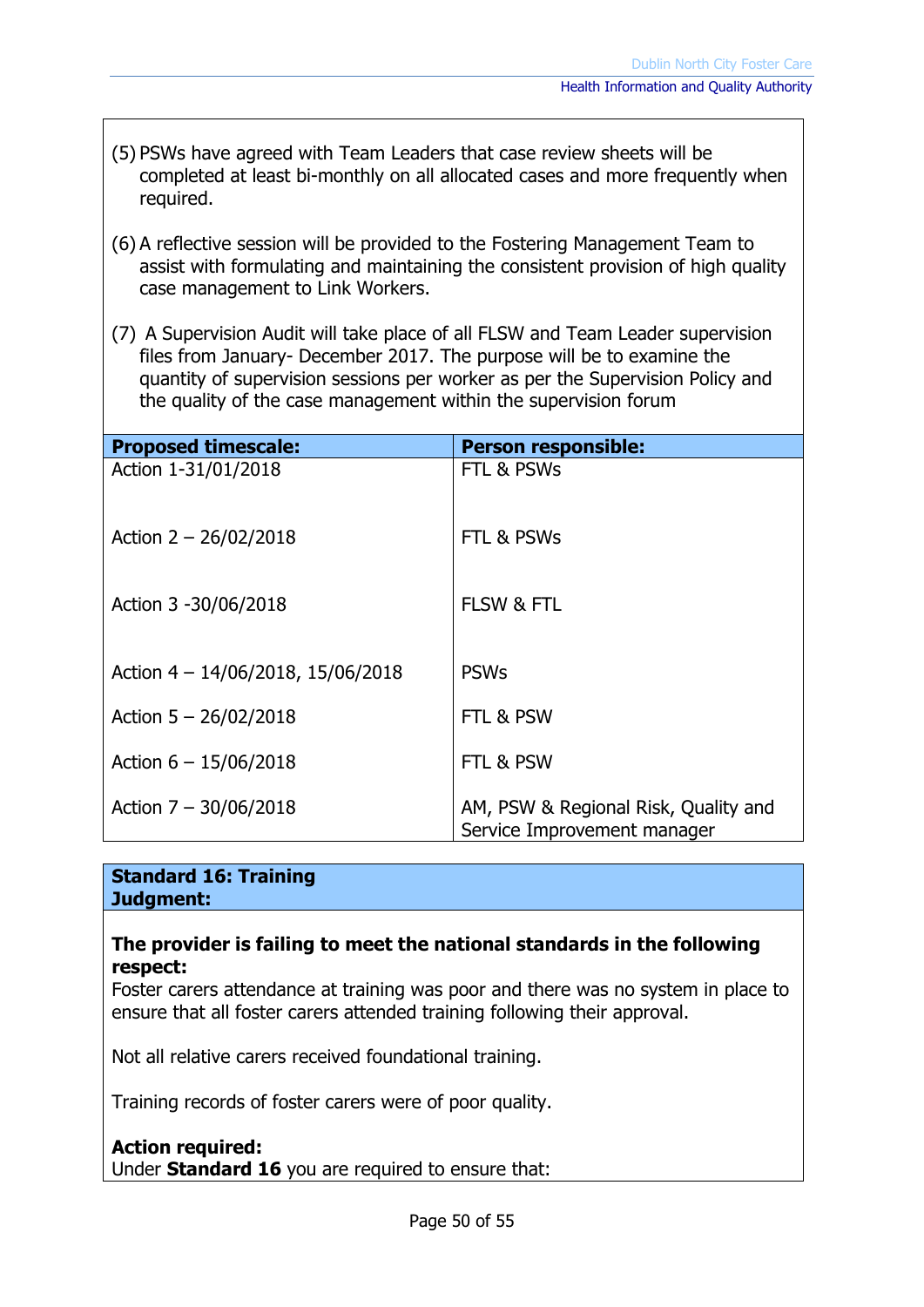Foster carers participate in the training necessary to equip them with the skills and knowledge required to provide high-quality care.

#### **Please state the actions you have taken or are planning to take:**

- (1) Our training strategy has been updated following our recent consultation with foster carers.
- (2) A working group in the local area is reviewing the support and supervision template to ensure that high quality supervision is consistently provided, with a robust focus on attendance at training.
- (3) A text alert system has been developed to remind carers regarding training.
- (4) An analysis of the training needs of individual carers will form part of our ongoing Foster Care Review Strategy.
- (5) An audit has been completed of all relative carers approved since  $1<sup>st</sup>$  January 2017 who have not attended Fostering Relations training. A Fostering Relations course will be delivered in April & October 2018 to those relatives who have not attended this training. An individual training plan will be completed with those carers that cannot attend on these dates.
- (6) A review of all foster care training records will be completed and records updated accordingly.

| <b>Proposed timescale:</b> | <b>Person responsible:</b> |
|----------------------------|----------------------------|
| Action $1 - 22/01/2018$    | SCL, FLSW, FTL & PSW       |
|                            |                            |
| Action $2 - 30/06/2018$    | <b>FLSW &amp; FTL</b>      |
|                            |                            |
| Action $3 - 26/02/2018$    | <b>SCL &amp; FTL</b>       |
|                            |                            |
| Action 4- 31/3/2019        | FLSW, FTL & PSW            |
|                            |                            |
| Action $5 - 31/12/2018$    | <b>FLSW &amp; FTL</b>      |
|                            |                            |
|                            |                            |
| Action $6 - 30/4/2018$     | <b>FLSW &amp; FTL</b>      |

#### **Standard 17: Reviews of foster carers Judgment:**

#### **The provider is failing to meet the national standards in the following respect:**

The majority of foster care households did not have an up-to-date standard review.

Additional reviews were not carried out following serious complaints, allegations or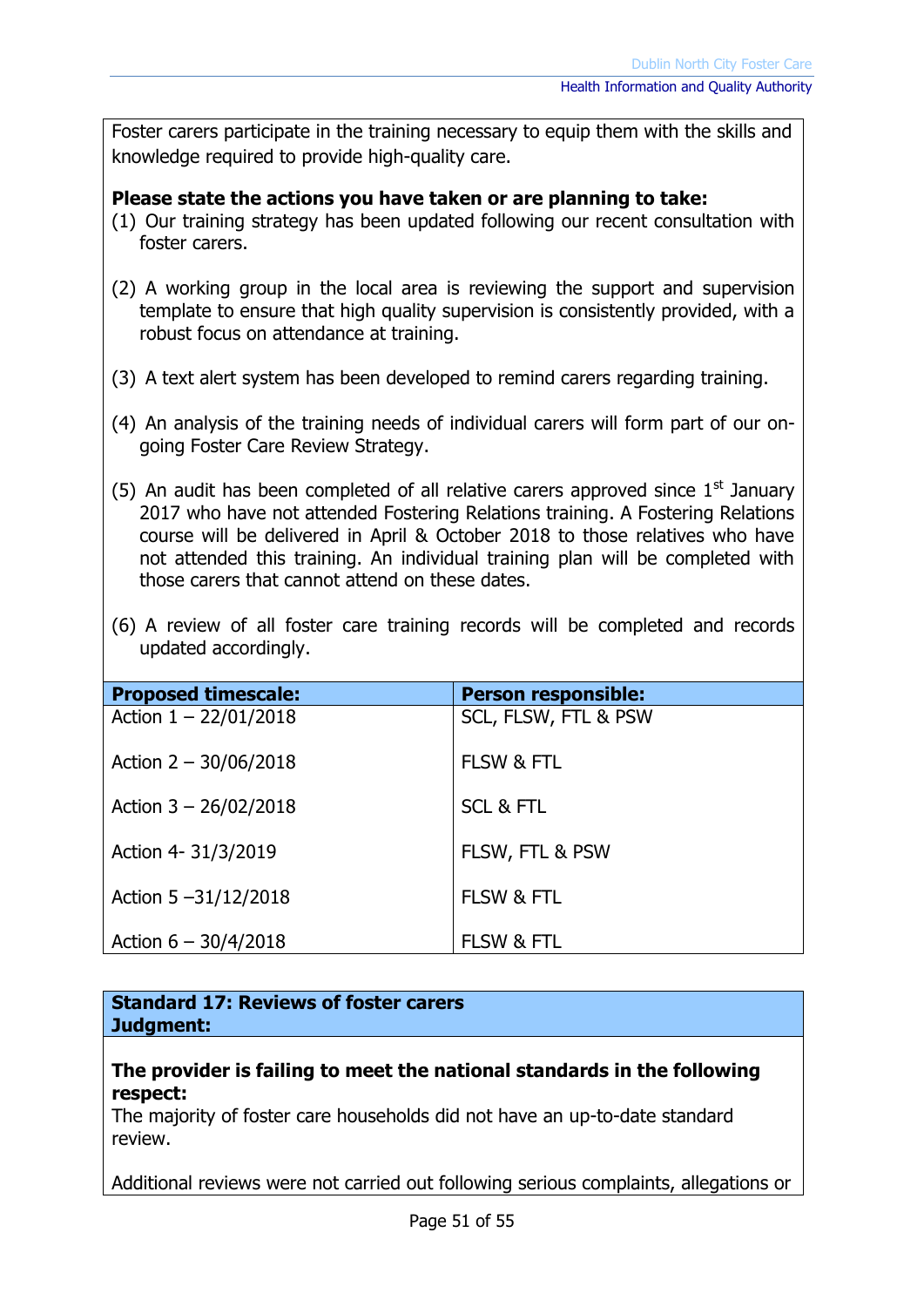placement breakdowns.

The foster care committee were not notified of all standard reviews of foster carers in line with the Standards.

#### **Action required:**

Under **Standard 17** you are required to ensure that:

Foster carers participate in regular reviews of their continuing capacity to provide high-quality care and to assist with the identification of gaps in the fostering service.

#### **Please state the action you have taken or are planning to take:**

- (1) A schedule of outstanding Foster Care Reviews has been drawn up for completion by  $31<sup>st</sup>$  March 2019. This schedule will be monitored by the Area Governance Meetings and will be extended as necessary.
- (2) An additional FCC meeting will be convened each month for foster care reviews only.
- (3) In line with the priorities detailed in the Area Foster Care Review Strategy additional reviews will be carried out following serious concerns, allegations or placement breakdowns. Priority for Review will also be given on direction of the Foster Care Committee.
- (4) Priorities and progress of foster care reviews will be discussed in supervision between FLSW & FTL and between FTL & PSW each month.
- (5) The Register will track completion of foster care reviews in a timely fashion, based on date allocated, date review completed and date submitted to FCC.

| <b>Proposed timescale:</b> | <b>Person responsible:</b> |
|----------------------------|----------------------------|
| Action $1 - 31/03/2019$    | AM, FTL & PSW              |
| Action $2 - 30/09/2019$    | <b>FCC Chair</b>           |
| Action $3 - 26/02/2018$    | FTL & PSW                  |
| Action $4 - 26/02/2018$    | FLSW, FTL & PSW            |
| Action $5 - 31/03/2018$    | FTL                        |

#### **Theme 4: Leadership, Governance and Management**

| <b>Standard 23 The Foster Care Committee</b> |  |
|----------------------------------------------|--|
| Judgment:                                    |  |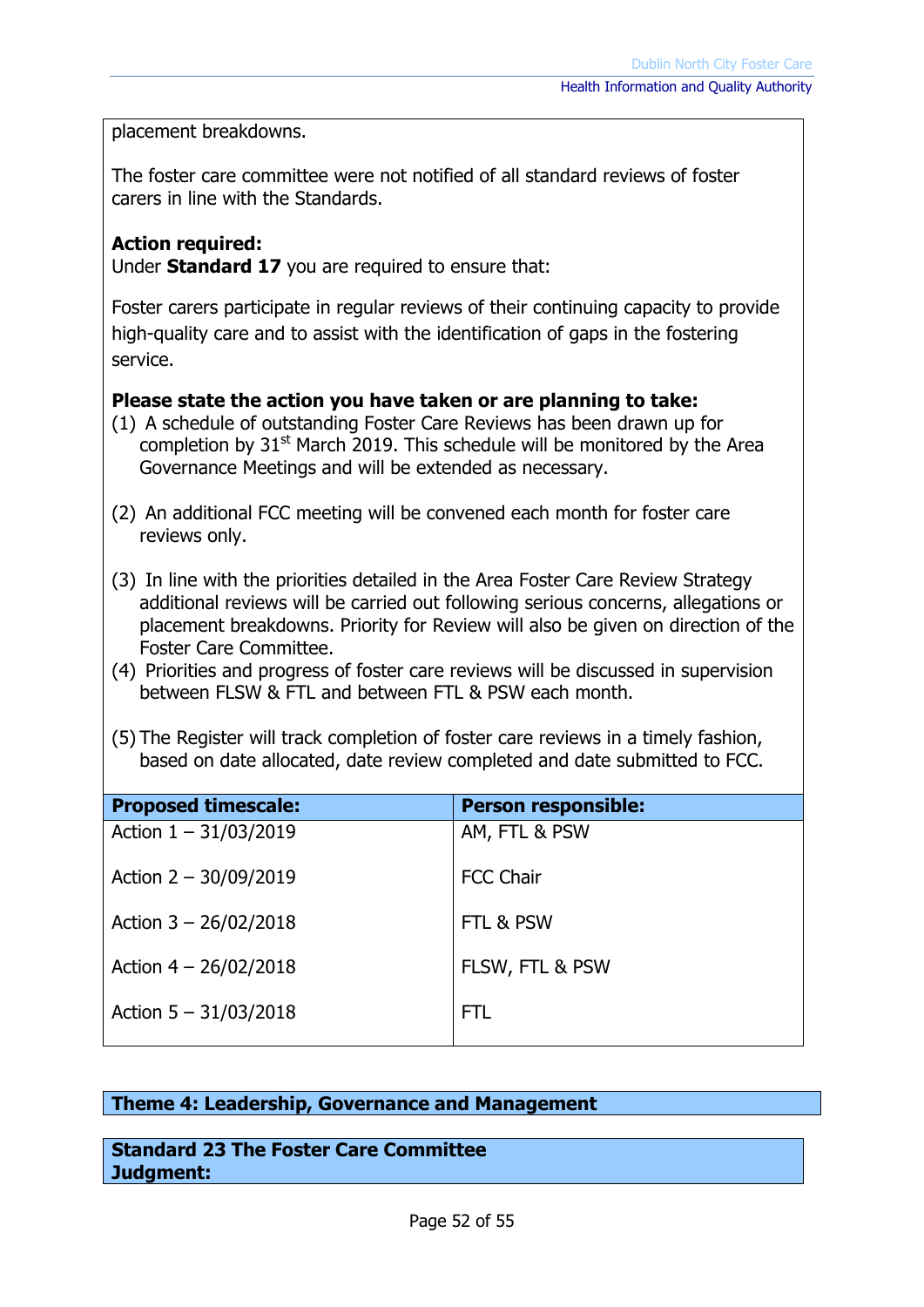#### **The provider is failing to meet the national standards in the following respect:**

There were gaps in the foster care committees' oversight of the foster care service.

The foster care committee recommended the approval of a number of relative carers in the absence of them undertaking any training.

Allegations and serious welfare concerns were not notified to the committee in a consistent manner.

#### **Action required:**

1

Under **Standard 23** you are required to ensure that: Health boards<sup>†††\*</sup> have foster care committees to make recommendation regarding foster care applications and approve long-term placements. The committees contribute to the development of health boards' policies, procedures and practice.

## **Please state the actions you have taken or are planning to take:**

- (1) Team Leaders will notify the FCC when an investigation has commenced as per the National Interim Protocol on the Management of Concerns and Allegations. The Secretary of the FCC will formally acknowledge receipt of initial notifications.
- (2) The FCC will track the investigations of Serious Concerns and Allegations to identify if any drift may be occurring. If this should happen the FCC will seek a status update from the PSW.
- (3) The FCC will track completion of assessments to identify if timeframes are being kept. If drift is identified the FCC will seek a status update from the PSW.
- (4) The FCC will adhere to the **Foster Care Committees – Policy, Procedures and Best Practice Guidance (2017)**, which states 'where possible, training must be run in tandem with assessment to augment best practice. Attendance dates or plans to attend must be stated in the assessment report. Approval is contingent on applicants having attended training or making a commitment to do so at identified dates in the future' (Section 4.22; P. 48). The FCC will track any commitment made by carers to attend at training.

| <b>Proposed timescale:</b> | <b>Person responsible:</b> |
|----------------------------|----------------------------|
| Action $1 - 26/02/2018$    | <b>FTL &amp; FCC</b>       |

These services were provided by former health boards at the time the standards were produced. These services are now provided by the Child and Family Agency (Tusla).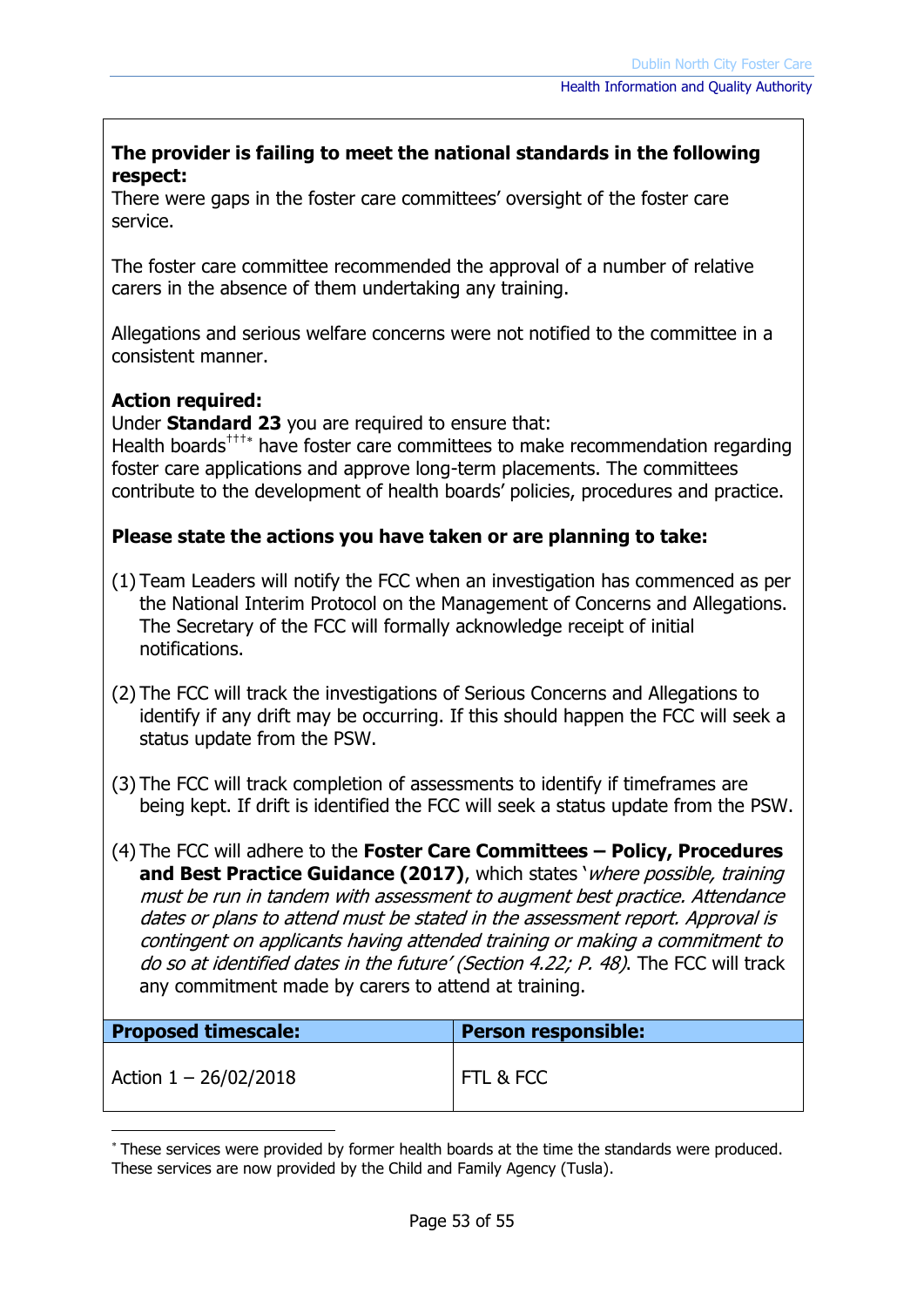| Action $2 - 26/02/2018$ | FCC & PSW  |
|-------------------------|------------|
| Action $3 - 26/02/2018$ | FCC & PSW  |
| Action $4 - 26/02/2018$ | <b>FCC</b> |

#### **Theme 5: Use of Resources**

#### **Standard 21: Recruitment and retention of an appropriate range of foster carers Judgment:**

# **The provider is failing to meet the national standards in the following respect:**

There was an insufficient number of foster carers in the area to meet the needs of children in care.

The retention strategy was not effective.

#### **Action required**:

Under **Standard 21** you are required to ensure that:

Health boards<sup>###</sup> are actively involved in recruiting and retaining an appropriate range of foster carers to meet the diverse needs of the children and young people in their care.

#### **Please state the action you have taken or are planning to take:**

- (1) An information evening on Fostering is scheduled for March 2018. A panel of Foster Carers will co facilitate this evening with Fostering Link Workers
- (2) A Fostering Recruitment and Retention Strategy (2018-2021) has been completed with an implementation date of 22/01/2018. This strategy aims to ensure Children-in-Care are placed with good quality foster families that are culturally appropriate and located within the child's community of origin. Recruitment and retention strategy implementation meetings will take place on a monthly basis & a representative from the Regional Assessment Team will also attend this meeting. A review of implementation will take place in September 2018.

1

**Proposed Timescale: Person responsible:**

These services were provided by former health boards at the time the standards were produced. These services are now provided by the Child and Family Agency (Tusla).